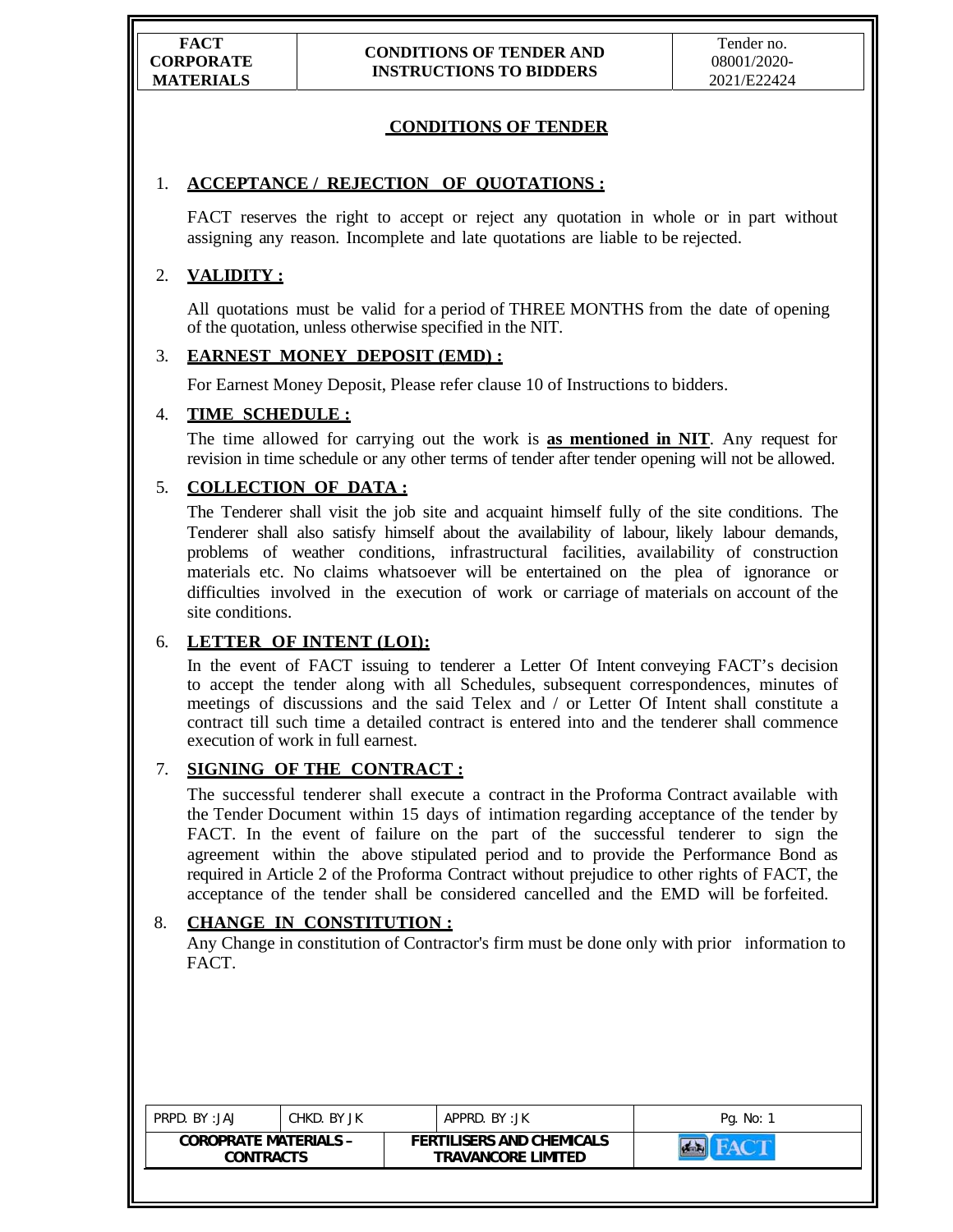**FACT CORPORATE MATERIALS** 

#### **CONDITIONS OF TENDER AND INSTRUCTIONS TO BIDDERS**

# **INSTRUCTIONS TO BIDDERS**

- 1.1 The bidder shall study carefully the NIT, Schedule of work, Price bid format(BOQ), Pre-Qualification criteria, Conditions of tender & Instructions to Bidders, Drawings & specifications if any, Special requirement of work, General conditions for contract along with the tender documents. All conditions set out there in shall be binding on the bidders unless conflicting with any conditions expressly stated by FACT while accepting any bid in the event of such acceptance. Copy of the Tender document shall be digitally signed by the bidders signifying their acceptance of the same.
- 1.2 Before submitting the bid, the bidder shall familiarise himself, about the details of the work, operating conditions etc., collect all necessary data regarding the facilities available at FACT and satisfy himself on all aspects relating to this work which he has to execute. Claiming lack of knowledge shall not be a reason for exoneration of the bidder of his contractual obligations or demand for increase in rate, in case a contract is awarded to him.
- 1.3 Offers against this NIT shall be submitted online **on e-Tendering portal https://eprocure.gov.in,** with valid digital signature certificate. Offers submitted on any other platform or in any other mode or including e-mails, physical offers etc., SHALL NOT be accepted.
- 1.4 All bidders are requested to register themselves on the above website with their valid digital signature certificate. It is mandatory for bidder to have valid digital signature certificate issued by any of the Certifying Authority approved by Govt. of India for participating in the tender. The cost of digital signature certificate shall be borne by the bidder. Bidders may refer "Bidders Manual Kit" available on the above website for detailed information and instructions for registration, bid submission etc.
- 1.5 The bidder shall be prepared to commence the work from date of issue of LOI / Work Order.
- 1.6 In case of award of work, the Contractor shall obtain required license from the Labour Department for employing his labourers, before commencement of the work. The Contractor shall also ensure coverage of his labourers under the PF and ESI Acts as applicable.
- 2.0 **Scope of Work:** Scope of work as per special conditions for the contract.
- 3.0 **Rates:**
	- 3.1 Bidder shall quote his rates for the work only as per the Price Bid Format (BOQ) attached. Bidder shall quote for all items of work as per the Price Bid format. Bids not complying with the above are liable to be rejected.
	- 3.2 The rate quoted for each item of work shall be inclusive of all costs towards statutory levies and payments, all establishment costs, labour registration, wages paid to the labourers, PF, ESI or other remittances on behalf of the labourers, accommodation and transportation of their officers etc., but excluding GST. GST shall be extra, as applicable as per GST Act.
- 4.0 **Submission of bids:** The bid shall be submitted in single part.
	- i. This bid shall contain the following documents duly filled wherever applicable and digitally signed on all pages:
		- i. NIT
		- ii. Conditions of tender & Instructions to bidders

| <b>FERTILISERS AND CHEMICALS</b><br><b>COROPRATE MATERIALS -</b> | PRPD. BY: JAJ | CHKD, BY JK | APPRD. BY: JK             | Pg. No: 2 |
|------------------------------------------------------------------|---------------|-------------|---------------------------|-----------|
| CONTRACTS                                                        |               |             | <b>TRAVANCORE LIMITED</b> |           |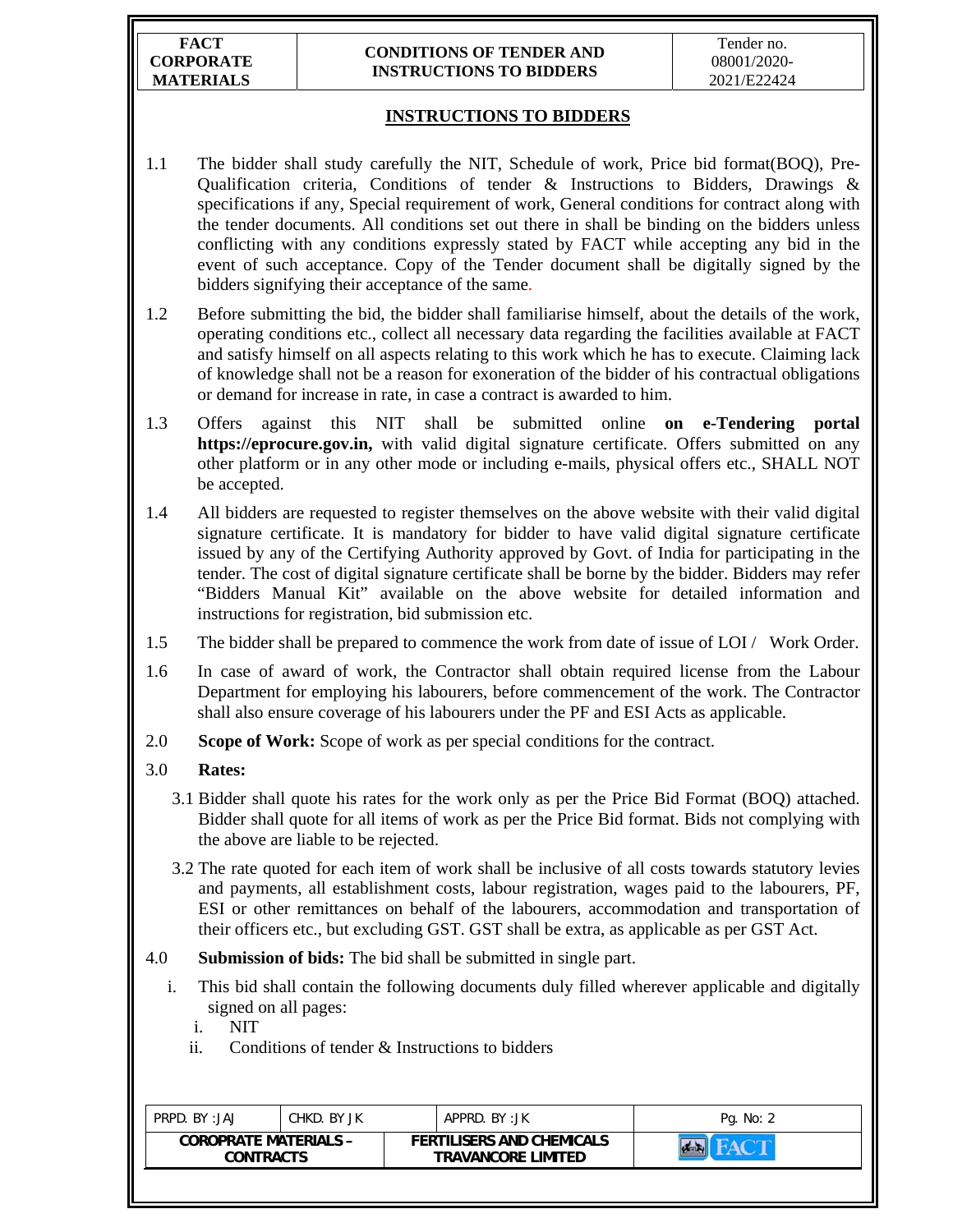#### **FACT CORPORATE MATERIALS**

## **CONDITIONS OF TENDER AND INSTRUCTIONS TO BIDDERS**

- iii. General Conditions of Contract
- iv. Special conditions of contract
- v. Compliance statement
- vi. Vendor data form with Master data for Electronic Media Payment Format (For new vendors)
- vii. Copy of Tender fee payment details as mentioned in NIT
- viii. GST registration certificate.
- ix. Copy of Earnest Money Deposit (EMD) payment mentioned in NIT.
- x. BOQ
- ii. Scanned copy of the details of EMD amount paid as per NIT and document fee paid shall be uploaded along with other documents in the portal which shall be paid in the form of a Demand Draft drawn in favour of FACT Ltd., payable at Udyogamandal - Ernakulum or through NEFT/RTGS or directly remit at the State bank of India, Udyogamandal as detailed in the clause 10 below. For NEFT/RTGS, please furnish UTR No., Payment receipt No./ Challan and the Originals receipts shall reach to SM(Mat)-C, Corporate Materials, FACT PD admin building, Udyogamandal-683501' on or before the due date of the Bid opening, failing liable to be rejected.
- iii. Bidder should have experience in similar job as detailed in the Pre-Qualification criteria and the copies scanned from originals to prove the qualification as detailed in the prequalification criteria, shall be uploaded. The BIDDER SHALL PRODUCE THE ORIGINALS OF THE DOCUMENTS FURNISHED ALONG WITH THE TENDER, AT ANY TIME, IF ASKED FOR, DURING THE EVALUATION OF BID.
- 5.0 FACT reserves the right to extend without giving any reason the last date for submission and opening of bid. HOWEVER ANY CHANGE IN THIS TENDER LIKE EXTENTION, CANCELATION, ETC WILL BE EFFECTED ONLY IN THE CPP PORTAL.
- 6.0 FACT reserves the right to reject any or all bids without assigning any reason whatsoever. FACT's decision in this regard shall be final and binding on the bidders.
- 7.0 FACT reserves the right to call tenders from other parties in addition to parties found suitable by way of press advertisement under certain situation such as cartelisation or number of such parties are less, price bids received are less, or quoted rates are high or under any such circumstances which are detrimental to the interest of FACT, at its sole discretion. Further, FACT reserves the right to add any number of parties and at any time, to the suitable parties so considered by the company. The opinion of FACT in this behalf will be final and binding on the bidders/contractors.
- 8.0 **Evaluation of bids:** Bidders shall quote for all items of work in the Price Bid in excel Format. Bids not complying with the above will not be considered. Evaluation of bids and determination of the L1 bidder shall be based on the combined total value of all items of work quoted by the bidder in the Price Bid Format. The combined total value as above shall be computed based on the rates quoted by the Bidder against each item and the corresponding quantities indicated.
	- 8.1 The following conditions shall be considered in the evaluation of quotations:
	- a) Agreement with terms and conditions and schedules of Tender document;
	- b) Pre-qualification criteria

| <b>COROPRATE MATERIALS -</b><br><b>FERTILISERS AND CHEMICALS</b><br><b>CONTRACTS</b><br><b>TRAVANCORE LIMITED</b> | PRPD. BY:JAJ | CHKD. BY JK |  | APPRD. BY:JK | Pg. No: 3 |
|-------------------------------------------------------------------------------------------------------------------|--------------|-------------|--|--------------|-----------|
|                                                                                                                   |              |             |  |              |           |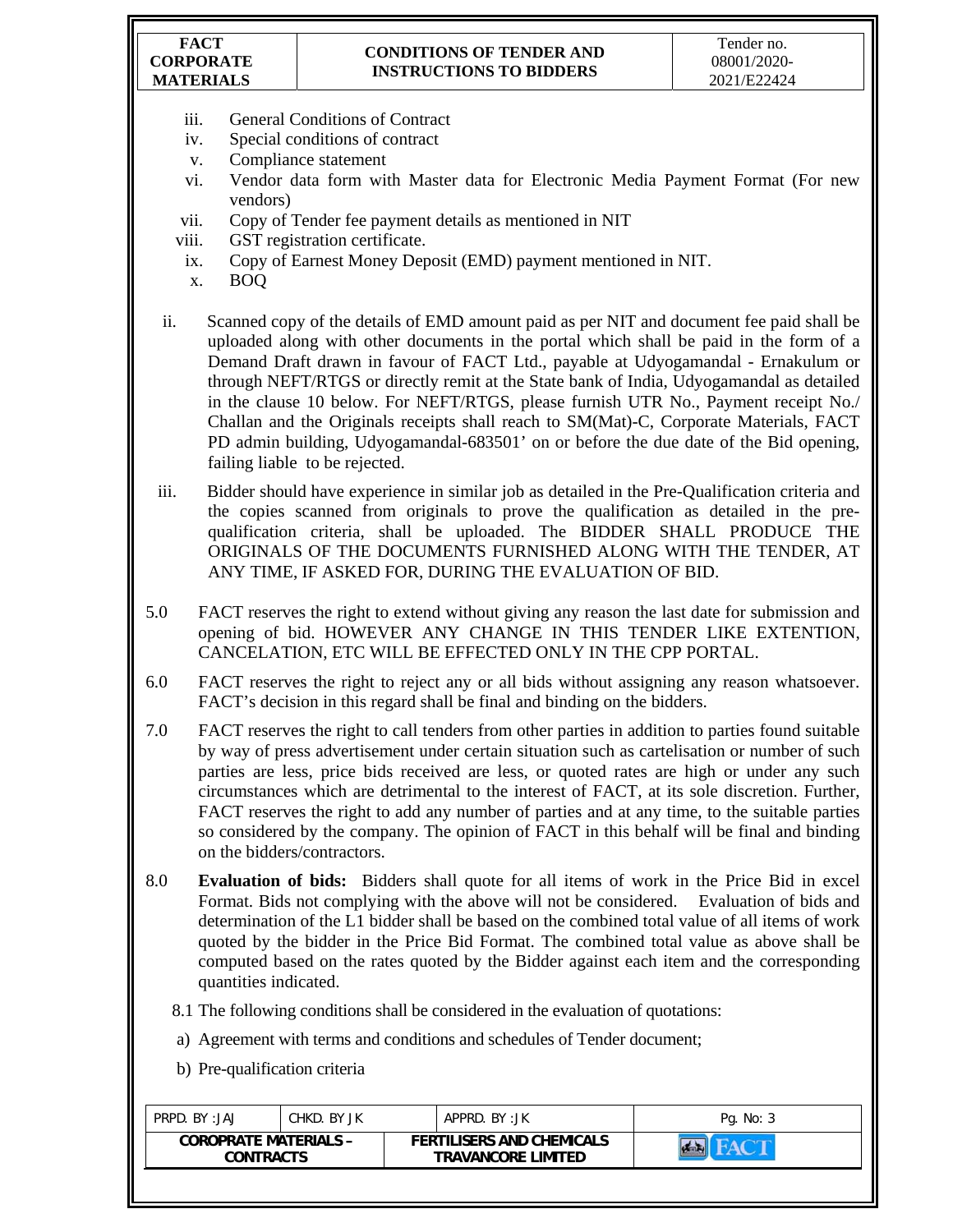- c) Price.
- 8.2 For bid evaluation, FACT shall make appropriate loadings to the quoted prices of Tenderer towards deviations in Commercial conditions.
- 8.3 In case more than one bidder becomes L1, the contract will be finalised based on revised lowest tendered amount which will be obtained from the L1 bidders. However, while submitting the revised price bid, such bidders shall not increase any of the rates quoted by them in their original price bid.
- 8.4 FACT reserves the right to reject any or all tenders without assigning any reason whatsoever. FACT also reserves the right to negotiate with the lowest bidder.
- 9.0 **GST:** The rate quoted by the Bidder for all the works as per this tender shall be exclusive of applicable GST. GST, if applicable for the work as per any statutory notification, shall be extra. If the GST is to be paid by the Contractor as per the relevant notification, he shall arrange to remit the same to the concerned authority and FACT shall reimburse the same to the Contractor based on documentary evidence. If the same is to be paid by FACT, the above shall be done by FACT directly.
	- 9.1 Please also arrange to submit the following
	- 9.2 The GST registration Number and details. In the case of Provisional ID, GST Registration Number shall be provided on receipt of the same.
	- 9.3 Place of supply/Service.
	- 9.4 GST rates applicable for each item.
	- 9.5 HSN / SAC codes of each of the goods / services quoted In case of unregistered supplier, a declaration to that effect with reason should be furnished.
	- 9.6 FACT's GST registration number in the state of Kerala is 32AAACT6204C1Z2.
	- 9.7 The supplier/contractor shall confirm the following:
	- a) Submit GST compliant tax invoice to FACT with FACT's GSTIN as 32AAACT6204C1Z2.
	- b) Shall ensure uploading the above invoice as per statute  $\&$  File monthly returns in time enabling FACT to claim the input tax credit.
	- 9.8 GST charged by the supplier/contractor shall be released separately to the supplier/contractor only after filing of the outward supply details &the monthly return on GSTN portal by the supplier/contractor and (ii) on matching the input tax credit to such invoice with the corresponding details of outward supply of the supplier/contractor.
		- 9.9 In case FACT incurs any liability (like interest, penalty etc.,) due to denial/reversal of such input tax credit in respect of the invoice submitted by the supplier/contractor, for the reasons attributable to the supplier/ contractor, the same shall be recovered from the supplier/contractor
	- 9.10 Further in case FACT is deprived of the input tax credit due to any reason attributable to the supplier/contractor, the same shall not be paid or recovered if already paid to the supplier/contractor.

### **10.0 Earnest Money Deposit:**

10.1 The bids shall be accompanied by a scanned copy of the Demand Draft for the amount

|                                                                                                                   | Pg. No: 4 |
|-------------------------------------------------------------------------------------------------------------------|-----------|
| <b>COROPRATE MATERIALS -</b><br><b>FERTILISERS AND CHEMICALS</b><br><b>TRAVANCORE LIMITED</b><br><b>CONTRACTS</b> |           |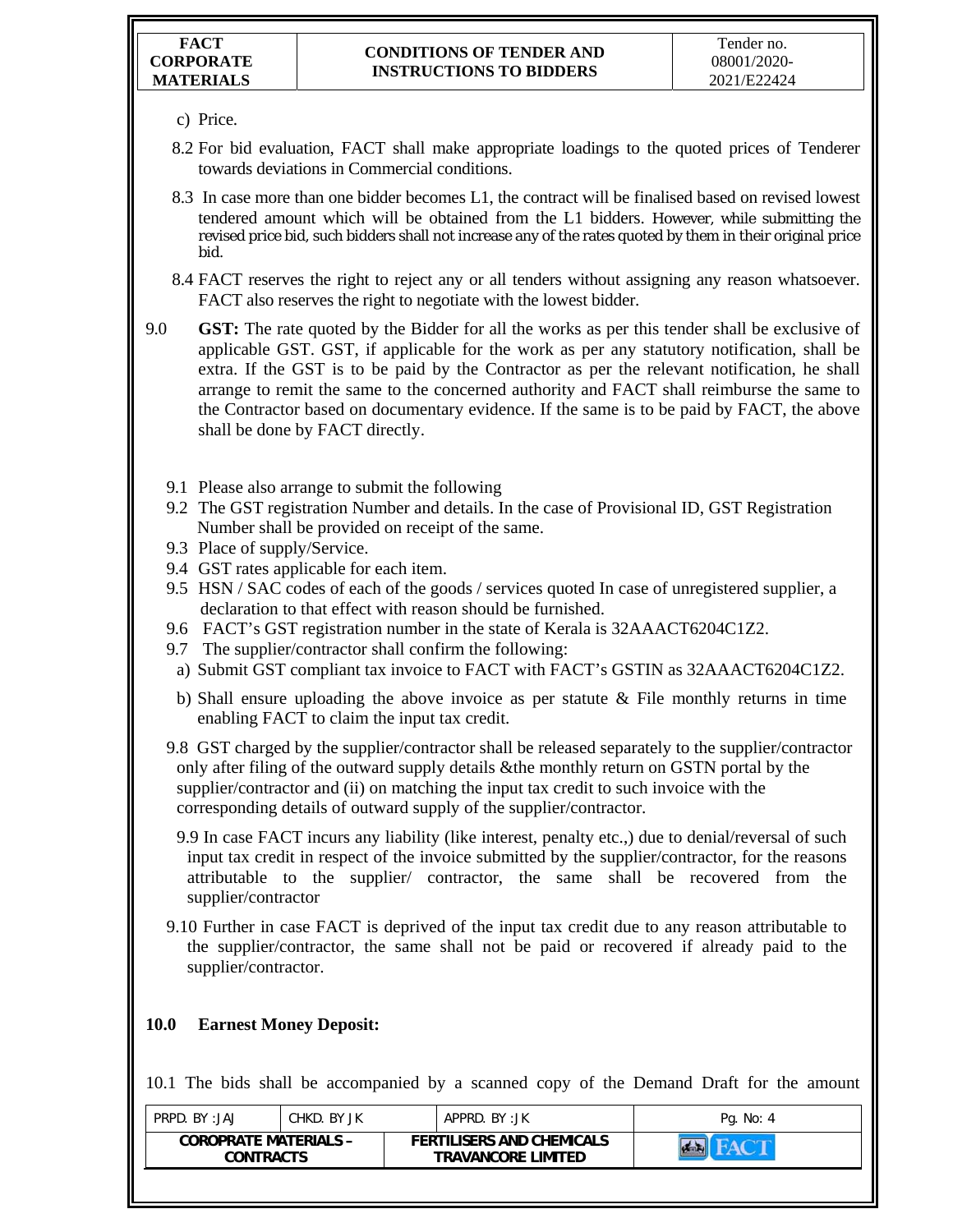mentioned in the NIT from a Nationalised / Scheduled Bank drawn in favour of FACT payable at Udyogamandal - Ernakulam or the receipt of the payment through NEFT/RTGS. For NEFT/RTGS, please furnish UTR No, Payment receipt/Challan in original for the amount indicated below along with bid, towards Earnest Money Deposit (EMD). Bids without EMD liable to be rejected. No interest shall be paid on EMD.

- 10.2 If any bidder retracts from or revises his bid during its validity period or fails to submit Security Deposit and execute the required Agreement if the contract is awarded or fails to commence execution of the work on the stipulated date, the EMD furnished shall be liable to be forfeited without prejudice to FACT's right to claim damages.
- 10.3 EMD of the unsuccessful bidders will be refunded soon after the contract is finalised.
- 10.4 EMD may be remitted through RTGS / NEFT also. In such cases UTR No. / scanned copy of the payment receipt may be submitted along with the bid. Details of Bank A/c for remittance of EMD are given below:

| Account Type : Cash Credit |                                    |
|----------------------------|------------------------------------|
| Account No.                | : 57017844467                      |
| <b>IFS CODE</b>            | $:$ SBIN0070158                    |
|                            | Name of Bank : State Bank of India |
|                            |                                    |

| <b>Branch</b>   | : Udyogamandal |
|-----------------|----------------|
| <b>District</b> | : Ernakulam    |
| <b>State</b>    | : Kerala.      |

10.5 Bids without EMD shall be rejected. EMD and document fee is exempted for Micro, Small Enterprises (MSEs) having a valid certificate of registration/Udyog Aadhar issued by the National Small Industries Corporation/Govt. of India. Copy of the certificate shall be provided/ uploaded along with the bid to avail exemption. EMD is exempted for government departments/PSUs/Khadi Board/registered labour contract cooperative societies also on submission of valid documents. Any other claims shall not be entertained.

**Declaration of UAM no on CPPP is mandatory; failing which bidders will not be able to enjoy the benefits as per PP policy. Bidders will get the benefit of PP policy only if they are MSE bidders at the time of submission of their offers** 

# 10.6 **PURCHASE PREFERENCE:**

**Since this is a WORKS CONTRACT, purchase preference as per 'MSE PP Policy-2012' is not applicable for this job.** 

- . 11.0 The bids shall be valid for a period of a period of number of days mentioned in the NIT from the date of opening of bids
- 12.0 The bid shall be digitally signed by the bidder. Incomplete bids are liable to be rejected.
- 13.0 Enquiry documents are not transferable. Bidders shall meet all expenses in connection with submission of his bid, attending the bid opening, meetings if required.
- 14.0 Bidder shall clearly indicate the time (number of days) required for mobilisation /commencement of work from the date of Letter of Intent (LOI) / Work Order.

| <b>COROPRATE MATERIALS -</b><br><b>FERTILISERS AND CHEMICALS</b><br><b>TRAVANCORE LIMITED</b><br><b>CONTRACTS</b> | PRPD. BY: JAJ | CHKD. BY JK | APPRD. BY:JK | Pg. No: 5 |
|-------------------------------------------------------------------------------------------------------------------|---------------|-------------|--------------|-----------|
|                                                                                                                   |               |             |              |           |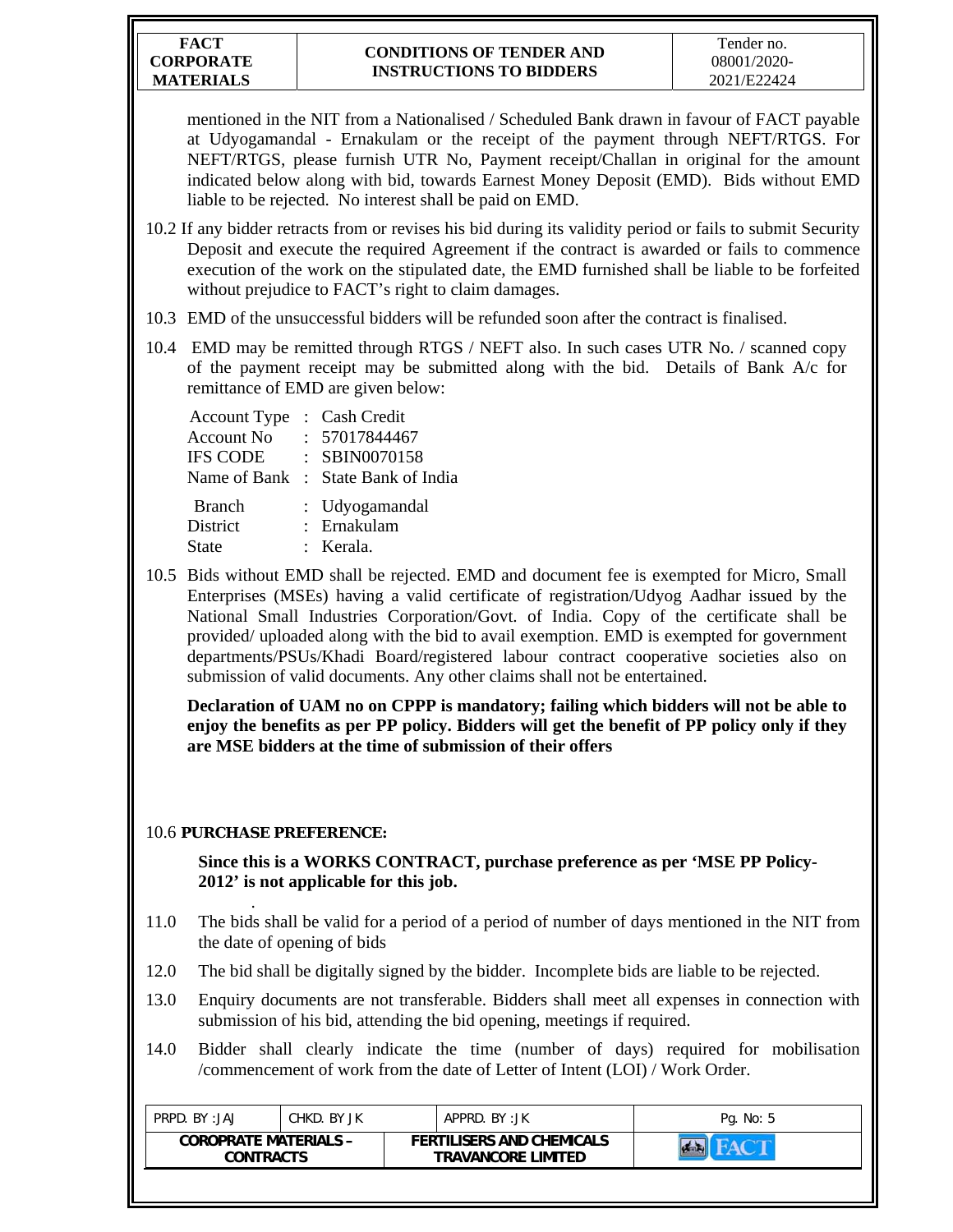#### **FACT CORPORATE MATERIALS**

### **CONDITIONS OF TENDER AND INSTRUCTIONS TO BIDDERS**

- 15.0 Work order shall be issued by Deputy General Manager, (Mat)RM2 / SM(Mat)-C, Materials department, FACT, Udyogamandal. The work shall be administered and executed by the DM (CON), FEDO
- 16.0 \* Any further information on site familiarization/ nature of work, if required by the bidders, can be had from SM(M)C FACT (0484-2568123).

 \* For any clarification on this enquiry, the Assistant Manager (M)C-Desig, Phone No: 0484- 2568613, Corporate Materials, FACT-PD Administration Building, Udyogamandal, Cochin, may be contacted.

\* For any clarification on e-tender submission, Mr Ajino Anandh,Tel: 0484 2568374 may be contacted.

- 17.0 The bidders are advised to get themselves informed of all the details they require before submitting their bids.
- 18.0 FACT has introduced a new ERP system, wherein, the activities related to evaluation of bids, certification of bills, payments etc. are being simplified.
- 19.0 For any disparity with the conditions, the special terms and conditions will prevail.

ALL DOCUMENTS SHOULD BE SIGNED DIGITALLY

**THE ORIGINALS OF DEMAND DRAFT / ANY OTHER MODE OF PAYMENT TOWARDS DOCUMENT FEE AND EMD SHALL REACH THE ADDRESS BELOW BEFORE THE DUE DATE OF THE TECHNICAL BID OPENING. (The envelop should be super scribed with Tender Number and name of work).** 

**Senior Manager (Mat)-C Corporate Materials – Contracts, Petro Chemical Administrative Building, FACT, Udyogamandal Complex Udyogamandal, PIN 683501** 

| <b>COROPRATE MATERIALS -</b><br><b>FERTILISERS AND CHEMICALS</b><br><b>TRAVANCORE LIMITED</b><br><b>CONTRACTS</b> | PRPD. BY:JAJ | CHKD. BY JK | APPRD. BY:JK | Pg. No: 6 |
|-------------------------------------------------------------------------------------------------------------------|--------------|-------------|--------------|-----------|
|                                                                                                                   |              |             |              |           |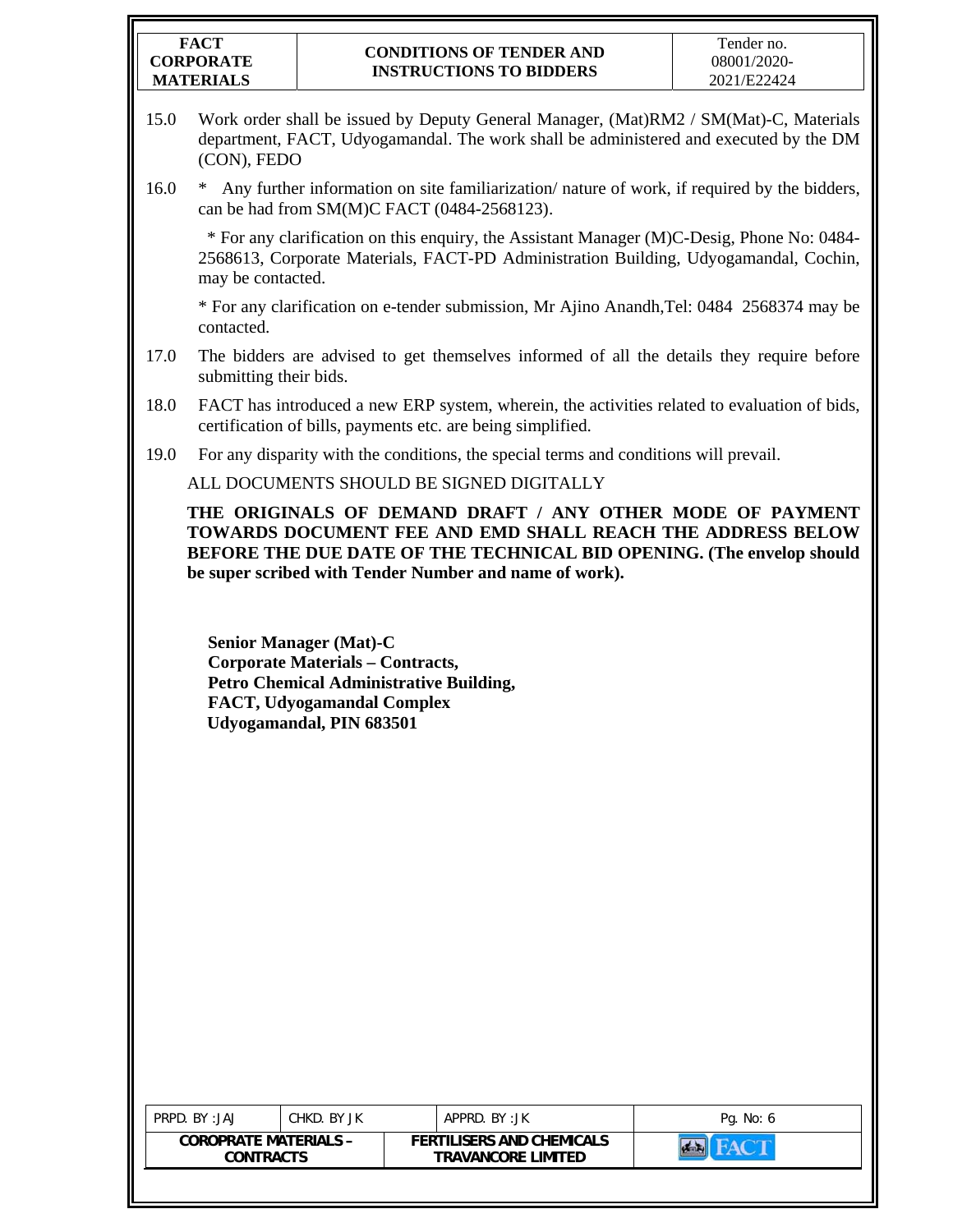| <b>FACT CORPORATE</b> |
|-----------------------|
| MATERIALS -           |
| <b>CONTRACTS</b>      |

# **THE FERTILISERS AND CHEMICALS TRAVANCORE LIMITED**

# **GENERAL CONDITIONS OF CONTRACT**

## **CONTENTS**

- **1. CONTRACTOR TO INFORM HIMSELF**
- **2. RATES**
- **3. ISSUE OF MATERIALS BY COMPANY (FACT)**
- **4. EARNEST MONEY DEPOSIT. SECURITY DEPOSIT AND MAINTENANCE PERIOD**
- **5. TIME OF COMPLETION AND LIQUIDATED DAMAGES**
- **6. PAYMENTS:**
- **7. GST:**
- **8. EXTRA ITEMS:**
- **9. SAFETY AND SECURTTY:**
- **10. TERMS OF ENGAGING LABOUR:**
- **11. TECHNICAL SUPERVISOR:**
- **12. DISPUTES:**
- **13. EMERGENCY:**
- **14. DAMAGES:**
- **15. TEST EQUIPMENTS**
- 16. **ENVIRONMENT MANAGEMENT**
- 17. **AGREEMENT**
- 18. **SUB LETTING**

| PRPD. BY: JAJ | CHKD. BY :JK                    | APPRD. BY:SR                                                  | Pg. No: 1 |
|---------------|---------------------------------|---------------------------------------------------------------|-----------|
|               | <b>FACT CORPORATE MATERIALS</b> | <b>FERTILISERS AND CHEMICALS</b><br><b>TRAVANCORE LIMITED</b> |           |
|               |                                 |                                                               |           |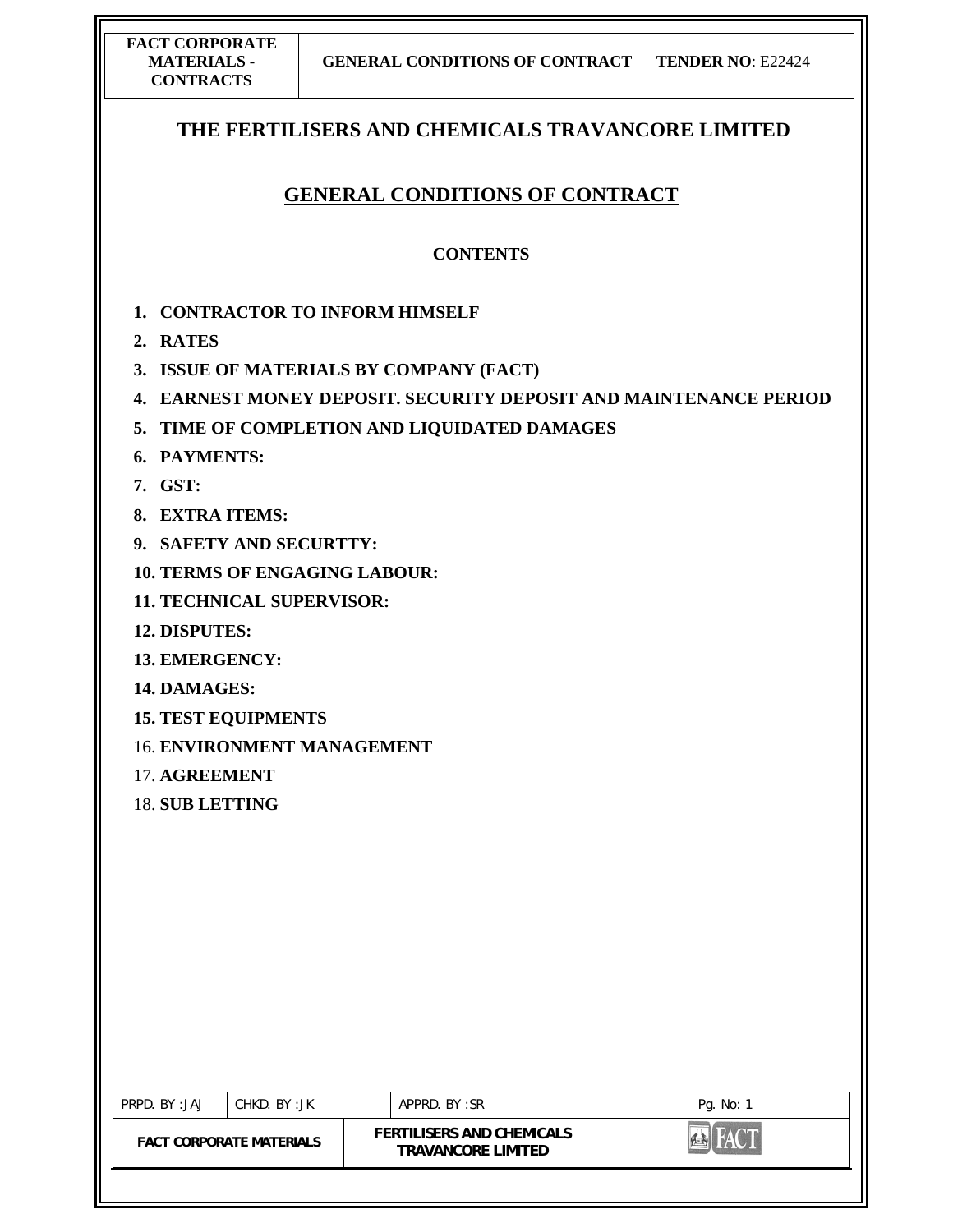- **1. CONTRACTOR TO INFORM HIMSELF** The Contractor is deemed to have visited the site and have gathered a clear idea of the nature and extent of work, probable area of operation, working space, leads, restrictions, labour situation with respect to availability, working hours, wages, benefits, terms of services etc. No claim on the grounds of ignorance of above conditions or change in above conditions will be entertained by the Company at any stage. Additional information may be collected from the Plant Manager / Engineer-in-Charge of the work before quoting, if required. Contractor is also deemed to have examined specifications, Schedules, drawings, Special Conditions and all other attachments. PAN No...  $\&$  GST No...... (To be indicated by the Tenderer)
- **2. RATES:** The accepted rates shall be for all the operations as per Schedule of Work and shall be inclusive of all labour charges such as daily wages, holiday wages, overtime wages, leave wages, canteen subsidy, bonus, retrenchment benefits etc., incidental charges and profits, overheads etc. Rates shall also include elements of accident and medical expenses of labour, if required. The rates shall be firm till the completion of the work including extended period, if any, and no claim for revision of rates on any account will be entertained. Also no claim due to any variation of quantities of individual items will be entertained. Contractor shall execute work at agreed rates up to +/- 25% of the initial Contract Value, if required.
- **3. ISSUE OF MATERIALS BY COMPANY (FACT)** Issue of materials for the work by COMPANY (FACT) free of cost from its General or other Stores will be as mentioned in the Special Conditions of Contract. Contractor shall arrange to transport the materials to site, hold the materials in safe custody and maintain proper accounts of their use. No item of such materials shall be removed from the site without written approval of Plant Manager / Engineer-in-Charge.

Contractor shall return to Owner's/Company Store all balance materials, cut pieces, scrap etc., and obtain receipt.

The maximum permissible limits of wastage / cut pieces / excess or under consumption of materials supplied by Owner/Company will be decided by Engineer-in-Charge. For any portion of materials exceeding these limits or for any quantity of material remaining unaccounted, such amount will be recovered from Contractor/s bill as per book value or market rate whichever is higher plus 15% thereof or based on the latest orders issued by FACT management in this regard.

#### **4. EARNEST MONEY DEPOSIT. SECURITY DEPOSIT AND MAINTENANCE PERIOD:**

Quotations shall be accompanied by an Earnest Money Deposit as specified in the NIT and as per clause 10 of Instructions to bidders .

 The Security Deposit for the work shall be 10% of the Work Order value and the Contractor shall remit it to the Company account as detailed below through RTGS / NEFT or furnish a Demand Draft / Bankers cheque for the amount in favour of FACT Ltd, payable at Udyogamandal or by Bank guarantee from a Nationalised/Scheduled Bank in the prescribed format issued by FACT within 15 days of receipt of the work order.

Account Type : Cash Credit Account No : 57017844467

| <b>FERTILISERS AND CHEMICALS</b><br><b>FACT CORPORATE MATERIALS</b><br><b>TRAVANCORE LIMITED</b> | PRPD. BY: JAJ | CHKD. BY :JK | APPRD. BY:SR | Pg. No: 2 |
|--------------------------------------------------------------------------------------------------|---------------|--------------|--------------|-----------|
|                                                                                                  |               |              |              |           |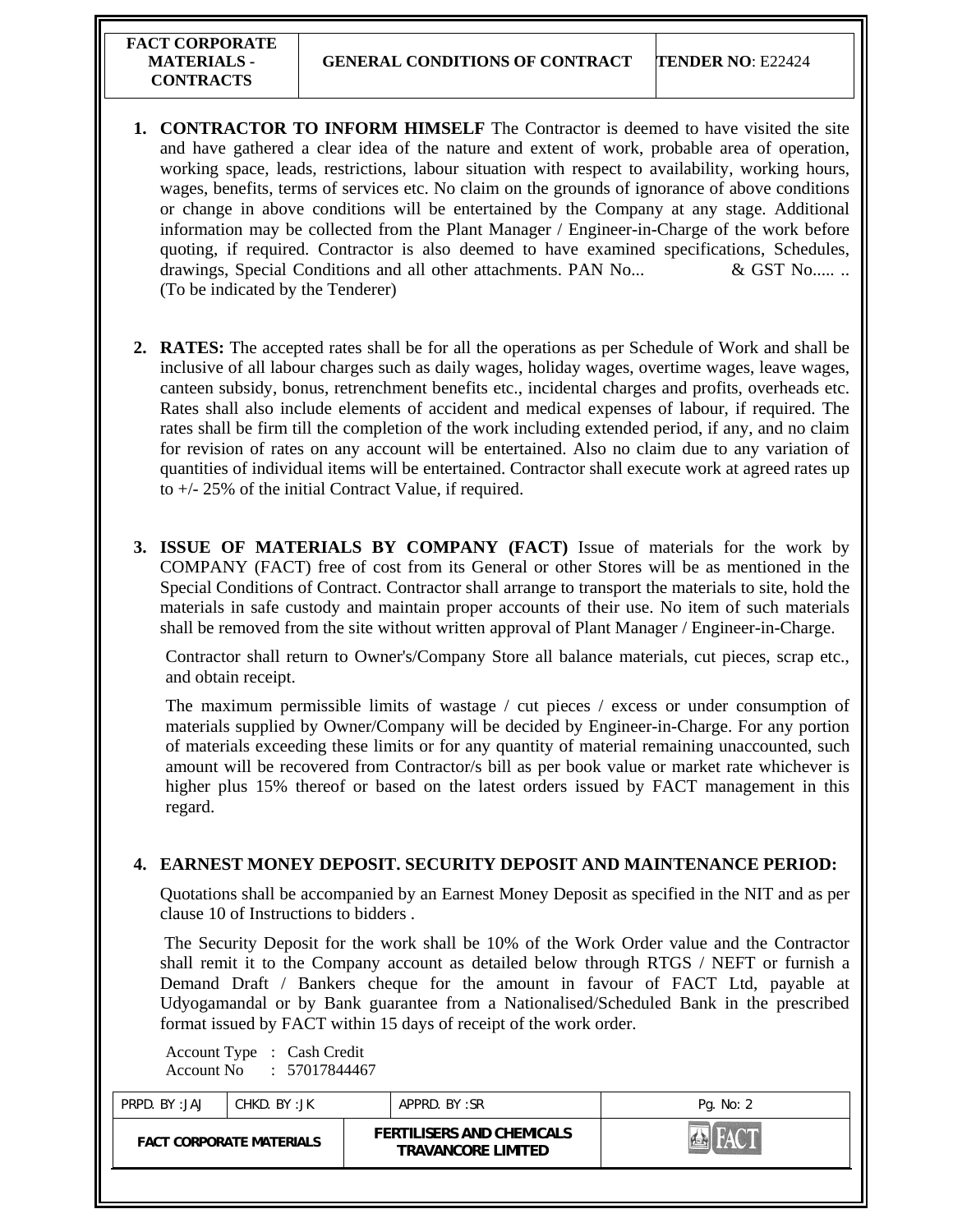| IFS CODE | $\therefore$ SBIN0070158           |
|----------|------------------------------------|
|          | Name of Bank : State Bank of India |
| Branch   | : Udyogamandal                     |
| District | : Ernakulam                        |
| State    | : Kerala                           |
|          |                                    |

Defects noted in the work during the guarantee period due to poor quality of material supplied by the contractor or bad workmanship shall be rectified by the Contractor at his own cost. The S.D. will be released only on completion of the guarantee period as specified in the special condition of the contract, provided the contractor has cleared all dues and rectified defects, if any. On receipt of the Security Deposit from the successful bidder, EMD of all other bidders will be released

**5. TIME OF COMPLETION AND LIQUIDATED DAMAGES:** The total period for completion of the work shall be as specified in the Notice Inviting Tenders from the date of start of work / Work-To-Proceed Notice / date of clearance from the plant whichever is later. The work may be taken up in different areas and completed within the contract period as per priorities fixed by the Plant Manager / Engineer-in-Charge. Urgent works shall be completed within period fixed by the Plant Manager / Engineer-in Charge. The entire work shall be carried out to a mutually agreed programme with the Plant Manager / Engineer-in Charge.

Neither CONTRACTOR nor COMPANY (FACT) shall be considered in default in performance of CONTRACT if such performance is prevented or delayed due to circumstances of Force Majeure provided that the party so affected notifies the other in writing promptly, in any case within fifteen (15) days of its occurrence, of the existence of a situation of Force Majeure giving evidence thereof. For the purposes of this Article Force Majeure means: (i) War or hostilities, (ii) riot or civil commotion (iii) earthquake, flood, tempest, lighting or other natural calamities (iv) accident, fire or explosion on SITE not caused by wilful negligence of CONTRACTOR, and / or (v) Labour strike or lock-out exceeding ten (10) days in duration not caused by any deliberate act of indiscretion by CONTRACTOR. If the work is delayed due to reasons attributable to the Contractor, Liquidated Damages will be recovered from the Contractor

If the work is delayed due to reasons attributable to the Contractor, Liquidated Damages will be recovered from the Contractor at the rate of 1/2 (Half percent) of the Contract Value per WEEK/Day of delay, subject to a maximum of 7.5% of the contract Value. lf in the opinion of the Engineer-in Charge, the works are unduly delayed, COMPANY (FACT) shall have the right to get such delayed items of work executed through any other Agency of its own choice at the risk and cost of the Contractor

# **6. PAYMENTS:**

Interim, on account payment will be made monthly depending on progress of work against running bills at 95% of value or part of work executed after deducting Income Tax and any other amount due to OWNER. Final Contract Price will be paid after completion of work in all respects

| PRPD. BY: JAJ<br>CHKD. BY :JK   |  | APPRD, BY:SR                                                  | Pg. No: 3 |
|---------------------------------|--|---------------------------------------------------------------|-----------|
| <b>FACT CORPORATE MATERIALS</b> |  | <b>FERTILISERS AND CHEMICALS</b><br><b>TRAVANCORE LIMITED</b> |           |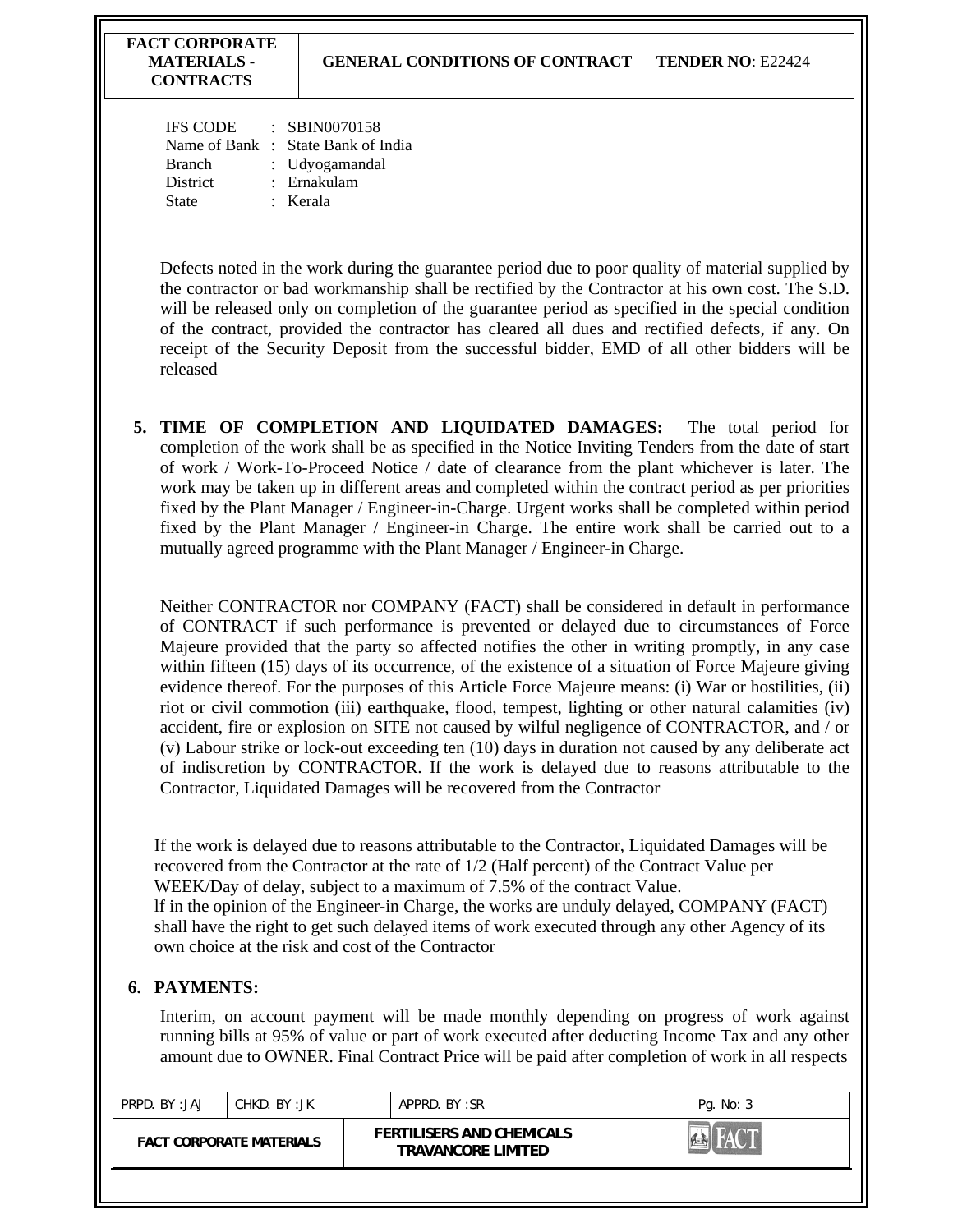and taking over by COMPANY(FACT), clearance of site, settlement of pending claims on account of Labour employed by Contractor and after deducting all payments already made, Liquidated Damages if any, income Tax, any other amount due to COMPANY(FACT) etc.

**7. GST:** The rate quoted by the Vendor for all the works as per this tender /WO shall be exclusive of applicable GST. GST, if applicable for the work as per any statutory notification, shall be extra. If the GST is to be paid by the Contractor as per the relevant notification, he shall arrange to remit the same to the concerned authority and FACT shall reimburse the same to the Contractor based on documentary evidence. If the same is to be paid by FACT, the above shall be done by FACT directly.

I.FACT's Provisional ID in the state of Kerala is 32AAACT6204C1Z2.

II. The supplier/contractor shall confirm the following:

- a) Submit GST compliant tax invoice to FACT with FACT's GSTIN as 32AAACT6204C1Z2.
- b) Shall ensure uploading the above invoice as per statute  $\&$  File monthly returns in time enabling FACT to claim the input tax credit.
- III. GST charged by the supplier/contractor shall be released separately to the supplier/contractor only after filing of:-
	- (i) The outward supply details & the monthly return on GSTN portal by the Supplier/contractor and
	- (ii) On matching the input tax credit to such invoice with the corresponding details of outward supply of the supplier/contractor.
- IV. In case FACT incurs any liability (like interest, penalty etc.,) due to denial/reversal of such input tax credit in respect of the invoice submitted by the supplier/contractor, for the reasons attributable to the supplier/contractor, the same shall be recovered from the supplier/contractor
- **V.** Further in case FACT is deprived of the input tax credit due to any reason attributable to the supplier/contractor, the same shall not be paid or recovered if already paid to the supplier/contractor.
- **8. EXTRA ITEMS:** If any extra item of work is found necessary during the course of execution, the Contractor shall carry out such works also as per the instructions of the Plant Manager / Engineer-in-Charge. The rates for such items will be worked out in the following manner:
- i) Derived from similar items in the Contract.
- ii) Worked out from data on the basis of which estimate for the work was prepared, adding the rate or deducting there from, the overall tender variation or
- iii) Based on actuals, if the rates cannot be arrived at in any of the above manner. In this case the actual cost of materials, labour, incidental charges and all that is necessary for the work plus

| PRPD. BY:JAJ<br>CHKD. BY :JK    | APPRD. BY:SR                                                  | Pg. No: 4 |
|---------------------------------|---------------------------------------------------------------|-----------|
| <b>FACT CORPORATE MATERIALS</b> | <b>FERTILISERS AND CHEMICALS</b><br><b>TRAVANCORE LIMITED</b> |           |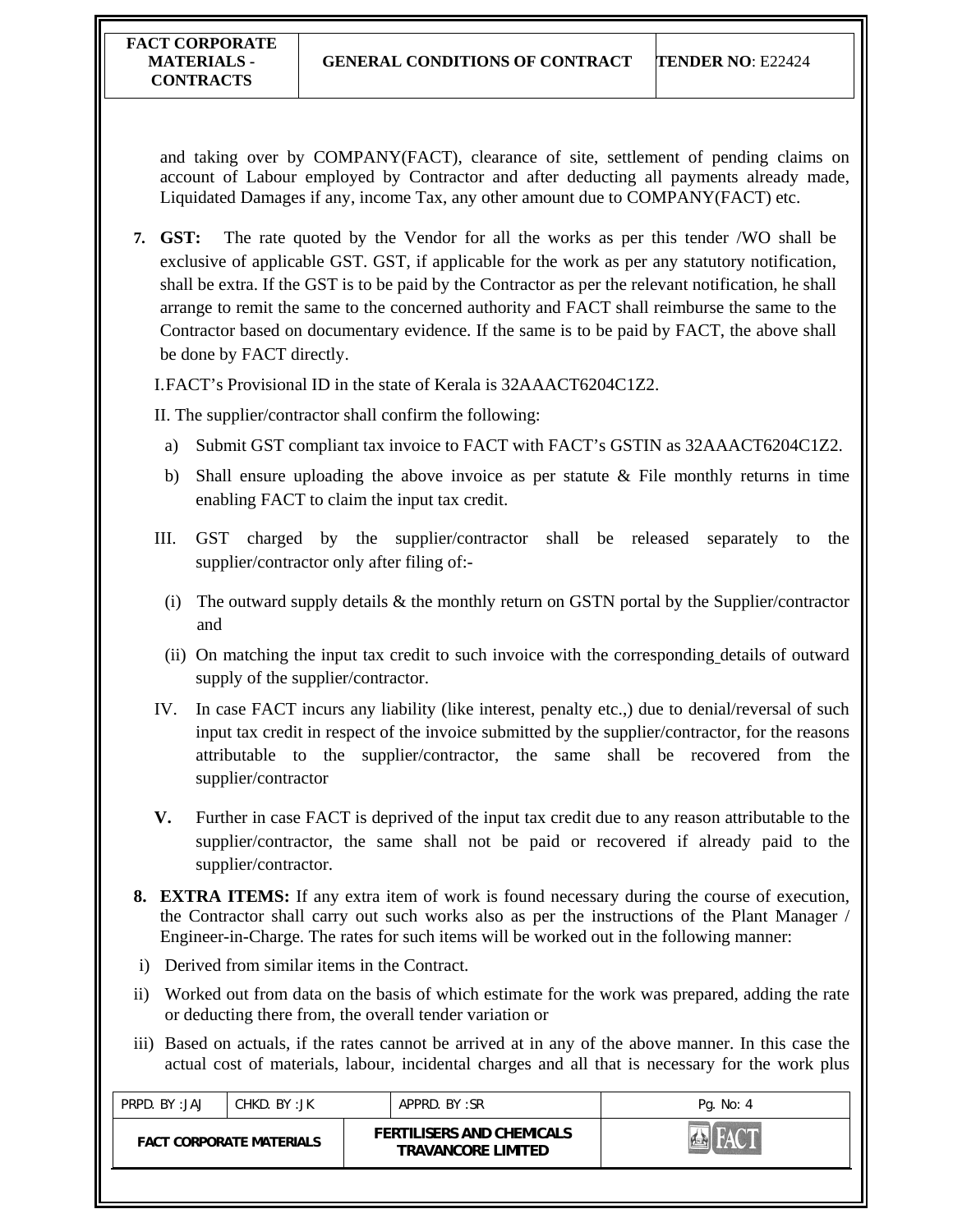10% towards overheads and profit will be paid to the Contractor. For working out rates on the basis of actuals, the Contractor shall produce documentary evidence of various expenses incurred by him and details such as labour engaged, materials purchased, etc. shall be reported to Plant Manager / Engineer-in-Charge as and when such expenditure occurred.

**9. SAFETY AND SECURTTY:** The Contractor shall strictly observe all safety precautions and Security regulations of COMPANY (FACT) and shall comply with the instructions of the Plant Manager / Engineer-in-Charge or his deputies in this regard. The contractor shall strictly follow all safety regulations laid by Safety Department. Precautions regarding use of electrical equipments, chemicals etc., shall be strictly followed during execution of the work.

#### **10. TERMS OF ENGAGING LABOUR**:

- i. CONTRACTOR shall comply with all Acts, Rules, Orders, and Regulations. By-laws of Government of India, State Government, Local Bodies or an Office, authority or unit, including BOCW & Companies Acts there under pertaining to employment or labour at SITE and procure any licence that is required for such employment.
- ii. CONTRACTOR shall be deemed Employer for these purposes and shall discharge all obligations of Employer. CONTRACTOR shall maintain such registers and records and display such information and notices as are required under these provisions and such registers shall at all-time be available for inspection by OWNER. Any information or reports required from CONTRACTOR by OWNER, periodically or otherwise, for discharge of OWNER'S obligations under such laws shall be provided promptly.
- iii. Payment of workmen Compensation and implementation of labour laws with regard to workmen employed by CONTRACTOR are CONTRACTOR'S liability and in case, OWNER is compelled to incur any expense or any other amount on behalf of CONTRACTOR'S workmen, OWNER is entitled to recover that amount from any bills payable to CONTRACTOR or in any other manner as deemed fit by FACT.
- iv. The workers deployed by the Contractor for the work shall be covered under the PF  $\&$ ESI Acts. The Contractor shall ensure full compliance to the above Acts. The Contractor shall be responsible for making all payments to his workmen, including ESI and Provident Fund benefits etc., as applicable. Deductions towards PF & ESI contributions on behalf of the workers will be made from the Contractor's bills, and remitted to the concerned Departments by FACT based on wage roll cum attendance roll to be furnished by the Contractor. If the workers are not presently registered with PF & ESI, necessary applications signed by the workers shall be submitted by the Contractor for enabling their registration. It is also made clear that FACT shall not make any payments to the Contractor other than the rates agreed for the work. All extra payments, if any, to be made to the Contractor's workmen during the course of contract period shall be borne entirely by the Contractor. In case the Contractor fails to discharge his statutory obligations leading to a situation wherein FACT is to incur any expenditure/loss in their capacity as the Principal Employer, such expenditure/loss shall be realized from the Contractor.
- v. CONTRACTOR indemnifies OWNER against any claims from any person(s) engaged by CONTRACTOR in connection with WORK and in the event OWNER becomes directly liable for any payment consequent to breach or non-observance by CONTRACTOR of the provisions hereof, such amounts shall be payable by CONTRACTOR to OWNER, and OWNER may recover such dues from any amount

| PRPD. BY:JAJ                    | CHKD. BY :JK |  | APPRD. BY:SR                                                  |  | Pg. No: 5 |
|---------------------------------|--------------|--|---------------------------------------------------------------|--|-----------|
| <b>FACT CORPORATE MATERIALS</b> |              |  | <b>FERTILISERS AND CHEMICALS</b><br><b>TRAVANCORE LIMITED</b> |  |           |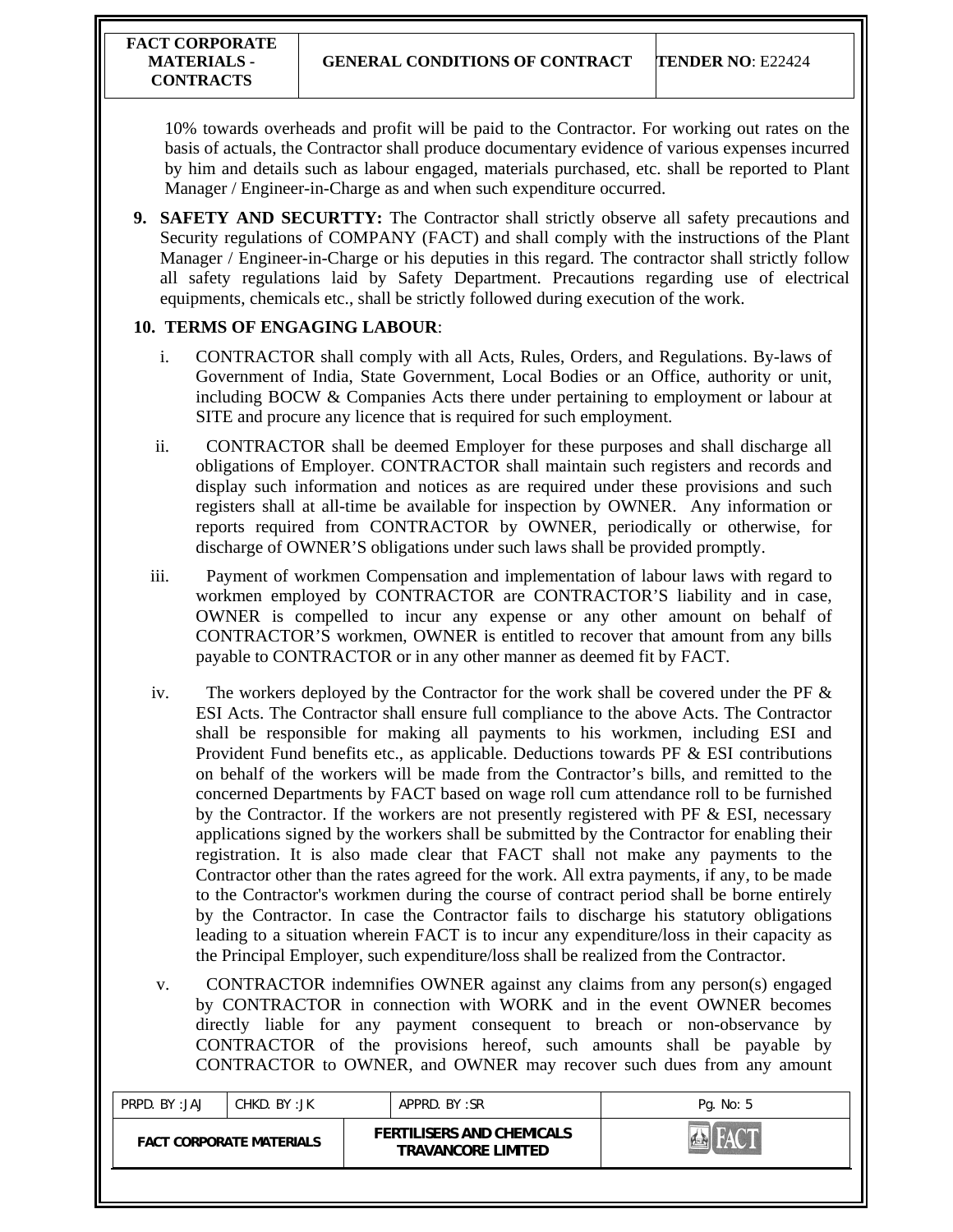receivable by CONTRACTOR under CONTRACT without prejudice to any other mode of recovery.

- vi. In the event of any dispute between CONTRACTOR and persons engaged by CONTRACTOR at SITE, CONTRACTOR shall amicably resolve and disputes in such a way that WORK can be proceeded with uninterruptedly. In the event such disputes cannot be resolved in the above said manner, CONTRACTOR shall immediately notify PLANT MANAGER / ENGINEER-IN-CHARGE of the existence of such a dispute and the nature thereof, but CONTRACTOR shall himself be responsible to take such measures as are necessary and permissible to have the situation resolved.
- vii. Contractor MAY HAVE ACCESS TO OWNER / OWNER's qualified first-aid personnel and ambulance in case of accidents where such facility is available. CONTRACTOR shall however provide a first-aid post for attending to minor injuries.
- viii. The contractor shall keep Muster Rolls of all the labourers employed by him at the site, noting their daily attendance and wages. The signature or thumb impressions of the employees shall be obtained in respect of wages on rolls. A copy of the attendance and wage register shall be produced to the Finance Department within one week after wage disbursement as per forms supplied by FACT.
- ix. The contractor shall employ only those adult workers (above 18 years of age) who are not disabled, mentally unsound, women in advanced stage of pregnancy or very old persons etc.
- x. The Contractor shall produce the license from the competent authority as per provisions of Contract Labour (Regulation and Abolition) Act, 1970. The Contractor shall obtain a valid license from the Regional Labour Commissioner (Central), Kochi. The contractor shall abide by all the provisions of the various statutes and the rules framed there under in respect of the above.
- xi. All contract workers shall be enrolled with Kerala Labour Welfare Fund as per Government of Kerala Order No.3989/B1/2010/LBR. FACT shall deduct both employees and employer's contribution from the contractor's bill and remit the same to the fund.
- xii. The contractor shall be liable for payment of all claims, compensation or expenses payable as a result of any accident or injury sustained by workmen employed or hired by the contractor in the execution of the contract, which the contractor is liable to pay by rule, law and order of Government. The expenses, if any, incurred by FACT on the above will be realized from any amount that may be due to the contractor from FACT. Also, the Contractor shall be liable to pay all damages and expenses suffered by the company due to his negligence to perform any of the services mentioned in the contract or due to any action or omission of his employees.
- xiii. The contractor shall observe all statutory labour rules / laws / regulations of Govt. of lndia, State Government, Local Bodies or any office or authority pertaining to employment of labour. Payment of daily wages, holiday wages, leave salary, bonus, ESI / P.F., retrenchment compensation etc. will be the responsibility of the Contractor. lf any expense is incurred to COMPANY (FACT) on the above accounts, the same shall be recovered from the Contractor. The Contractor shall maintain wage register, muster roll, etc. required as per Law. Entry passes to the contract workers will be issued by CISF. For

| PRPD. BY:JAJ | CHKD. BY :JK                    | APPRD. BY:SR |                                                               | Pg. No: 6 |
|--------------|---------------------------------|--------------|---------------------------------------------------------------|-----------|
|              | <b>FACT CORPORATE MATERIALS</b> |              | <b>FERTILISERS AND CHEMICALS</b><br><b>TRAVANCORE LIMITED</b> |           |
|              |                                 |              |                                                               |           |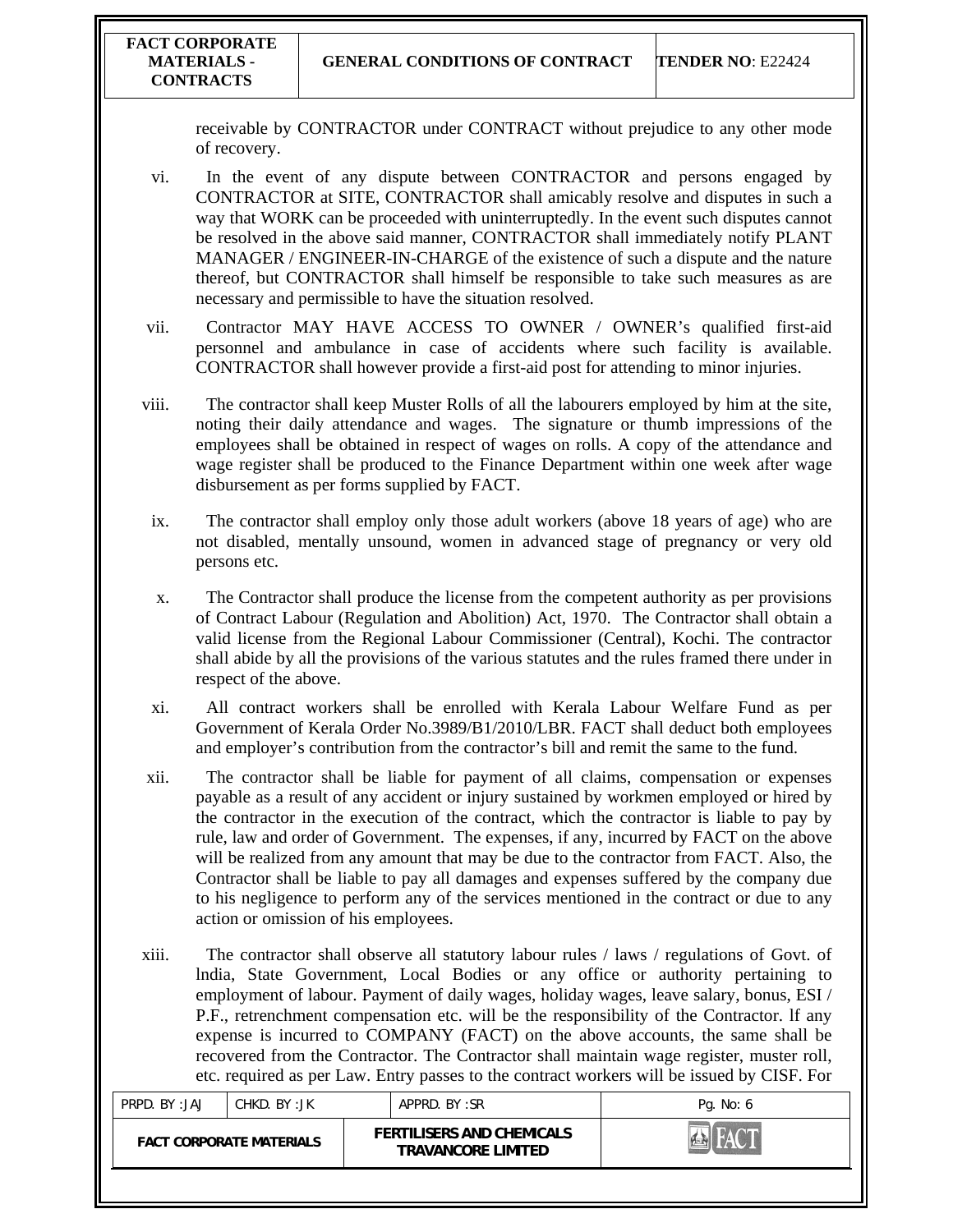entry pass the contractor shall submit an application to CISF through work executing department and HR Department. The following documents shall be submitted along with the request.

- a. Copy of Age proof
- b. Police clearance certificate
- c. Copy of bank pass book
- d. Copy of Aadhar
- e. Two copies of passport size photographs
- f. Duly filled application for ESI & PF enrolment.
- xiv. The contractor shall pay the wages to the workers only through banks. Proof of bank remittance certified by banks is to be submitted along with the wage roll to the work executing department before 5th of every month. A copy of the same proof of bank remittance is also to be attached along with the bills to Finance Department.
- xv. The Contractor and his employees are expected to abide by discipline and traffic regulations as directed by FACT and CISF Personnel from time to time within the Offices or Plant premises. FACT reserves the right to demand the removal of the contractor or his employees who have been declared by FACT as offending its directives, without relieving the contractor from his obligations under the contract.
- xvi. If any work entrusted with other parties by FACT is obstructed by, interfered with or caused to be interfered, detrimental to FACT's interest by the contractor or his employees, the contract shall be terminated without notice and the remaining work for the un-expired period of the contract shall be arranged by FACT through other parties at the contractor's risk and cost. The matter whether FACT's work has been interfered with or obstructed shall be decided by FACT and its decision shall be final.
- xvii. The contractor shall maintain the safety practice during the applicable works. Shall ensure that the workers are reported for job with proper PPE's and working dress applicable.
- **11. TECHNICAL SUPERVISOR**: The Contractor shall appoint a full time Technical Supervisor as required and approved by the Plant Manager / Engineer-in-Charge. He will be responsible for the proper conduct of the work. The instructions given to him or to any other authorized person of the Contractor shall be considered as instruction given to the Contractor. The Technical Supervisor or an authorized agency shall be available at Site during all working hour throughout the contract period to receive instructions from the Plant Manager / Engineer-in-Charge.

Material Specifications of works, measurements and any other condition not mentioned herein shall be as per relevant Indian Standard Specifications, Codes, Regulations, Laws, etc. or as directed by Plant Manager / Engineer-in-Charge. Tests if required before taking over of the work by COMPANY (FACT) shall be done by Contractor at his cost.

Single Phase Electricity and water if required for the work will be given free or cost at one point. The Contractor shall make his own arrangements for taking connection from that point.

GST is applicable as per GST Act of Government of India

| <b>FERTILISERS AND CHEMICALS</b><br><b>FACT CORPORATE MATERIALS</b><br><b>TRAVANCORE LIMITED</b> | PRPD. BY: JAJ | CHKD. BY :JK |  | APPRD, BY:SR | Pg. No: 7 |
|--------------------------------------------------------------------------------------------------|---------------|--------------|--|--------------|-----------|
|                                                                                                  |               |              |  |              |           |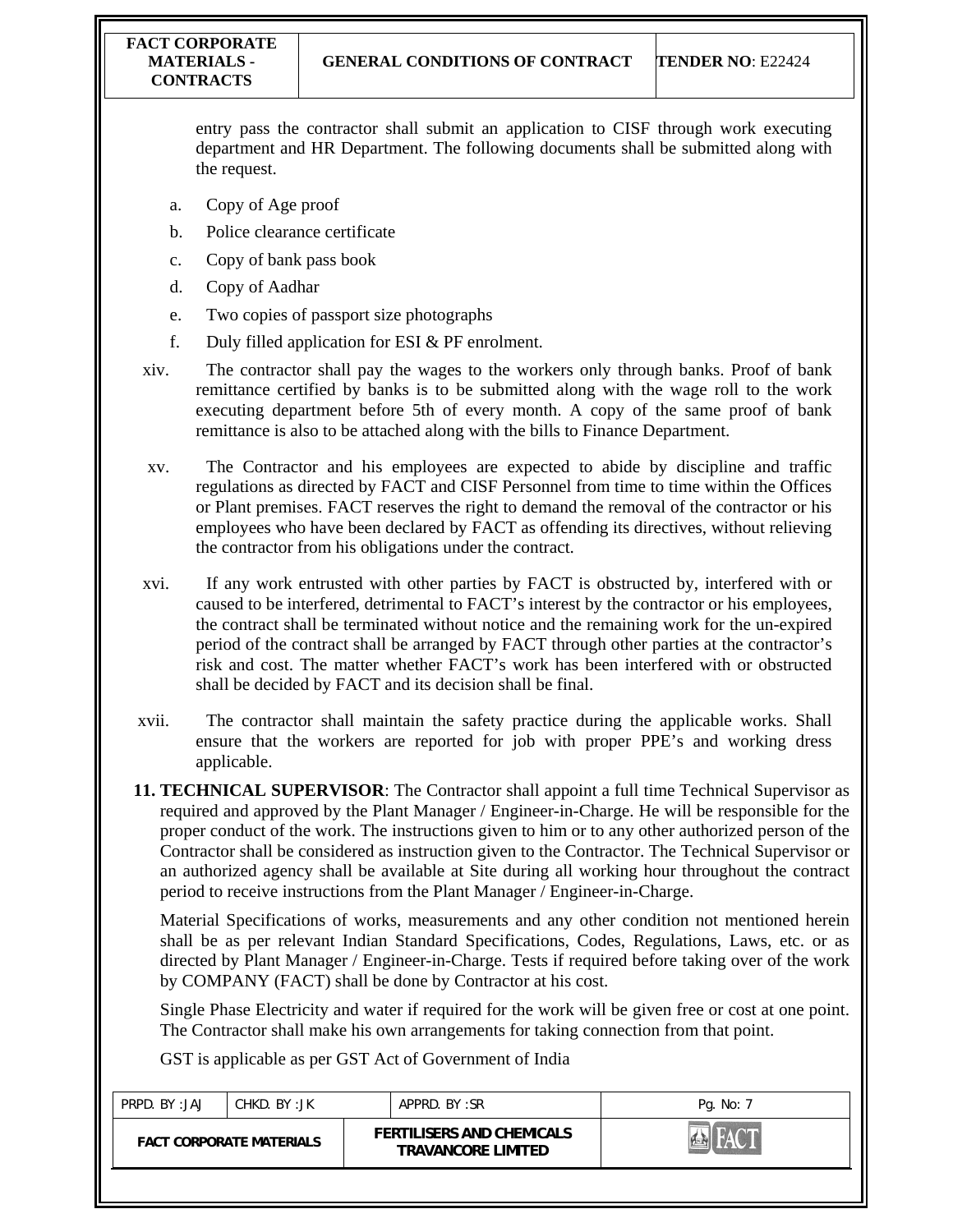# **12. DISPUTES:**

If the Contractor is not a Central Public Sector Enterprise/Central Government Department:

If any dispute arises out of or relating to or in connection with this CONTRACT, between the CONTRACTOR and the OWNER/FACT, the same shall be amicably settled through mutual discussions, failing which, the unresolved dispute(s) shall be referred to arbitration in accordance with the provisions of the Arbitration and Conciliation Act, 1996, as amended from time to time. The number of Arbitrator shall be one. The venue of the Arbitration shall be at Ernakulam and the proceedings shall be in ENGLISH.

If the CONTRACTOR is a Central Public Sector Enterprise or Central Government Department:

In the event of any dispute or difference relating to the interpretation and application of the provisions of this contract(s) between Central Public Enterprises (CPSEs)/Port Trusts interse and also between CPSEs and government departments / Organizations (excluding disputes concerning Railways, Income Tax, Customs & Excise Departments), such dispute/ difference shall be taken up by either Party for resolution through AMRCD as mentioned in DPE OM No. 4(1)2013- DPE(GM)/FTS-1835 dated 22.05.2018.

 Any legal proceedings relating to or in connection with this CONTRACT shall be limited to the exclusive jurisdiction of the High Court of Kerala

- **13. EMERGENCY**: In case of emergencies or if required to meet the time schedule, Contractor shall arrange work beyond the normal working hours as per the instructions of the Plant Manager / Engineer-in-Charge and no extra payment will be payable for such work carried out.
- **14. DAMAGES:** The Contractor shall take care to see that none of the existing structures, fittings, other contractor's properties, etc. are damaged due to carelessness on his part or on the part of his workers. lf such damages occur the company will have the right to recover such damages from the Contractor. The Contractor shall keep the site clean and neat at all times. All dismantled materials, debris etc. shall be conveyed and deposited at places pointed out by the Plant Manager / Engineer-in-Charge.

All scrap materials shall be transported to Material Conservation yaid after weighing.

During execution of work COMPANY (FACT) reserves the right to delete any items full or part as per schedule of work due to site conditions or other reasons.

- **15. TEST EQUIPMENTS**: Contractor shall use only calibrated test equipment / instruments for the works and valid calibration / test certificates shall be available for all such instruments.
- **16. ENVIRONMENT MANAGEMENT:** We are a company having Environmental Management System according to ISO 14001 standard. The contractor shall ensure that none of their activities cause damage to the environment. Special care shall be taken in packing and transportation to avoid spillages, or release of any hazardous gases / dust to the atmosphere. The worker employed by the contractor shall be properly trained for handling of the materials and for dealing with emergencies arising out of spillages or releases. Suppliers of chemicals shall provide us with Material Safety Data Sheets (MSDS) of the chemicals. Contractor shall ensure that all waste material/debris from the work site will be removed to the area earmarked or the purpose immediately after completion of the work.

**17. AGREEMENT**: For contracts amounting to Rs. 3.00 lakhs and above, the contractor shall

| PRPD. BY:JAJ<br>CHKD. BY :JK    |  | APPRD. BY:SR                                                  | Pg. No: 8 |
|---------------------------------|--|---------------------------------------------------------------|-----------|
| <b>FACT CORPORATE MATERIALS</b> |  | <b>FERTILISERS AND CHEMICALS</b><br><b>TRAVANCORE LIMITED</b> |           |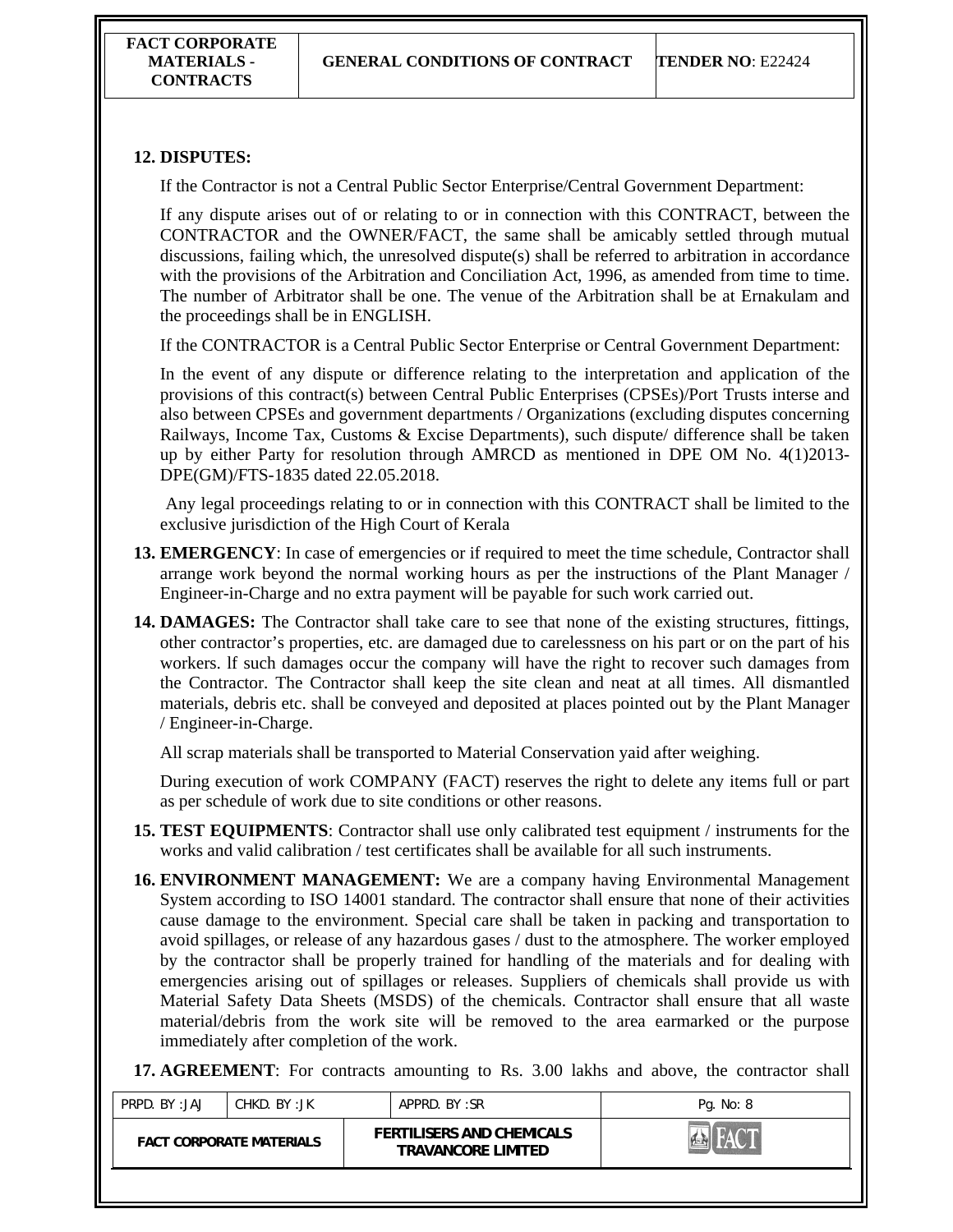execute a formal agreement between FACT as per preform on a stamped paper worth Rs.200/ before starting the work.

The company will not be responsible for payment of any compensation or idle wages for any hold up of work due to a general strike or reasons beyond the control of the company. Crane / Heavy Equipment will be given free of cost provided facilities are absolutely required for the execution of work at the discretion of Plant Manager / Engineer-in-Charge.

**18. SUB LETTING:** CONTRACTOR shall not sub-let or sub-contract any or all of its obligations under CONTRACT to any other party without prior written consent of COMPANY (FACT). In the event of CONTRACTOR sub-letting the WORK or part thereof to any other party or engaging any sub-contractor, CONTRACTOR shall still be responsible to COMPANY (FACT) for performance of the whole CONTRACT and shall ensure that such other party to whom WORK or part thereof is sub-let or subcontracted perform the portion of WORK so sub-let or subcontracted as per provisions herein and the persons employed at SITE by such other party shall be deemed employed by CONTRACTOR

OTHER TERMS AND CONDITIONS: In case of any contradiction between Special conditions and General Conditions of Contract or any other terms and conditions anywhere, Special Conditions of contract shall prevail.

| PRPD. BY:JAJ                    | CHKD. BY :JK |                                                               | APPRD, BY:SR | Pg. No: 9 |
|---------------------------------|--------------|---------------------------------------------------------------|--------------|-----------|
| <b>FACT CORPORATE MATERIALS</b> |              | <b>FERTILISERS AND CHEMICALS</b><br><b>TRAVANCORE LIMITED</b> |              |           |
|                                 |              |                                                               |              |           |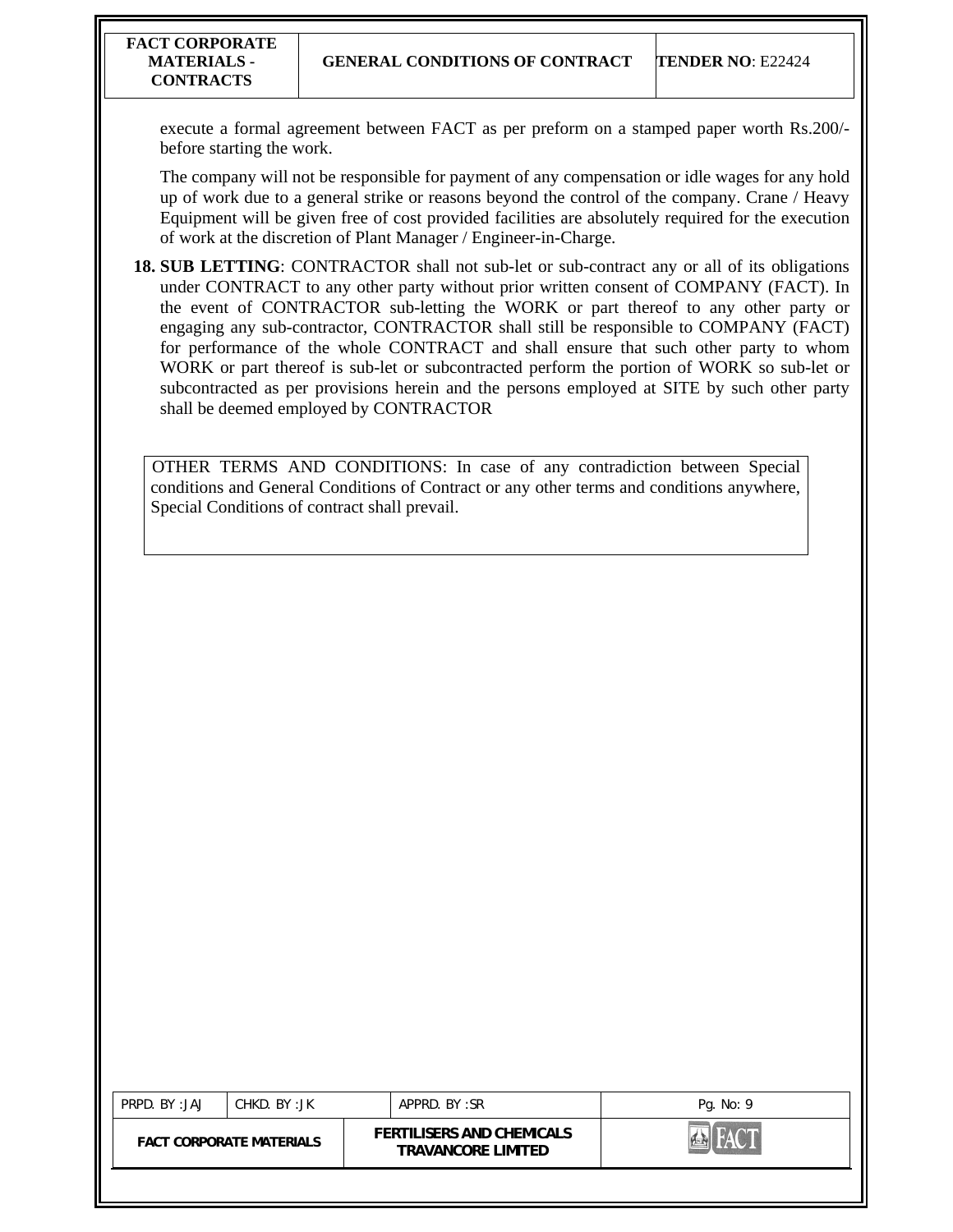|                  |                          | <b>TECHNICAL PROCUREMENT SPECIFICATION</b>    |                        |    |                   | 30000 - 13 - PS - 001 |                |
|------------------|--------------------------|-----------------------------------------------|------------------------|----|-------------------|-----------------------|----------------|
|                  |                          |                                               |                        |    | PAGE 1 OF 1       |                       | R <sub>0</sub> |
| TPS NO.          |                          | 30000 - 13 - PS - 001                         |                        |    |                   |                       |                |
| <b>STATUS</b>    |                          | <b>ENQUIRY</b>                                | ப                      |    | <b>COMMITMENT</b> |                       |                |
|                  | <b>ORIGINATING DEPT.</b> | <b>ELECTRICAL</b>                             |                        |    |                   |                       |                |
| P.O / W.O NO.    |                          |                                               |                        |    |                   |                       |                |
| <b>PROJECT</b>   |                          | <b>REVAMPING OF ELECTRICAL SYSTEM AT FEDO</b> |                        |    |                   |                       |                |
| <b>LOCATION</b>  |                          | <b>UDYOGAMANDAL</b>                           |                        |    |                   |                       |                |
| <b>CLIENT</b>    |                          | <b>M/s.FEDO</b>                               |                        |    |                   |                       |                |
| <b>PURCHASER</b> |                          | M/s.FEDO                                      |                        |    |                   |                       |                |
| <b>VENDOR</b>    |                          |                                               |                        |    |                   |                       |                |
| <b>ITEM:</b>     |                          | SUPPLY AND INSTALLATION OF ELECTRICS          |                        |    |                   |                       |                |
|                  |                          |                                               |                        |    |                   |                       |                |
|                  |                          |                                               |                        |    |                   |                       |                |
|                  |                          |                                               |                        |    |                   |                       |                |
|                  |                          |                                               |                        |    |                   |                       |                |
|                  |                          |                                               |                        |    |                   |                       |                |
|                  |                          |                                               |                        |    |                   |                       |                |
|                  |                          |                                               |                        |    |                   |                       |                |
|                  |                          |                                               |                        |    |                   |                       |                |
|                  |                          |                                               |                        |    |                   |                       |                |
| $\pmb{0}$        | 08.09.2020               |                                               | $\overline{\text{SM}}$ | IK |                   | IK                    |                |
| REV.             | <b>DATE</b>              | Original issue<br><b>DESCRIPTION</b>          | <b>PREPARED</b>        |    | <b>CHECKED</b>    | <b>APPROVED</b>       |                |
|                  |                          | FACT ENGINEERING AND DESIGN ORGANISATION      |                        |    | <b>A final A</b>  | FEDO                  |                |

00FT010 / 14

00FT010/14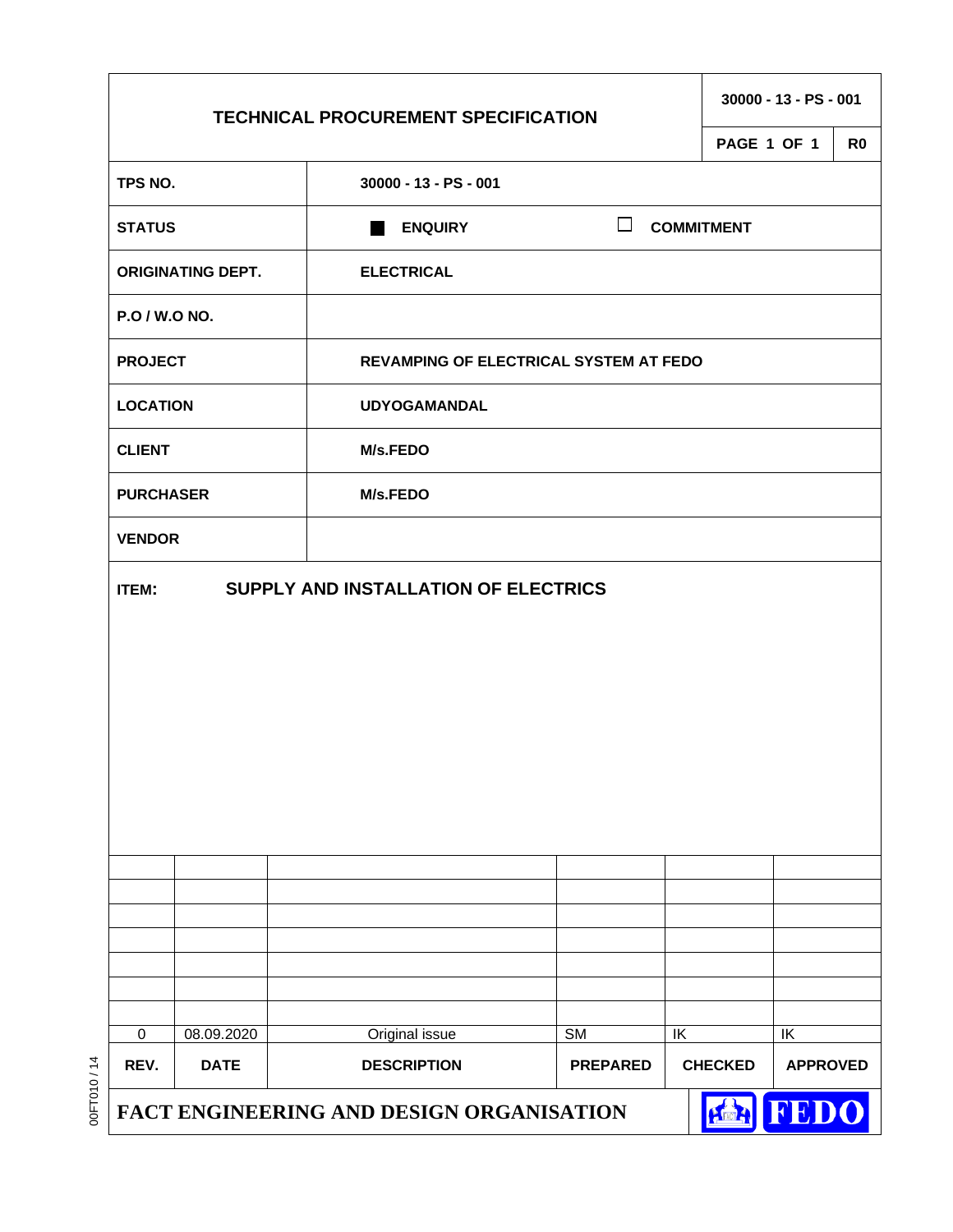

|            | 22.09.2020  | Comments incorporated | LN              | <b>SM</b>      | ΙK              |
|------------|-------------|-----------------------|-----------------|----------------|-----------------|
|            | 08.09.2020  | Original issue        | LN              | <b>SM</b>      | ΙK              |
| <b>REV</b> | <b>DATE</b> | <b>DESCRIPTION</b>    | <b>PREPARED</b> | <b>CHECKED</b> | <b>APPROVED</b> |
|            |             |                       |                 |                |                 |

| No.            | <b>DOCUMENT MUNICI</b> | DESCRIPTION                                                                                                               | Pages |   | $\mathbf{2}$ | 3 | 4 |
|----------------|------------------------|---------------------------------------------------------------------------------------------------------------------------|-------|---|--------------|---|---|
|                |                        |                                                                                                                           |       |   |              |   |   |
|                | 30000-13-TS-001-SW     | special<br>0f<br>Scope<br>and<br>work<br>requirements                                                                     | 4     | 0 |              |   |   |
| $\overline{2}$ | 30000-13-TS-001 SV     | Sub Vendor list                                                                                                           | 2     | 0 |              |   |   |
| 3              | 30000-13-PS-001-CS     | <b>Compliance Statement</b>                                                                                               |       | - |              |   |   |
| 4              | 30000-13-TS-001AX      | Work &<br>Scope<br>οf<br>Annexure to<br>$\bigcap_{i=1}^n a_i = a_i$ is a subsequently in the set of $\bigcap_{i=1}^n a_i$ | 3     | 0 |              |   |   |

Special Requirement

| TECHNICAL<br><b>PROCUREMENT</b><br><b>SPECIFICATION</b> |                        | <b>ATTACHMENTS</b> |                    | 30000-13-PS-001 ATT |                               |   |   |   |  |  |
|---------------------------------------------------------|------------------------|--------------------|--------------------|---------------------|-------------------------------|---|---|---|--|--|
|                                                         |                        |                    |                    | Page 1 of 1         |                               |   |   |   |  |  |
| SI.<br>No.                                              | <b>Document Number</b> |                    | <b>Description</b> | No. of              | Rev. No. with<br><b>Issue</b> |   |   |   |  |  |
|                                                         |                        |                    |                    | Pages               |                               | 2 | 3 | 4 |  |  |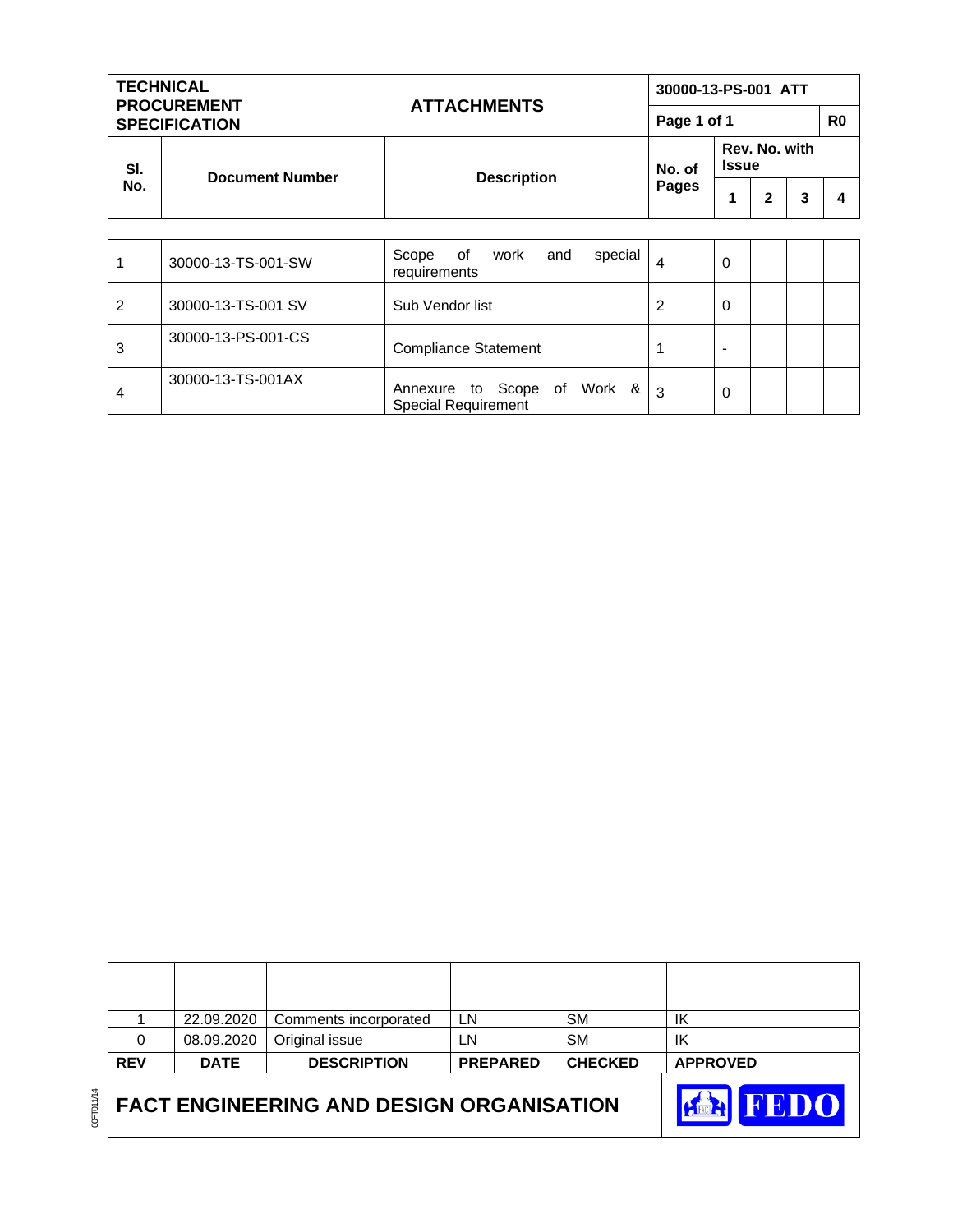

REVAMPING OF ELECTRICAL SYSTEM AT FEDO BUILDING

# **SPECIAL CONDITIONS OF CONTRACT (SCC)**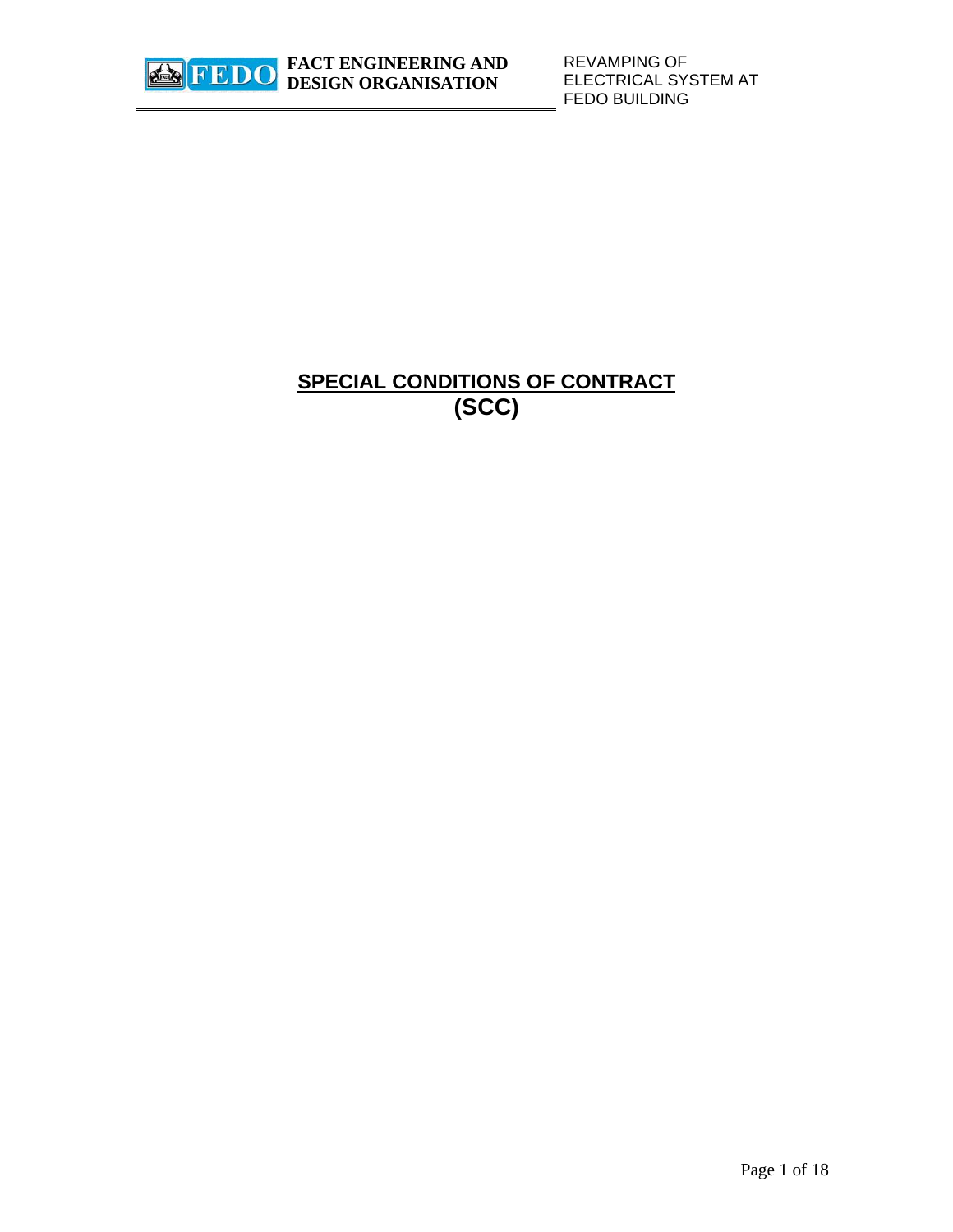REVAMPING OF ELECTRICAL SYSTEM AT FEDO BUILDING

## **INDEX TO SPECIAL CONDITIONS OF CONTRACT**

1.0 GENERAL

**参FEDO** 

- 2.0 SCOPE OF WORK
- 3.0 SITE PARTICULARS
- 4.0 APPROACH TO SITE
- 5.0 CONSTRUCTION WATER
- 6.0 CONSTRUCTION POWER
- 7.0 TIME SCHEDULE
- 8.0 LIQUIDATED DAMAGES FOR DELAY
- 9.0 SUPERVISION OF WORK
- 10.0 DE-WATERING OF FLOWING WATER, WATER FROM TRENCHES ETC.
- 11.0 DAILY LABOUR REPORT AND PROGRESS REPORT
- 12.0 OWNER'S SCOPE OF SUPPLY
- 13.0 CONTRACTOR'S SCOPE OF SUPPLY
- 14.0 STORAGE OF MATERIALS AND CONSTRUCTION OF SITE SHED
- 15.0 INCOME TAX
- 16.0 STIPULATIONS AND DEVIATIONS TO TENDER CLAUSES
- 17.0 CONSTRUCTION EQUIPMENT AND SITE ORGANISATION
- 18.0 CO-ORDINATION WITH OTHER AGENCIES
- 19.0 ORDER OF WORKS
- 20.0 QUALITY ASSURANCE
- 21.0 MOBILISATION ADVANCE
- 22.0 RESPONSIBILITY OF CONTRACTOR
- 23.0 CONSTRUCTION
- 24.0 DRAWINGS/DOCUMENTS
- 25.0 ALTERATIONS IN SPECIFICATION AND DESIGNS
- 26.0 FIRM PRICES
- 27.0 SAFETY, FIRE & SECURITY REGULATIONS
- 28.0 PROJECT SCHEDULING
- 29.0 PROJECT REVIEW MEETINGS
- 30.0 PROGRESS REPORTS
- 31.0 SPECIFIC CONSTRUCTION REQUIREMENTS
- 32.0 HINDRANCE TO WORK
- 33.0 SAFE MOVEMENT OF VEHICLES /CRANES DEPLOYED BY CONTRACTOR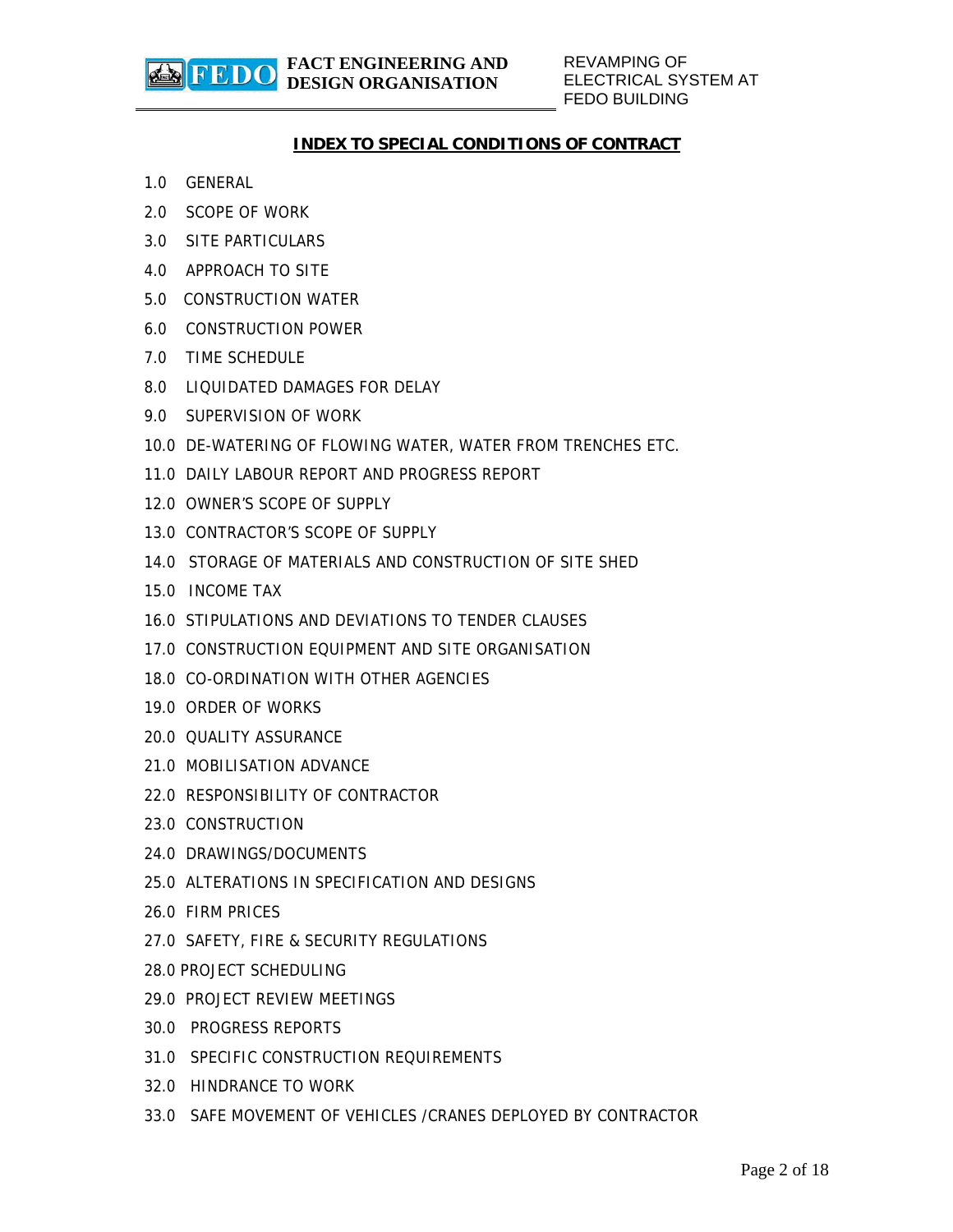- 34.0 CURRENCIES OF PAYMENT
- 35.0 ESI AND EPF ACTS.
- 36.0 GENERAL ENVIRONMENT REQUIREMENTS
- 37.0 RULES AND REGUALTIONS
- 38.0 CONTRACTOR'S LABOURERS TO LEAVE SITE ON COMPLETION OF THE WORK
- 39.0 COMPUTERISED CONTRACTOR'S BILLING SYSTEM
- 40.0 ADDITIONAL / EXTRA WORK
- 41.0 MEASUREMENT, BILLING AND TERMS OF PAYMENT
- 42.0 INTEGRITY PACT
- 43.0 RELEASE OF SECURITY DEPOSIT
- 44.0 OTHER SPECIAL CONDITIONS
- 45.0 UPLOADING OF DOCUMENTS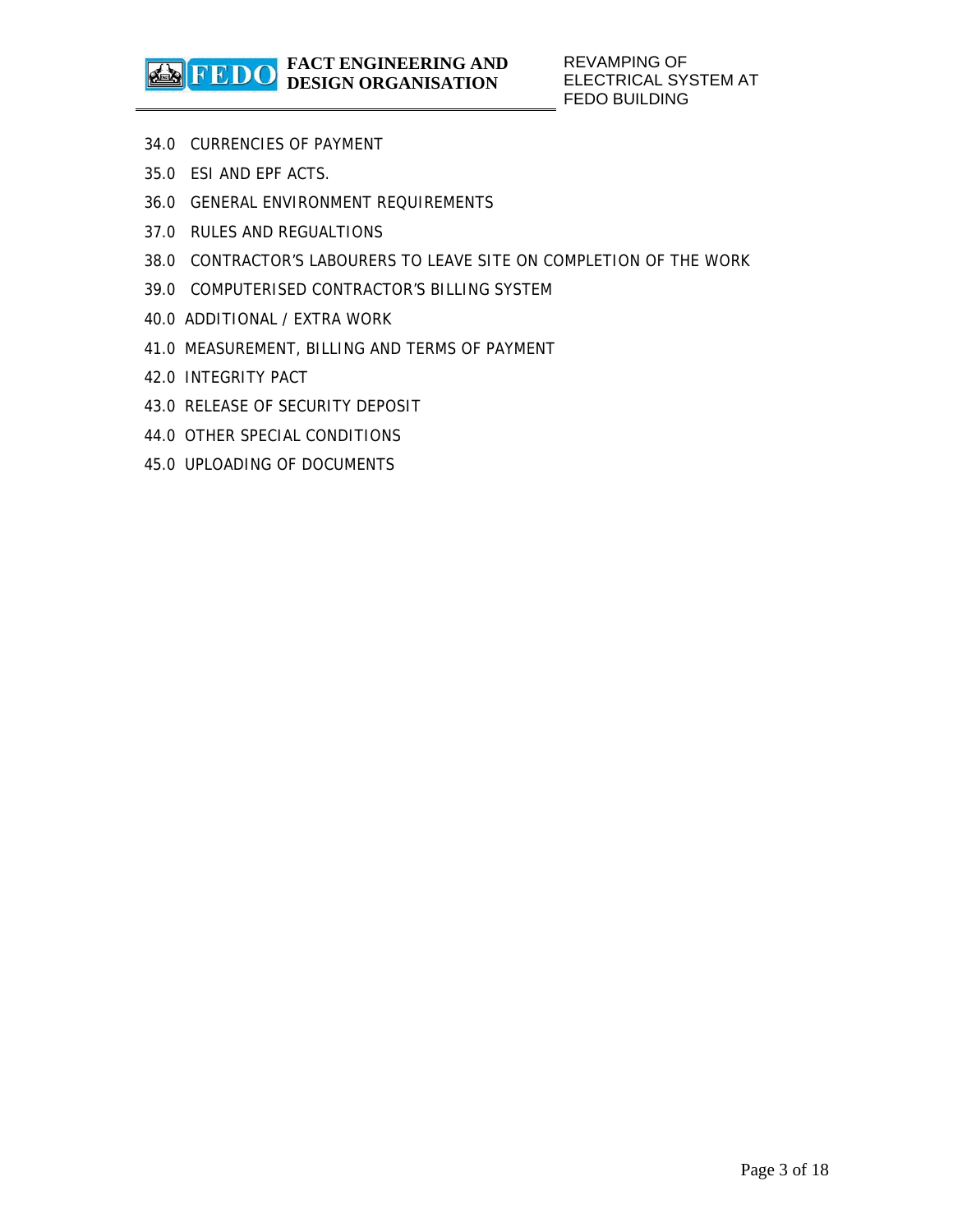

#### **SPECIAL CONDITIONS OF CONTRACT**

#### **1.0 GENERAL**

- 1.1 Special conditions of Contract shall be read in conjunction with the General Conditions of Contract, specifications of work, drawings and any other document forming part of this contract wherever the context so requires.
- 1.2 Notwithstanding the sub-divisions of the document into these separate sections and volumes every part of each shall be deemed to be supplementary to and complementary of every other part and shall be read with and into the contract so far as it may be practicable to do so.
- 1.3 Where any portion of the Special Conditions of Contract is repugnant to or at variance with any provisions of the General Conditions of Contract then unless a different intention appears, the provision(s) of the Special Conditions of Contract shall be deemed to over ride the provision(s) of the General Conditions of Contract only to the extent that such repugnance or variations cannot and shall be to the extent that such repugnance or variance cannot be reconciled with the General Conditions of Contract.
- 1.4 Wherever it is stated any where in this tender document that such and such supply is to be effected or such and such a work is to be carried out, it shall be understood that the same shall be effected/carried out by the CONTRACTOR at his own cost, unless a different intention is specifically stated.
- 1.5 The materials, design and workmanship shall satisfy the applicable standards, the job specifications contained herein and codes referred. Where the job specifications stipulate requirements in addition to those contained in the standard codes and specifications, these additional requirements shall also be satisfied. In the absence of any Standard / Specifications / Codes of practice for detailed specifications covering any part of the work covered in this bidding document, the instructions / directions of FEDO will be binding upon the CONTRACTOR.
- 1.6 The items given in Schedule of Items of Work shall be read in conjunction with materials and job specifications and in case of any irreconcilable conflict between them, the provisions in the item under Schedule of Items of Work will override the corresponding provisions only of the material and job specifications, which cannot be reconciled. In such cases, the decisions of FEDO shall be final and binding on the CONTRACTOR.
- 1.7 In case of contradiction between Standards, General Conditions of Contract, Special Conditions of Contract, Technical Specification, Drawings, Schedule of Items of Work, the following shall prevail in order of precedence:
- Page 4 of 18 (i) Purchase Order, detailed letter of intent along with statement of Agreed Variations and its enclosures.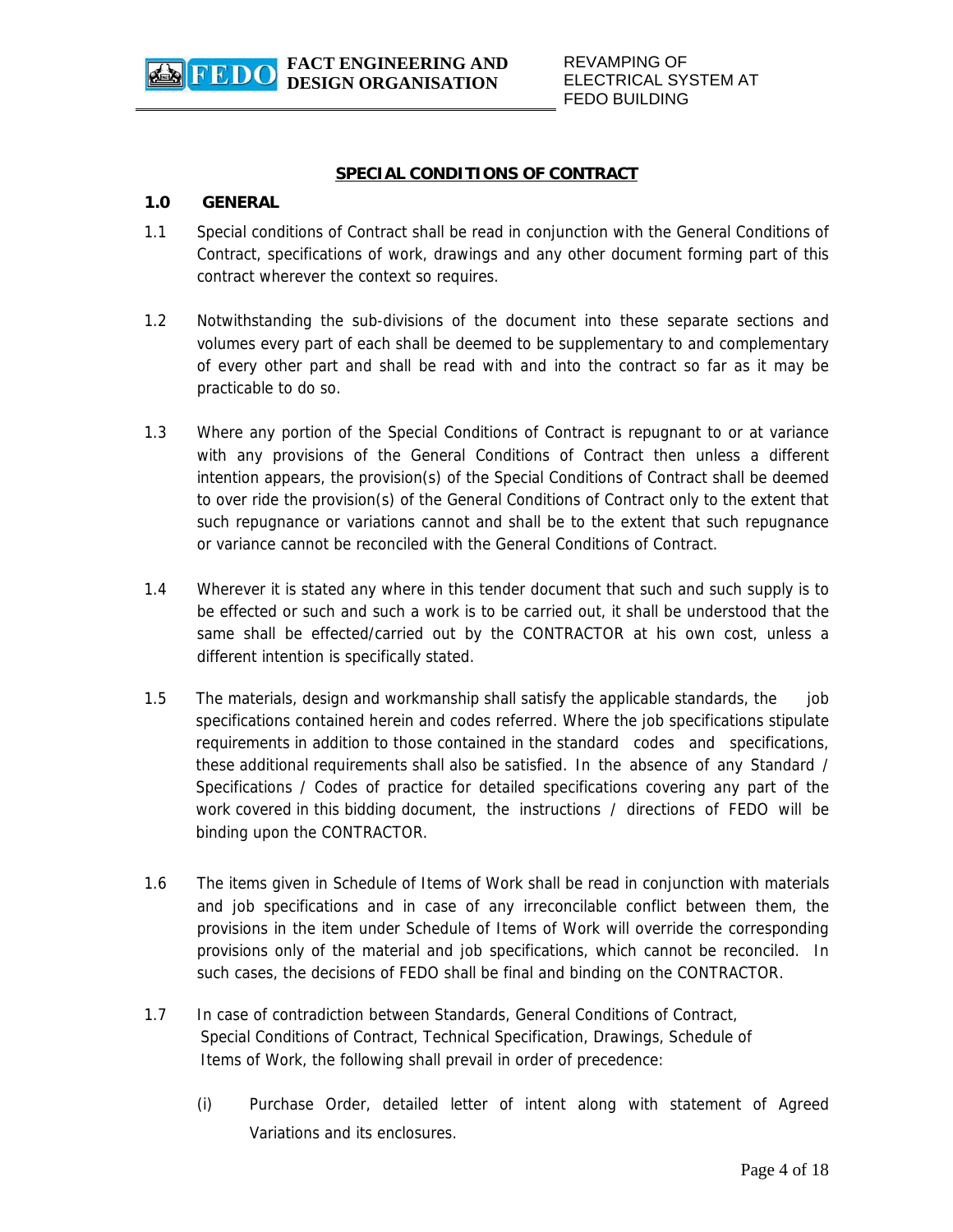- (ii) Schedule of Items of Work
- (iii) Special Conditions of Contracts.
- (iv) Technical Specifications.
- (v) Drawings.
- (vi) Specifications and Standards.
- (vii) General Conditions of Contracts.
- (viii) Indian Standard/API/ANSI/ASTM/OISD/Technical/Material Specifications.

## **2.0 SCOPE OF WORK**

- 2.1 The scope of work under this contract covers manufacture, testing at works, transportation to site, receiving materials at site, storage, inspection, handling at site, safe custody, erection, testing, commissioning and handing over of the electrical equipment/items. The scope of work shall be as per the attached specification, data sheets, drawings, typical drawings and the Schedule of Items of Work. For the general conditions of the tendering contract please refer the relevant portions elsewhere in this document. The contractor shall be responsible for the safety and good condition of the materials supplied by him. All equipment /items supplied by the contractor shall be conforming to Indian Standards.
- 2.2 Supply and installation of 8Way, 6Way and 4Way Horizontal type power and lighting Distribution Boards, converting the existing vacant cubicles in the existing PCC panel to MCB outgoing feeders of rating 250A, 63A and 32A, Overhauling of 415V, 250A TPN switch boards, replacing the faulty switches and isolators with the healthy ones, cable terminations, wiring for light point, light fixtures, etc. as specified in the schedule of items of work attached with this document. The scope of work also include miscellaneous civil works, providing service personnel, preparation of detailed drawings and documents if required, preparation of As Built "drawings, Site test reports, vendor drawing approvals for supply items, rendering necessary assistance and preparation of documents for statutory approval covering all Electrical installation etc.
- 2.3 Scope of work shall also include disconnecting and reconnecting of existing cable connections, switches etc. as specified in the schedule of items of work. The scope shall also include removal of unwanted cables, if any, on the discretion of Engineer – in- Charge.
- 2.4 Installation work is inclusive of supply of erection materials, hardware, consumables and sundry items required for the installation.
- 2.5 It is the responsibility of the bidder to supply and install all items, that are incidental and necessary for the completion of the installation, whether specifically mentioned or not, so that the installation complies with the standards and regulations specified.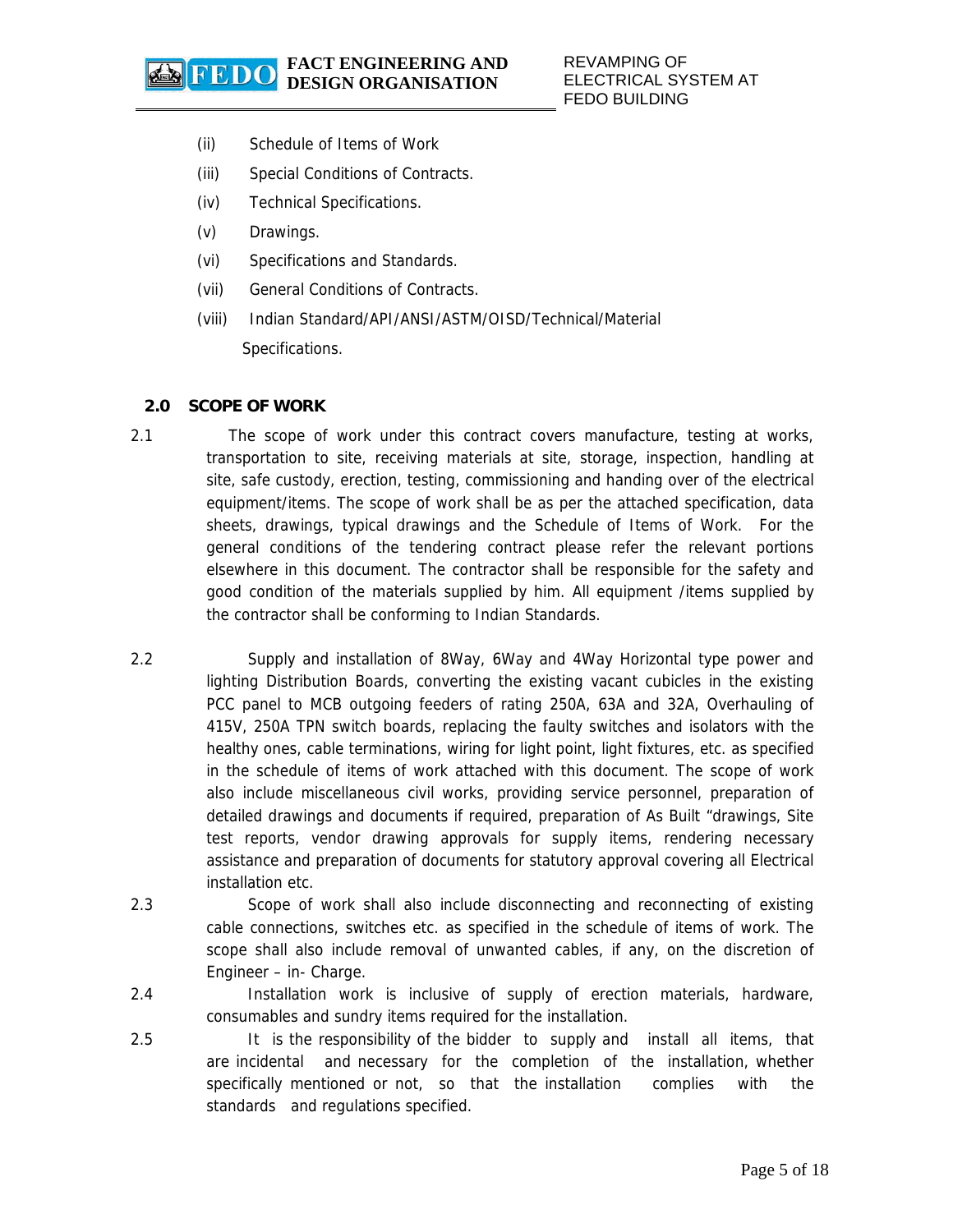- 2.6 Associated civil and structural works such as chipping, plastering, grouting, minor brick and concrete works, excavations, fabrication, painting and any other work necessary for completion of the installation shall be included in the scope of work. Separate charges shall not be applicable for the above unless otherwise indicated in Schedule of items of Work.
- 2.7 The bidder shall furnish all labour (supervisory, skilled, unskilled and administrative), transport vehicles, generator sets, welding machines, gas cutters, erection tools and tackles, cleaners, crimping devices, blow lamp, handling equipment, testing equipment, etc., and any other such equipment necessary for installation, testing and commissioning, at no extra cost to the purchaser.
- 2.8 It is the responsibility of the bidder to pay wages and salaries to the persons employed and ensure that all labour rules and acts are complied with. Contributions, fees, etc. necessary in this regard shall be paid and the bidder shall maintain all necessary records.
- 2.9 All consumable materials such as insulation tape, cleaning and paint brushes, welding electrodes, rust preventive materials, jute, cotton waste, hacksaw blades, bolts, nuts, corrosion inhibitive grease, fuel, lubricants, etc. and any other material required for carrying out the work shall be included in the scope of the bidder.
- 2.10 Work shall be started and carried out in accordance with the terms and conditions, approved drawings, specifications and requirements as set forth in this document and instructions of the purchaser or his authorized representative from time to time.
- 2.11 Where supply of materials is involved, the scope shall include design, manufacture, assembly, testing, and inspection at works, packing and delivery at site.
- 2.12 Testing and commissioning works include calibration, all pre-commissioning tests, checking of all wiring and connections for power, control, metering, protection, alarm, annunciation, lighting, and earthing. Testing and commissioning of all the equipment covered in this contract shall be carried out as per relevant standards or as directed by the purchaser.

# **3.0 SITE PARTICULARS**

The intending bidders shall visit the site, i.e., the FEDO Office building and familiarize themselves thoroughly with the state/local rules, regulations and living / working conditions. Non-familiarity or ignorance of these conditions will not be considered a reason for extra claims or for not carrying out the work as per the standards & specifications.

# **4.0 DELETED**

#### **5.0 CONSTRUCTION WATER**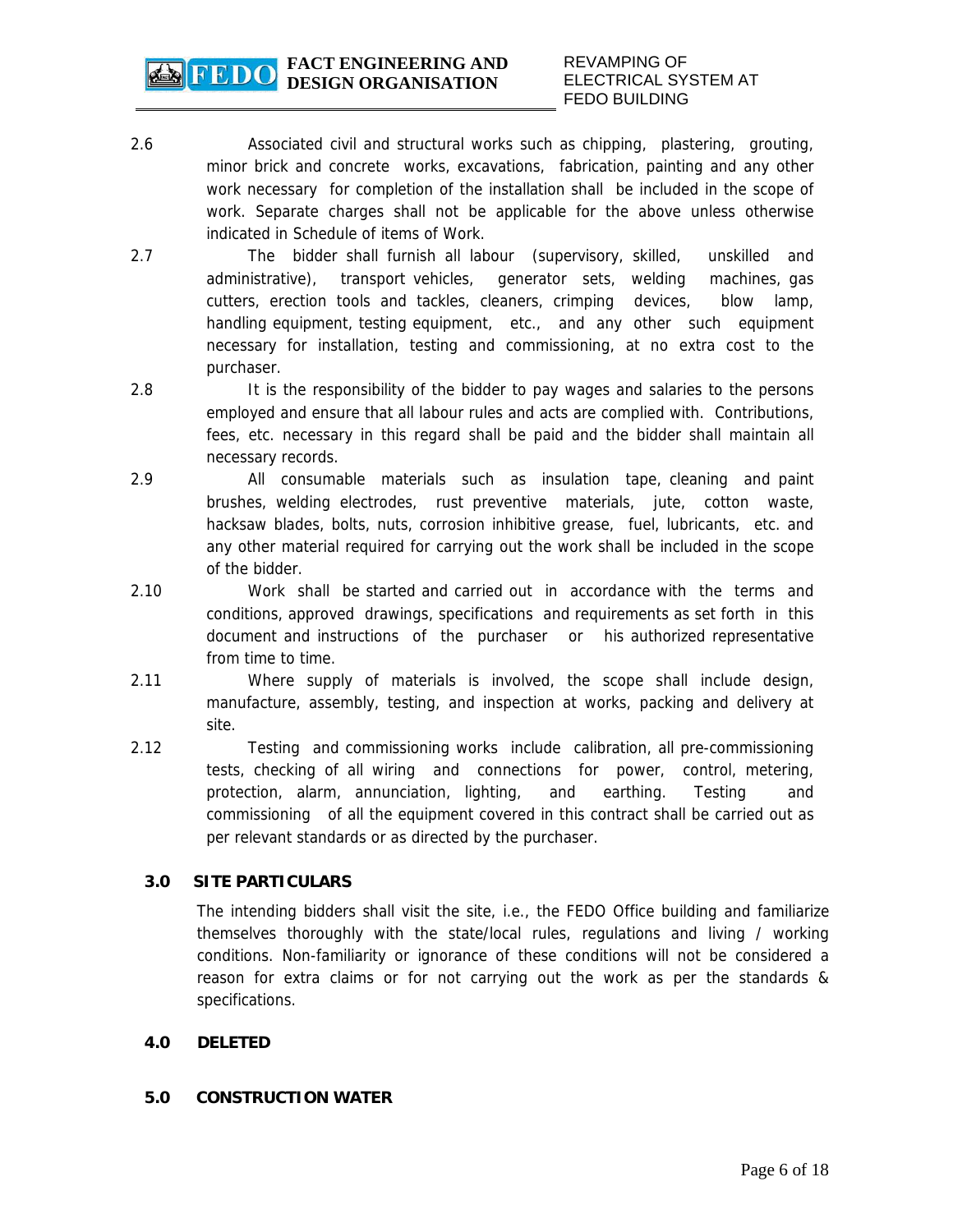The CONTRACTOR has to make his own arrangement for water required for construction at his own risk and cost.

## **6.0 CONSTRUCTION POWER**

- 6.1 The CONTRACTOR has to make his/her own arrangement for the construction power required for construction at his own risk and cost. Any temporary power supply required for carrying out the maintenance activities shall be arranged by the contractor.
- 6.2 All electrical works shall be carried out under the supervision of a licensed Electrician. The electrical connections carried out by the CONTRACTOR shall meet the statutory requirements. Changes, if any, as incorporated in the statutory rules and regulations from time to time shall be applicable to the electrical connection done by the CONTRACTOR. The following conditions shall also be fulfilled.
- 6.3 All the equipment/distribution boxes should have double earthing from the nearest earth pits or from the board earth bus.
- 6.4 All electrical connections have to be done by a competent licensed Electrician with valid license and to the satisfaction of the OWNER. The electrical installation work shall be carried out by a contractor possessing valid and competent Electrical Contractor's License issued by the Kerala State Electricity Licensing Board for carrying out such Medium Voltage electrical installation works in the state of Kerala.
- 6.5 During working hours (including over time) one licensed competent Electrician shall be available at site to attend to the normal/emergency jobs.
- 6.6 All switch boards/welding machines shall be kept inside covered sheds to protect them from rain.
- 6.7 All electrical equipment shall be switched off after the job; every day by the CONTRACTOR's authorized Electrician.
- 6.8 Only metallic distribution boxes with double earthing shall be used at the site. Wooden boxes shall not be allowed.
- 6.9 Supply for lighting/grinding shall be taken only using 3 pin plug/socket connectors with interlocking arrangements. Two pin plugs shall not be allowed.
- 6.10 CONTRACTOR shall submit in time the required forms like schemes, completion reports etc. as specified by Consultant.
- 6.11 No looping of Electrical supply is allowed.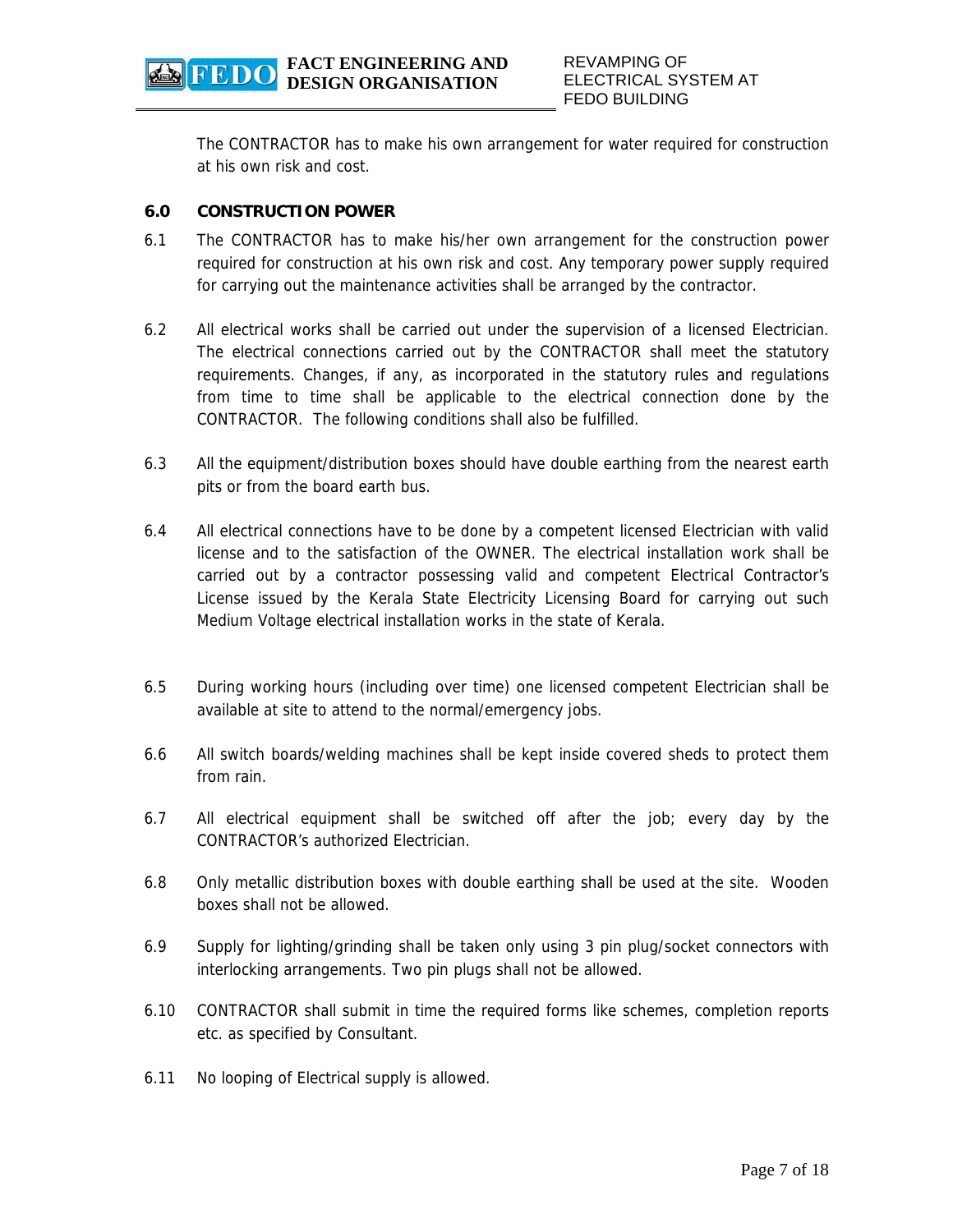

- 6.12 For all three-phase supplies, only armoured aluminium cables of suitable sizes or flexible copper cables of 4 x 6 sq.mm and above shall be allowed.
- 6.13 Temporary Electrical Wiring
- 6.13.1 Frayed and/or bare wires shall not be used for temporary electrical connections during work. All temporary wiring shall be installed and supervised by a competent electrician. Adequate protection shall be provided for all electrical wiring laid on floor which may have to be crossed over by machinery or by the workmen. All flexible wiring connecting the electrical appliances shall have adequate mechanical strength and shall preferably be enclosed in a flexible metal sheath. Overhead wires/cables shall be so laid that alley leave adequate head room.
- 6.13.2 All electrical circuits, other than those required for illumination of the site at night, shall be switched off at the close of day's work. The main switch board from which connections are taken for lighting, power operated machinery, etc., shall be located in an easily accessible and prominent place. No articles of clothing or stores shall be kept at the back of or over the board anywhere near it. One 3 kg/4.5 kg C02 extinguisher or one 5 kg dry powder extinguisher shall be provided near the switch board.

# **7.0 TIME SCHEDULE**

The work shall be completed in all respects within a period of **1.5 months** from the date of issue of clearance to start the work as mentioned in Work to Proceed Notice issued by the Engineer in Charge and this shall be reckoned as the zero date of the contract.

#### **8.0 LIQUIDATED DAMAGES FOR DELAY**

Time is the essence of the CONTRACT. In case the CONTRACTOR fails to complete the whole work within the stipulated period, he shall be liable to pay liquidated damages  $\varnothing$ of **0.5%** of the value of CONTRACT per week and or part thereof of the delay subject to a maximum of **7.5%** of the value of the CONTRACT.

#### **9.0 SUPERVISION OF WORK**

- 9.1 The contractor is bound to deploy sufficient number of experienced Engineers and Supervisors (Technical and General) for the execution of work.
- 9.2 FEDO reserves the right to appoint on their behalf any authorized personnel for the supervision of the work.

#### **10.0 DELETED**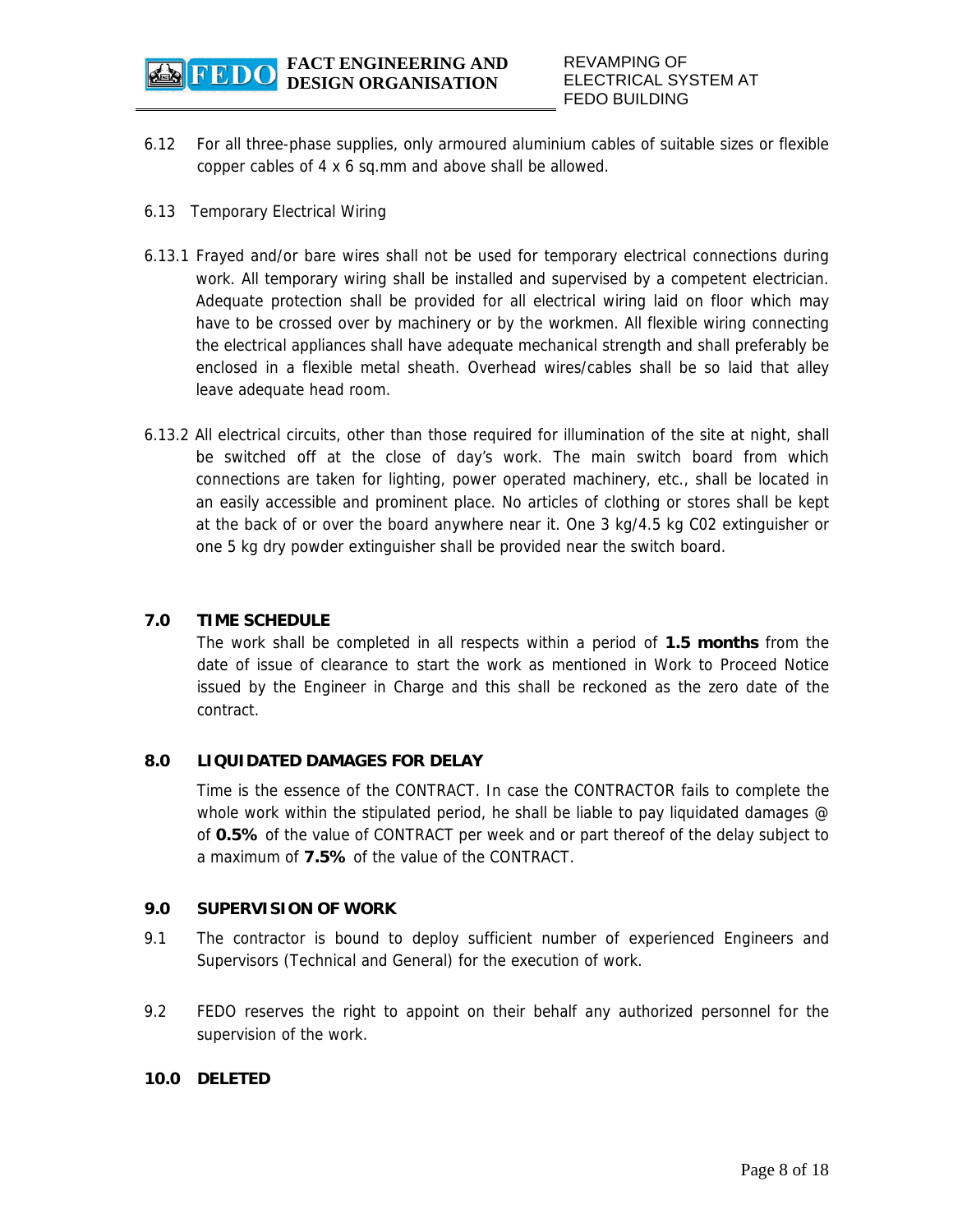# **11.0 DAILY LABOUR REPORT AND PROGRESS REPORT**

The CONTRACTOR should submit daily labour report indicating the details of the contract labour engaged for the day to the Engineer-in-charge. Further, the CONTRACTOR should submit weekly progress report showing the actual quantum of work done at site against the programmed quantum, after finalisation of the schedule for the work in consultation with the Engineer-in-charge.

# **12.0 OWNER'S SCOPE OF SUPPLY:**

There will not be any free issue materials by Owner for this work.

## **13.0 CONTRACTOR'S SCOPE OF SUPPLY**

 The quantities shown in the Schedule of Items of Work are preliminary and likely to be revised. Contractor shall take necessary measurements at site to ensure that actual requirement is supplied. Payment shall be for the actual quantity supplied and used at site. The unit rate quoted for various items shall be applicable without escalation for increase/decrease of quantities found necessary during the execution of the project. All concealed /flush mounting works shall be done in co-ordination with civil work. No separate charges shall be applicable for chipping walls and other surfaces for concealing or flush mounting electrical items and restoring the surface to original finish.

 All incidental charges such as carriage, octroi, loading, unloading wastage, storing, safe custody, watch and ward etc. shall be borne by the Contractor for all the materials supplied by the Contractor.

 List of approved manufacturers/ brands of various materials are provided in the Sub Vendor List.

# **14.0 STORAGE OF MATERIALS**

- 14.1 Suitable place shall be provided by the Owner for the storage of all types of materials & consumables and working place. The quoted rate shall include all leads and lift of materials to the site of work. No claim will be entertained for any extra cost on account of this. FEDO will not be responsible for any theft or damage to the material stored at site by the CONTRACTOR. CONTRACTOR has to make his own security arrangement to protect the material from theft at own cost.
- 14.2 Any excess materials/ equipment, tools etc. owned by the CONTRACTOR shall be removed from the premises within a reasonable period of time and the area of work should be left in spic and span condition after the completion of work.

#### **15.0 INCOME-TAX**

 Tenderers are required to quote their Permanent Account Number (PAN) in their Tenders or other relevant documents.

#### **16.0 STIPULATIONS AND DEVIATIONS TO TENDER CLAUSES**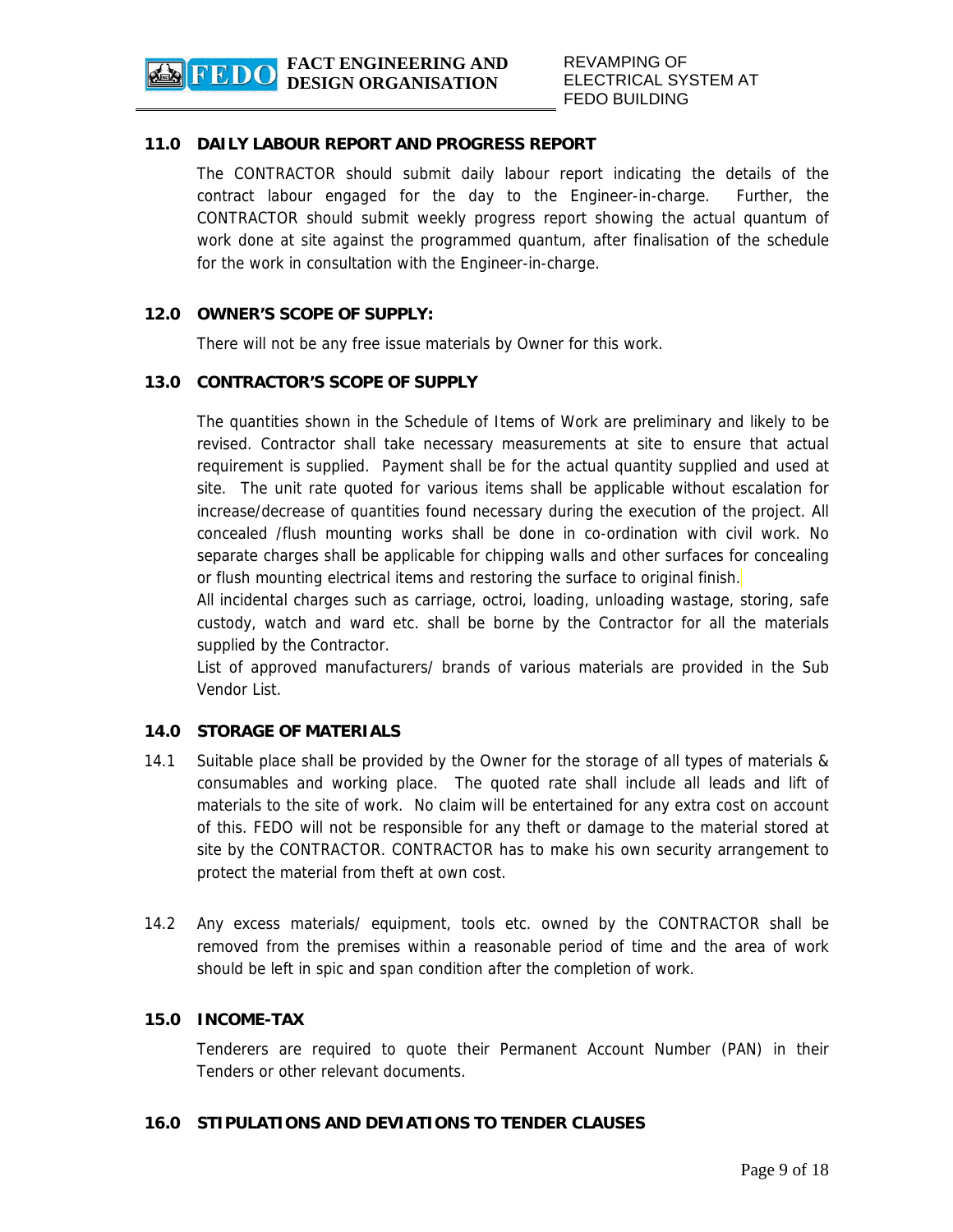

- 16.1 Tenderers are advised to submit quotations strictly based on the terms, conditions and specifications contained in the Tender documents and not to stipulate any deviations.
- 16.2 OWNER reserves the right to evaluate the offers containing deviations with financial implications after adding cost for such deviations as determined by OWNER.

### **17.0 CONSTRUCTION EQUIPMENT AND SITE ORGANISATION**

#### 17.1 Equipment:

The CONTRACTOR shall without prejudice to his/her overall responsibility to execute and complete the work as per specifications and time schedule, progressively deploy adequate equipments and tools and tackles and augment the same as decided by the OWNER depending on the exigencies of the work so as to suit the work schedule. The TENDERER shall submit a list of equipment he/she proposes to deploy for the subject work along with the offer. No equipment shall be supplied by the OWNER.

17.2 Site Organization:

Subject to the provisions in the tender document and without prejudice to CONTRACTOR's liabilities and responsibilities to provide adequate qualified and skilled personnel on the work, CONTRACTOR shall deploy site organization and augment the same as decided by the OWNER depending on the exigencies of work.

17.3 The bidder shall submit the details of minimum site organization proposed by him/her, along with the tender document.

#### **18.0 CO-ORDINATION WITH OTHER AGENCIES**

Work shall be carried out in such a manner that the work of other agencies operating at the site is not hampered due to any action of the CONTRACTOR. Proper co-ordination with other agencies will be CONTRACTOR's responsibility. In case of any dispute, the decision of OWNER shall be final and binding on the CONTRACTOR.

#### **19.0 ORDER OF WORKS**

 OWNER reserves the right to fix up priorities and the CONTRACTOR shall plan and execute work accordingly.

#### **20.0 QUALITY ASSURANCE**

- 20.1 The CONTRACTOR has to ensure that the work is carried out as per standards and all code requirements.
- 20.2 In case CONTRACTOR fails to follow the instruction of OWNER, next payment due to him/her shall not be released unless until he/she complies with the instructions to the full satisfaction of OWNER.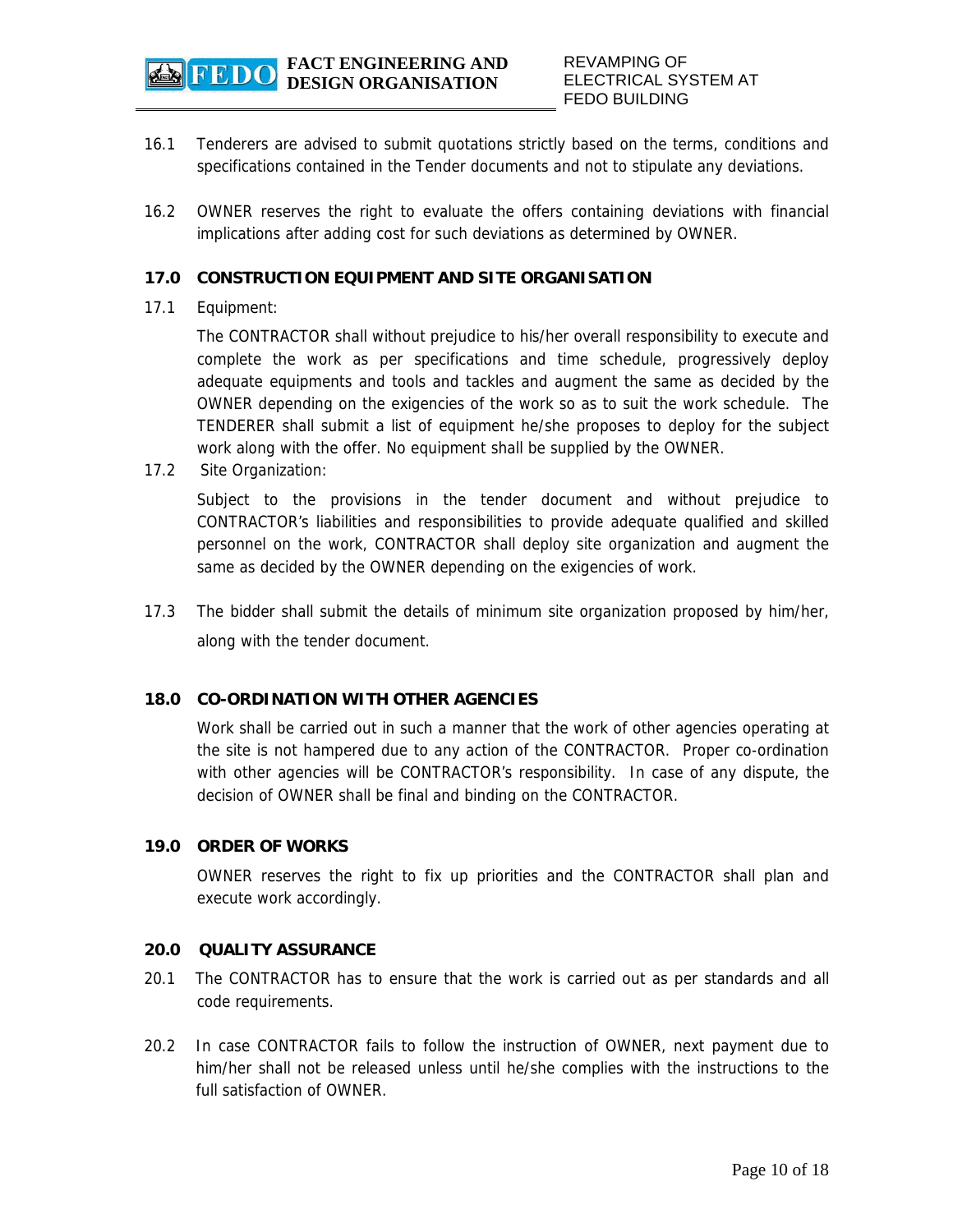### **21.0 MOBILISATION ADVANCE**

Mobilisation advance is **NOT PAYABLE** to the CONTRACTOR for this work.

#### **22.0 RESPONSIBILITY OF CONTRACTOR**

- 22.1 The CONTRACTOR shall be entirely responsible for executing the work covered under this tender document in a workmanlike and expeditious manner as per the time schedule, specifications, drawings and the necessary supervisory personnel, skilled, semi-skilled and unskilled labour shall be provided by the CONTRACTOR to achieve the monthly/weekly targets and the overall time schedule.
- 22.2 The CONTRACTOR shall ensure that local labour, unskilled as well as skilled to the extent possible and available from local resources, are preferentially employed on the work. For any infringement of this provision, the OWNER shall be at liberty to rescind the contract without any liability to pay any compensation whatsoever to the CONTRACTOR.
- 22.3 All expenses towards mobilization at site and demobilization including bringing in equipment, work force, materials, dismantling the equipment, clearing the site etc. shall be deemed to be included in the prices quoted and no separate payments on account of such expenses shall be entertained.
- 22.4 It shall be entirely the CONTRACTOR's responsibility to provide, operate and maintain all necessary equipment, scaffoldings and safety gadgets, tools and appliances to perform the work in a workmanlike and efficient manner and complete all the jobs as per time schedules.
- 22.5 The procurement and supply in sequence and at the appropriate time of all materials and consumables shall be entirely the CONTRACTOR's responsibility and his/her rates for execution of work will be inclusive of supply of all these items. CONTRACTOR shall not use any of the equipment or materials issued to him/her by OWNER. Misuse of materials will be seriously viewed and deductions at penal rates will be made from the CONTRACTOR's bills for such quantities that are misused.
- 22.6 It shall be the responsibility of the CONTRACTOR to supply the best equipment, new and in first class condition for the WORK. The SPECIFICATIONS provided in the CONTRACT are to provide the CONTRACTOR with performance criteria for all major equipment, components and facilities.
- 22.7 The CONTRACTOR shall provide adequate drinking water facility at site for the contract workmen engaged by him as per statutory requirements at his own cost.
- 22.8 CONTRACTOR shall be responsible for implementing the requirements of Kerala State Pollution Control Board.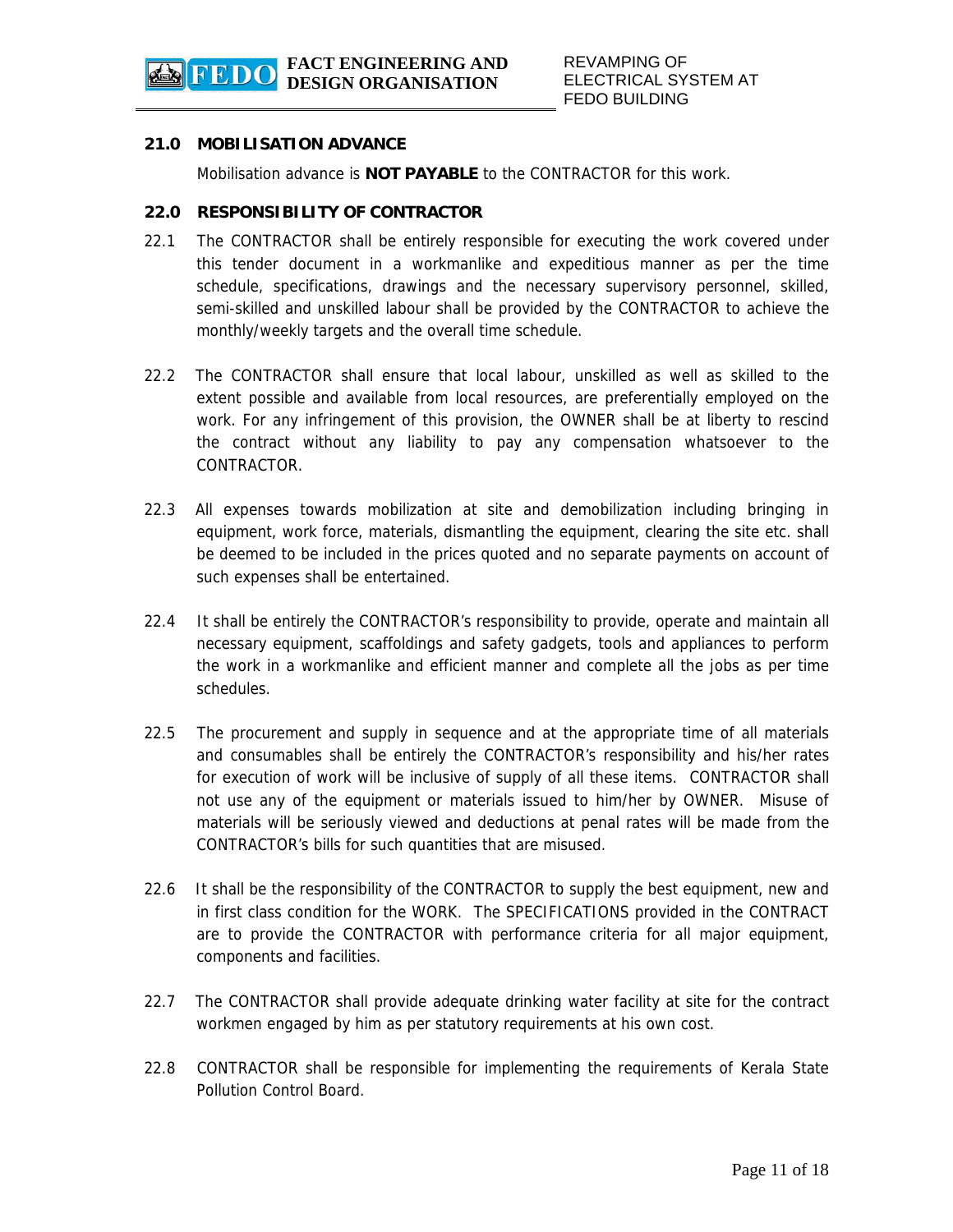

- 22.9 The CONTRACTOR should ensure safety of his materials, equipment, completed jobs at his risk and cost. The CONTRACTOR shall provide their own security arrangement. Rate shall include all leads and lift of materials to the site of construction. No claim will be entertained for any extra cost on account of this. FEDO will not be held responsible for any theft and damage that takes place during the performance of work at work site to the CONTRACTOR's property.
- 22.10 The CONTRACTOR shall be responsible for making good to the satisfaction of the OWNER, any loss or damage to all works being executed and materials procured/issued to the CONTRACTOR by OWNER, due to natural calamities during execution of the Project. The CONTRACTOR shall at his own expenses carry and maintain sufficient insurance coverage with reputable Insurance Company for the above to the satisfaction of OWNER. This is addition to any other insurance coverage mentioned else where in tender documents.
- 22.11 CONTRACTOR shall indemnify and keep the OWNER harmless of all claims or liability for damage to public property or property of any kind, personal injury including the death of any employee, its servants or public, if any, arising under or by reason of this agreement if such claims result from the fault and/or negligence of willful acts or omissions of CONTRACTOR, his employees, agents, representative or Sub-CONTRACTORs in consequence of the performance of this CONTRACT.

#### **23.0 CONSTRUCTION**

 CONTRACTOR shall observe all national and local laws, ordinances, rules and regulations and requirements pertaining to the work in addition to Codes & standards specified and shall be responsible for extra costs arising from violations of the same.

#### **24.0 DRAWINGS / DOCUMENTS**

Preparation of detailed drawings and documents if required, preparation of Äs Built drawings, Site test reports, vendor drawing approvals for supply items, rendering necessary assistance and preparation of documents for statutory approval covering all Electrical installation etc. shall be included in the scope of CONTRACTOR.

#### **25.0 ALTERATION IN SPECIFICATION AND DESIGNS**

 During the execution of the work, the Engineer-in-charge may desire to make changes in design due to site condition or due any other reason. The CONTRACTOR shall carry out such changes shown by the Engineer-in-charge in writing, without any extra cost. These changes shall be either for partially or fully for the entire quantities put to tender, for these items.

#### **26.0 FIRM PRICES**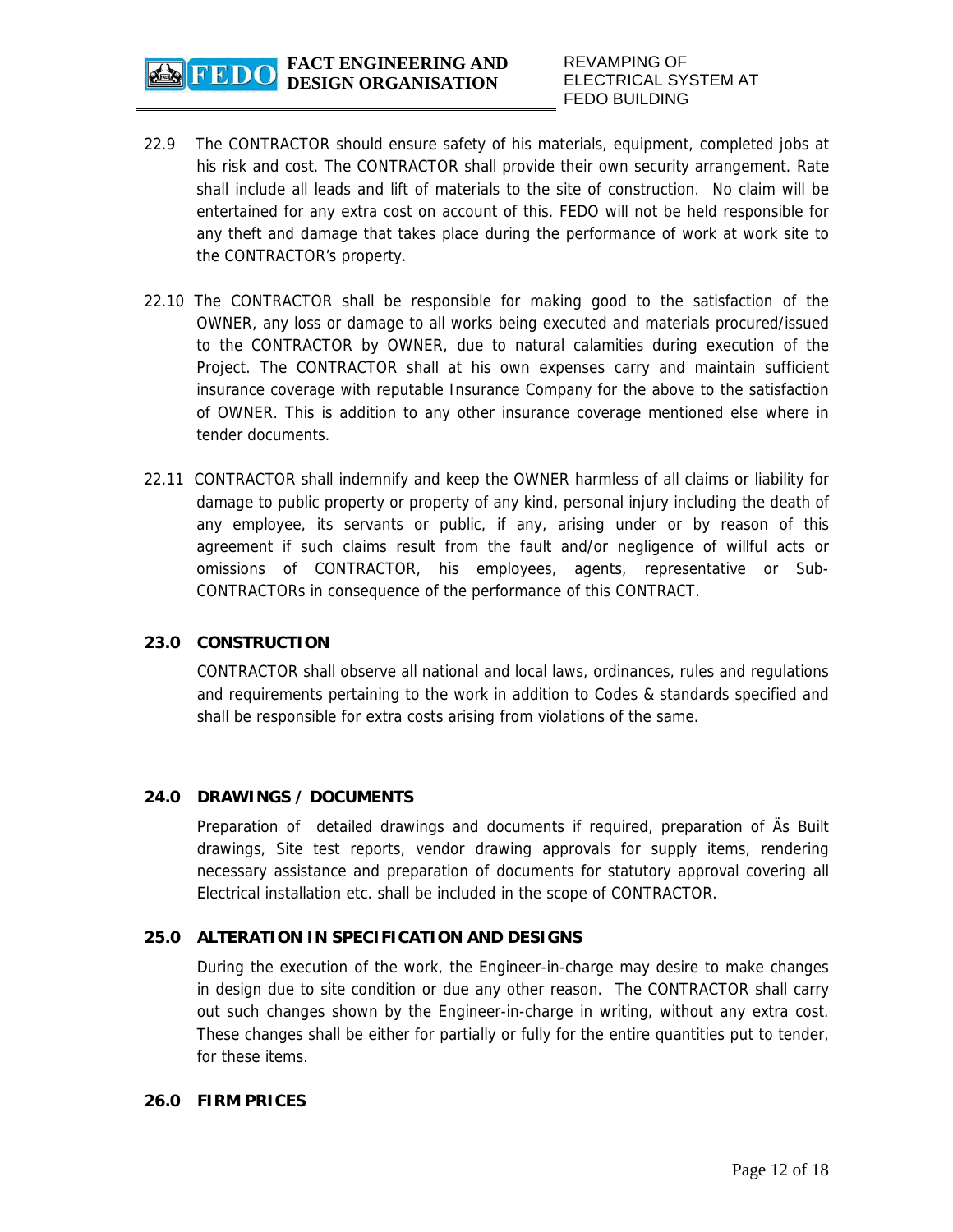REVAMPING OF ELECTRICAL SYSTEM AT FEDO BUILDING

Prices / Rates quoted by the bidder shall remain firm and fixed and valid until completion of the contract performance and will not be subject to escalation / variation on any account. Unless otherwise specified the rates for various items of work shall be for works at all height / depths.

## **27.0 SAFETY, FIRE & SECURITY REGULATIONS**

 CONTRACTOR shall observe and abide by all safety regulations and practices of OWNER mentioned elsewhere in the tender document.

#### **27.1 General**

All relevant clauses for electrification work as given in **National Electric Code** and **Indian Electricity Rules-1956** are applicable for this work.

No work shall be undertaken on live installations, or on installations which could be energized unless one another person is present to immediately isolate the electric supply in case of any accident and to render first aid, if necessary.

27.1.1 Safety Program

# **ALL OPERATIONS SHALL BE CARRIED OUT WITH PROPER SAFETY ARRANGEMENTS AND USING PERSONAL PROTECTIVE EQUIPMENT.**

- 27.1.2 For work during night, lighting of at least 100 lux intensity shall be provided at the work site.
- 27.1.3 Every crane driver or hoisting appliance operator shall be competent to the satisfaction of the engineer-in-charge and no person under the age of 21 years should be in-charge of any hoisting machine including any scaffolding winch, or give signals to operator.
- 27.1.4 Access to working platforms and the top pulley shall be provided by ladders. Working platforms shall be protected against the weather.
- 27.1.5 Exposed gears, fly wheels, etc. shall be fully enclosed.
- 27.1.6 All checks as given in the Indian Standards and any manuals issued by the manufacturers shall be carried out.

# 27.2 **ELECTRICAL INSTALLATIONS AND LIFTS**

27.2.1 Temporary Electrical Wiring

 Frayed and/or bare wires shall not be used for temporary electrical connections during work. All temporary wiring shall be installed and supervised by a competent electrician. Adequate protection shall be provided for all electrical wiring laid on floor which may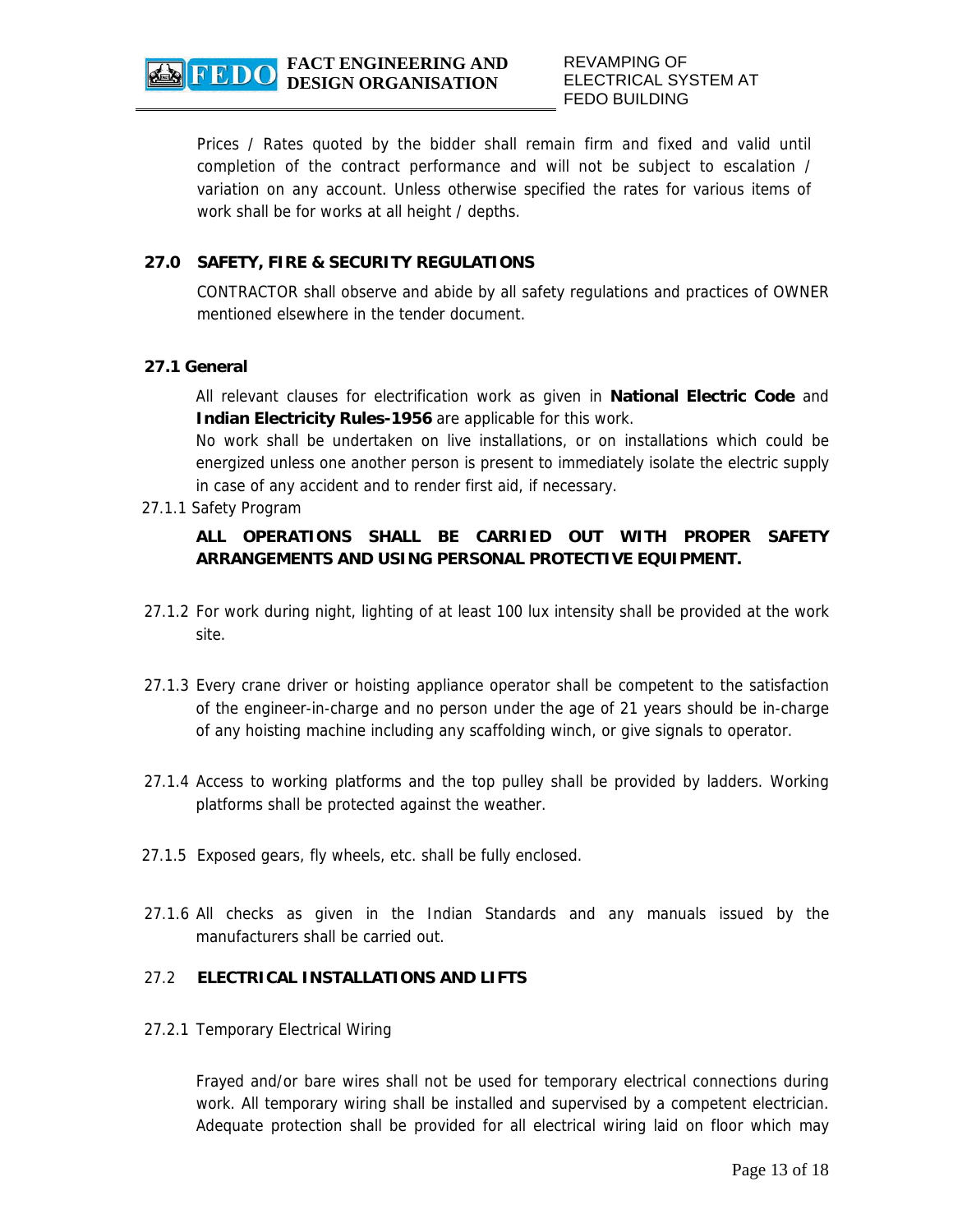REVAMPING OF ELECTRICAL SYSTEM AT FEDO BUILDING

have to be crossed over by machinery or by the workmen. All flexible wiring connecting the electrical appliances shall have adequate mechanical strength and shall preferably be enclosed in a flexible metal sheath. Overhead wires/cables shall be so laid that alley leave adequate head room.

- 27.2.2 All electrical circuits, other than those required for illumination of the site at night, shall be switched off at the close of day's work. The main switch board from which connections are taken for lighting, power operated machinery, etc., shall be located in an easily accessible and prominent place. No articles of clothing or stores shall be kept at the back of or over the board anywhere near it. One 3 kg/4.5 kg C02 extinguisher or one 5 kg dry powder extinguisher shall be provided near the switch board.
- 27.2.3 Metal ladders shall not be used around electrical equipment or circuits of any kind where there is a possibility of coming in contact with the current. Metal ladders shall be marked with signs reading 'CAUTION: DO NOT USE NEAR ELECTRICAL EQUIPMENT'.
- 27.2.4 No scaffolding, ladder, working platform, gangway runs, etc. shall exist within 3 m from any electric wire which is not insulated.
- 27.3 Safety Measures Against Fall Prevention

Persons working at heights may use safety belts and harnesses. Provision of cat-walks, wire mesh, railings reduces chances of fall-ladder and scaffoldings, staging etc., should be anchored on firm footing and should be secured and railing should be provided as far as possible. All accesses should be barricaded to prevent accidental fall.

#### **28.0 PROJECT SCHEDULING**

 The Bidder is required to submit a Project Time Schedule in Bar Chart Form, along with the Bid. The Schedule shall cover all aspects like sub-ordering, manufacturing and delivery, sub-contracting and construction within the completion time indicated in the Bid Document.

#### **29.0 PROJECT REVIEW MEETINGS**

The CONTRACTOR shall present the programme and status of work at various review meetings as required.

#### **30.0 PROGRESS REPORTS**

This report shall be submitted on a weekly basis, covering overall scenario of the work. The report shall include but not be limited to the following:

- (a) Brief introduction of the work.
- (b) Activities programmed and completed during the previous week.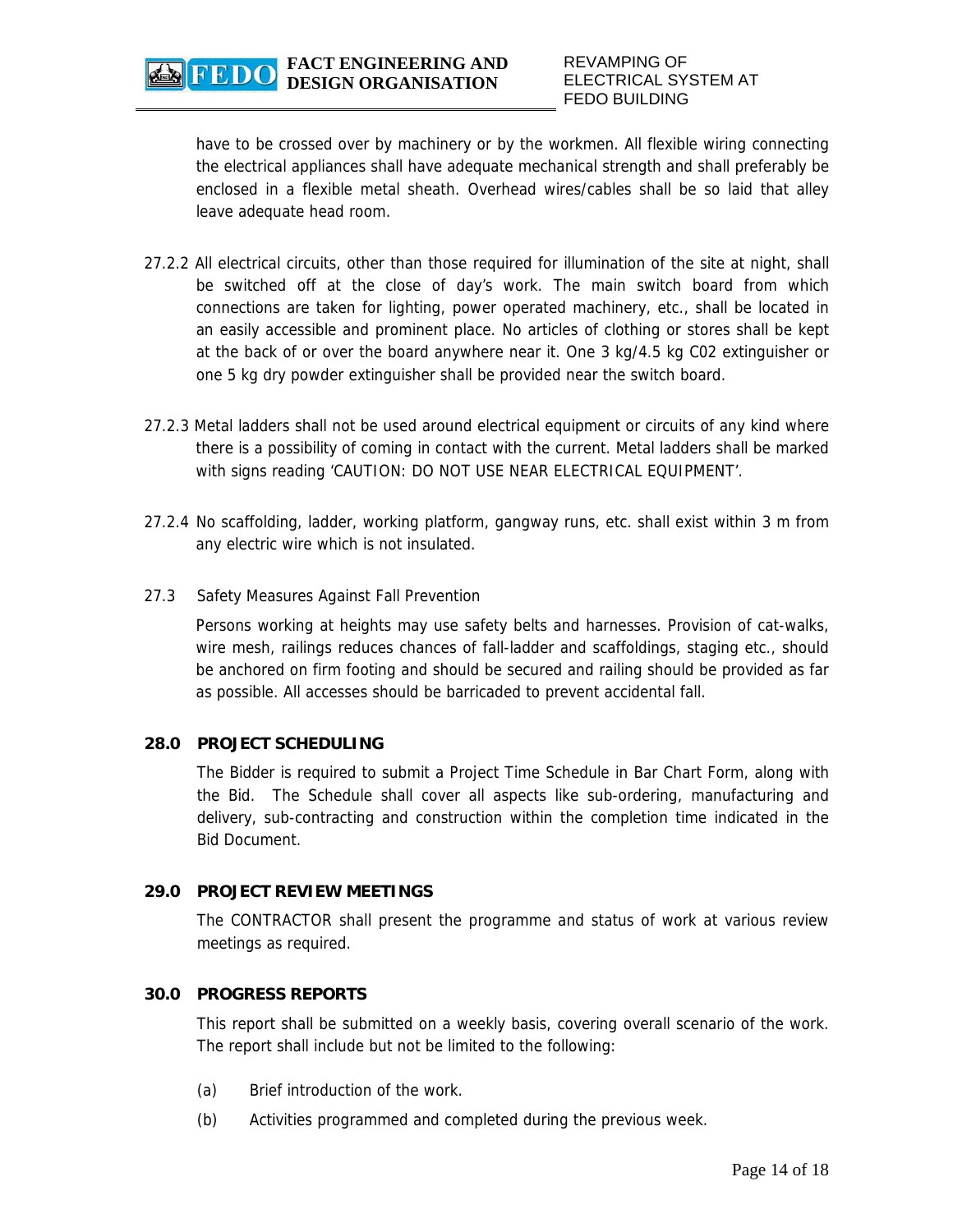- (c) Resource deployed men and machine.
- (d) Record of Man-days lost.
- (e) Construction percentage progress, scheduled and actual.

## **31.0 SPECIFIC CONSTRUCTION REQUIREMENTS**

- 31.1 Contractor to ensure minimum noise pollution at site.
- 31.2 CONTRACTOR may have to work on round the clock basis to meet the time schedule.

#### **32.0 HINDRANCE TO WORK**

 Any obstruction /hindrance to the work from local public, labors, unions, etc., shall be settled by the CONTRACTOR for successful completion of job within the contractual completion date, as per scope of Contract.

#### **33.0 SAFE MOVEMENT OF VEHICLES DEPLOYED BY CONTRACTOR**

 CONTRACTOR should take extra care for movement of vehicles to avoid any sort of accidents to the public, damage to roads, public properties etc. OWNER will not be responsible for any sort of accidents.

#### **34.0 CURRENCIES OF PAYMENT**

Payment to the CONTRACTOR shall be made in **Indian Rupees**.

#### **35.0 ESI AND EPF ACTS**

The contractor shall comply with the provisions of EPF Act and ESI Act 1948 as may be applicable and amended from time to time. The contractor shall furnish five percent of the contract value as Security Deposit for ESI/PF.

#### **36.0 GENERAL ENVIRONMENT REQUIREMENTS**

 The Contactor has to ensure efficient use of natural resources like water, fuel oil and lubricants. The CONTRACTOR should ensure proper awareness to workers to maintain a green and clean environment at work location. The CONTRACTOR must collect and dispose of all the waste and scrap materials at the designated place only as directed by OWNER.

## **37.0 RULES AND REGUALTIONS**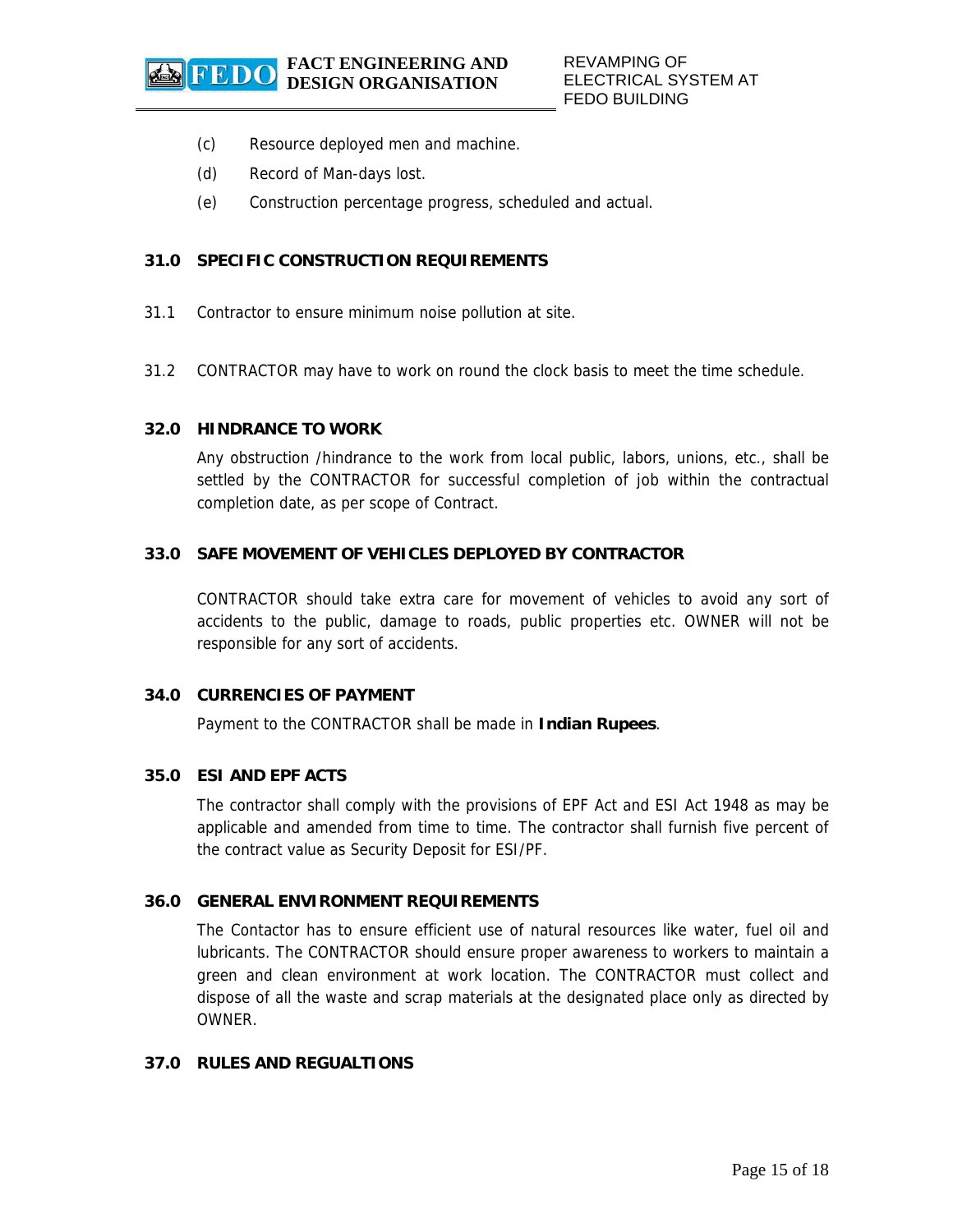REVAMPING OF ELECTRICAL SYSTEM AT FEDO BUILDING

CONTRACTOR shall observe in addition to codes specified in respective specification, all national and local laws, ordinances, rules and regulations and requirements pertaining to the work and shall be responsible for extra costs arising from violations of the same.

#### **38.0 DELETED**

#### **39.0 COMPUTERISED CONTRACTOR'S BILLING SYSTEM**

- 39.1 Without prejudice to stipulation in General Conditions of Contract, CONTRACTOR should follow the following billing system.
- 39.2 The bills will be prepared by the CONTRACTOR on their own PC's as per the standard formats and codification scheme proposed by OWNER. CONTRACTOR will submit these data to OWNER in an electronic media along with the hard copy of the bill, necessary enclosures and documents. The CONTRACTOR will also ensure the correctness and consistency of data so entered with the hard copy of the bill submitted for payment. OWNER will utilize these data for processing and verification of the CONTRACTOR's bill.

#### **40.0 ADDITIONAL / EXTRA WORK**

 The contractor is bound to carry out any additional work / extra item of work as required for the satisfactory completion of the work. However OWNER reserves the right to execute any additional works/extra works during the execution of work, either by themselves or by appointing any other agency, even though such works are incidental to and necessary for the completion of works awarded to the CONTRACTOR.

#### **41.0 MEASUREMENT, BILLING AND TERMS OF PAYMENTS**

The mode of measurement, billing and terms of payment shall be as detailed below;

- 41.1 Measurement of works:
	- a. Without prejudice to stipulation in General Conditions of Contract, Contractor should follow the following billing system.

The bills will be prepared by the Contractor on their own PC's as per the standard formats and codification scheme proposed by OWNER. Contractor will submit these data to OWNER in an electronic media along with the hard copy of the bill, necessary enclosures and documents. The Contractor will also ensure the correctness and consistency of data so entered with the hard copy of the bill submitted for payment. OWNER will utilize these data for processing and verification of the Contractor's bill.

b. The contractor shall enter all the measurements in Excel format and to submit all the bills running as well as final bills in Microsoft Excel format in computer CDs and also hard copies as required by the Engineer-in-Charge. Work in general is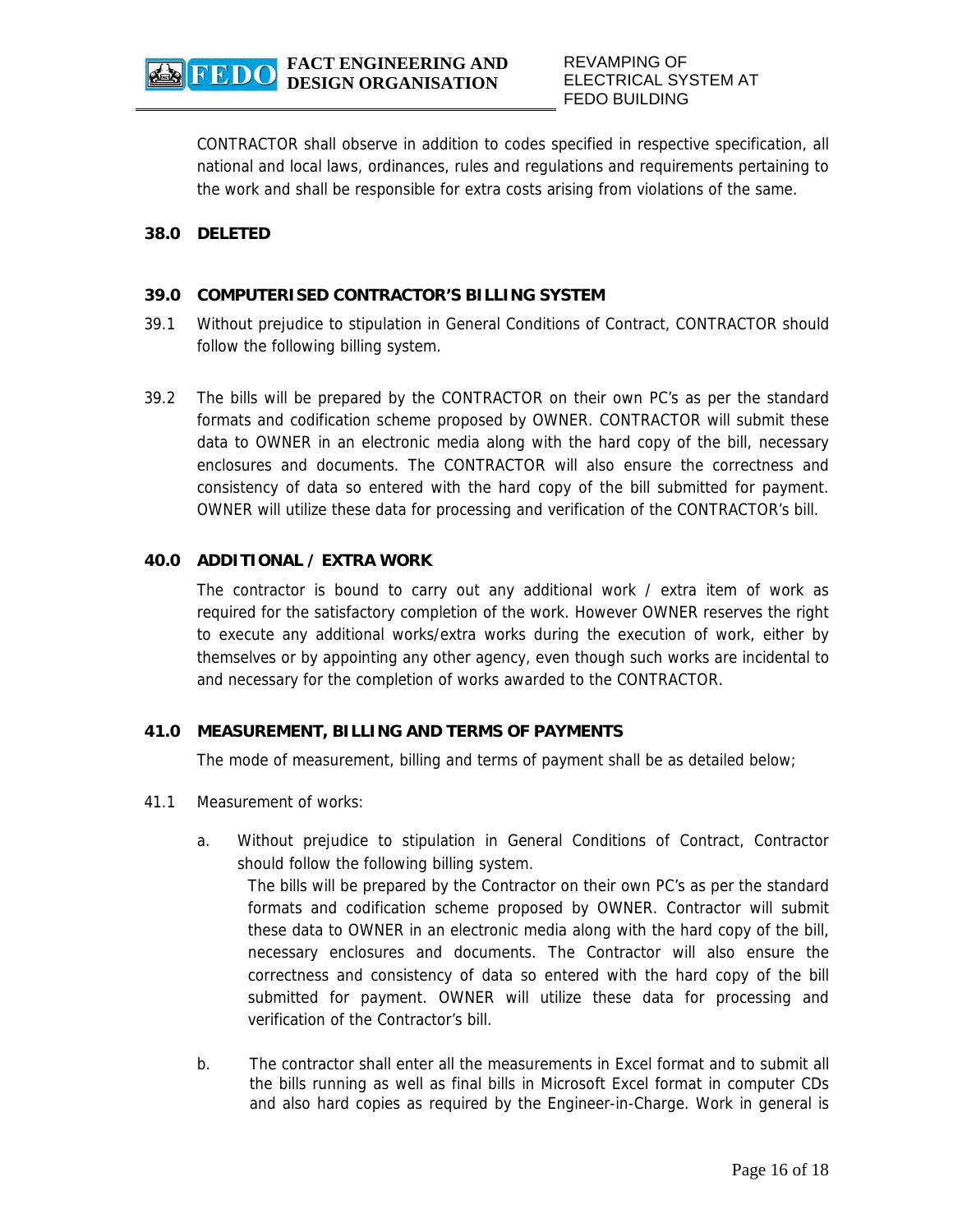to be executed as per drawings issued. For all payment purposes, measurements will be based on the actual work executed at site.

- c. Measurement will be taken by the contractor in the presence of Engineer-in-Charge or his representative. Payment will be based on these measurements.
	- i. Linear measurement will be in meters corrected to centimeters. If physical measurement is not practicable, measurements given in the execution drawings shall be adopted.
	- ii. Payment will be on pro-rata basis of item rates as accepted in the contract in the terms and manner as described below. However, the decision of the Engineer-in-Charge shall be final in respect of completion of work and percentage release of payment thereof.

#### 41.2 Terms of payment

- 90% after completion of individual items of work in all respects and acceptance by the Engineer-in-Charge through RA Bills.
- 10% through final bill.
- **Note:** The above progress payments are subject to deductions towards chargeable materials issued, Security Deposit, rent charges, ESI/PF contribution, Income Tax, etc., and any other deductions as applicable as per terms of the contract.
- 41.3 Deleted

#### **42.0 DELETED**

#### **43.0 Release of Security Deposit**

The retention period/Security Deposit shall be as mentioned below.

Total Security Deposit for the work will be 10% of the Initial Contract value. Security Deposit shall be submitted in the form of bank guarantee or remitted in FACT a/c by NEFT/RTGS or DD/cheque in favour of FACT LTD payable at Udyogamandal. Security Deposit will be released after one year from the date of completion the work.

#### **44.0 OTHER SPECIAL CONDITIONS**

The contractor shall also comply with the following instructions:

- 1. Provide safety equipments like safety helmets, jackets, masks, boots and gloves.
- 2. Provide fire extinguishers at site.
- 3. Helmets, confirming to accepted standards, should be worn properly at all times.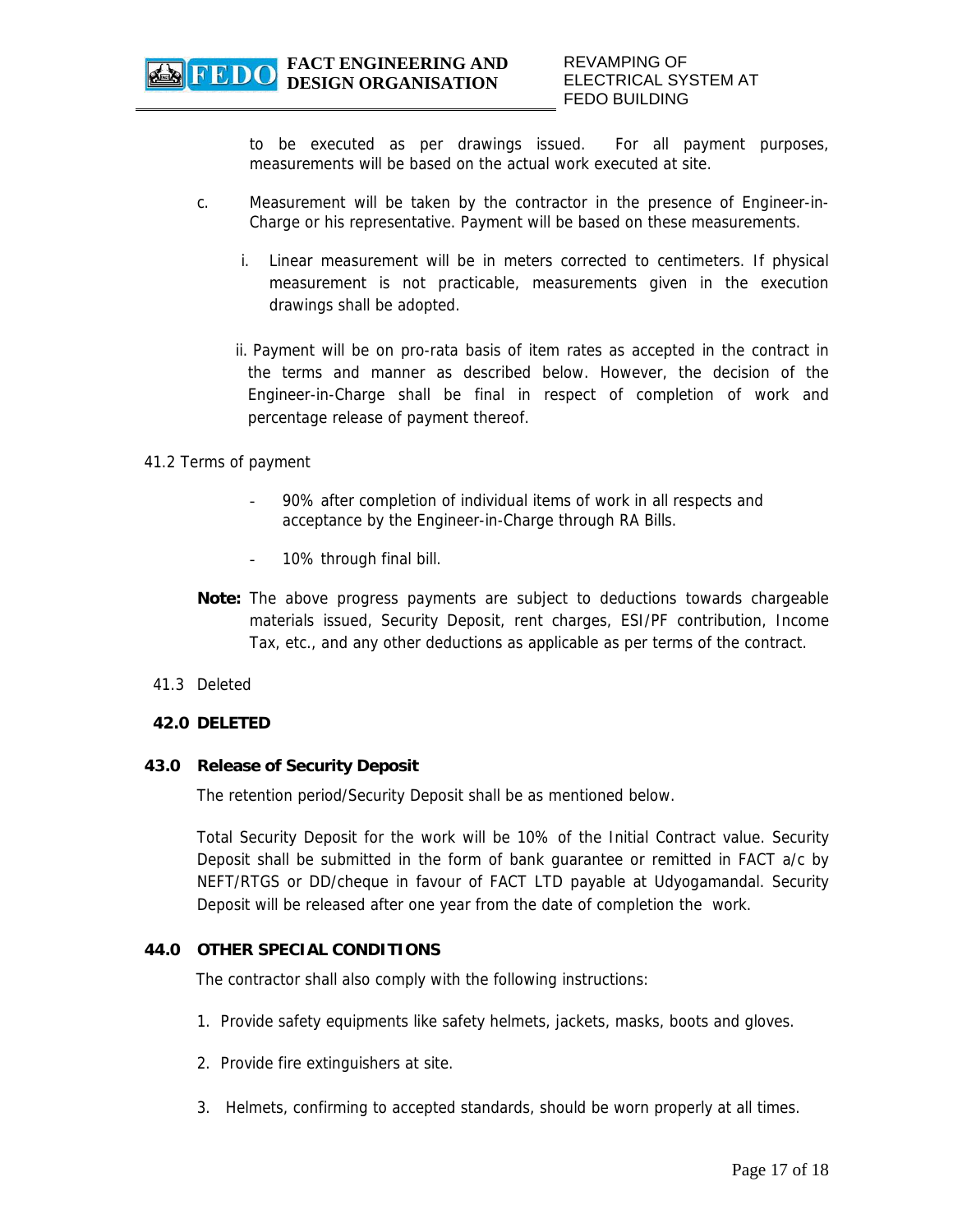

- 4. Safety goggles should be worn during activities which are hazardous to eyes like drilling, cutting and welding.
- 5. Welders and gas cutters should have the required safety equipment like gloves, safety boots, hand shields etc.
- 6. All electrically operated hand tools must be provided double earthing to make it safe for the workers.
- 7. Workers should not be permitted to wear clothes which enhance their getting involved in accidents. No loose clothes should be permitted.
- 8. To ensure the health and safety of workers, with effective provisions for the basic facilities such as sanitation and drinking water, and safety of equipment or machinery.
- 9. Provide clean drinking water to all workers.
- 10. Sanitation:
	- (a) Contractor can make use of the existing toilets at site. Additional facilities commensurate with the number of employees engaged have to be provided by the contractor.
	- (b) Natural or adequate artificial illumination shall be provided.
- 13. The contractor shall ensure that Smoking is prohibited on site.

#### **45.0 UPLOADING OF DOCUMENTS**

All the documents are to be uploaded in PDF Format. \*\*\*\*\*\*\*\*\*\*\*\*\*\*\*\*\*\*\*\*\*\*\*\*\*\*\*\*\*\*\*\*\*\*\*\*\*\*\*\*\*\*\*\*\*\*\*\*\*\*\*\*\*\*\*\*\*\*\*\*\*\*\*\*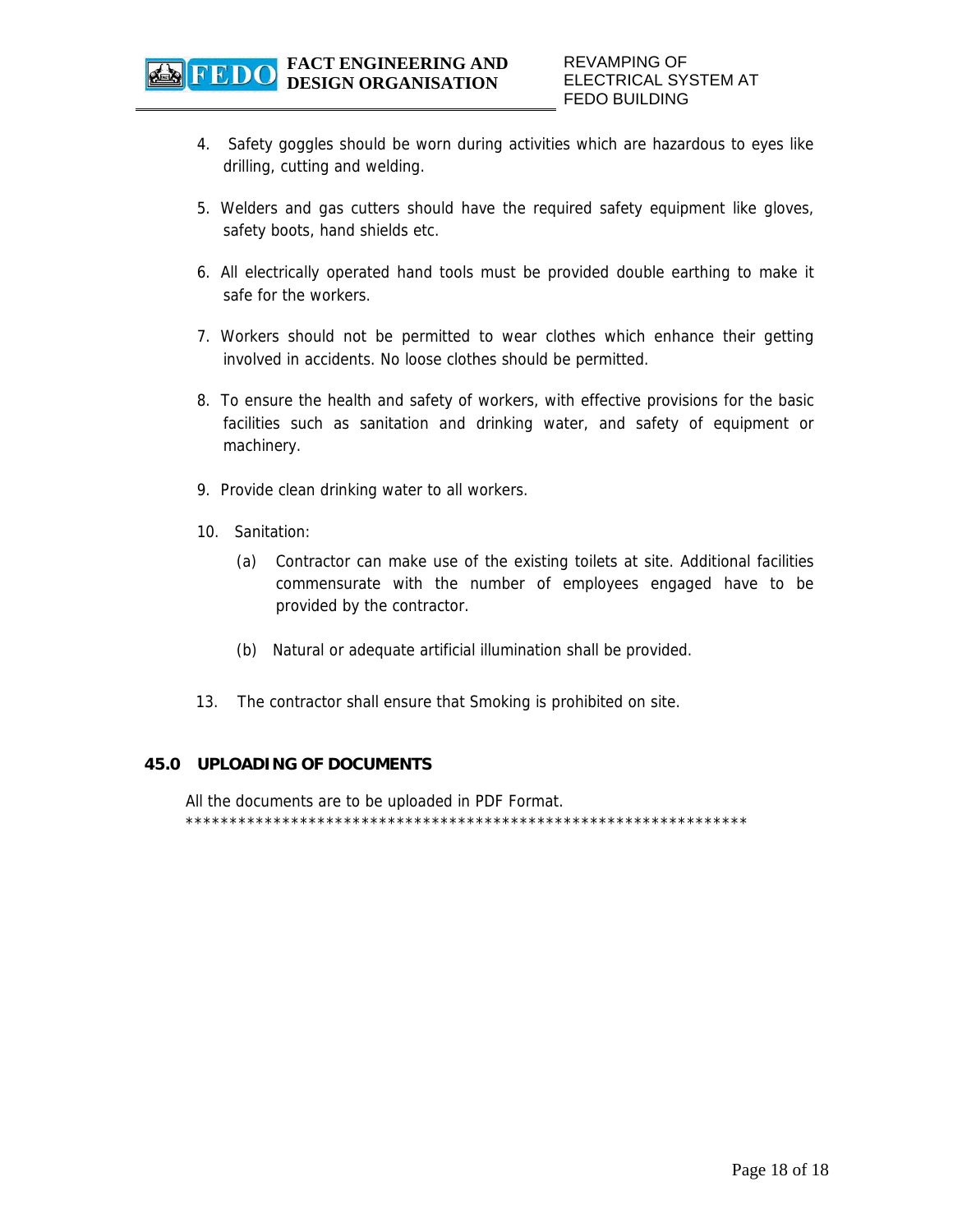FEDO

# **DEPARTMENT**

#### 1.0 INTRODUCTION

1.1 FACT Engineering and Design Organization (FEDO) a Govt. of India Undertaking is planning for revamping of Electrical system at their office building at Udyogamandal . This specification covers Electrical requirements as part of the revamping work.

#### 2.0 SCOPE OF WORK

2.1 The scope of this specification covers manufacture, testing at works, transportation to site, receiving materials at site, storage, inspection, handling at site, safe custody, erection, testing, commissioning and handing over of the electrical equipment/items , as per schedule of items of work, specifications and drawings attached. The scope of work shall be as per the attached specification, data sheets, drawings, typical drawings and the Schedule of Items of Work. For the general conditions of the tendering contract please refer the relevant portions elsewhere in this document. The contractor shall be responsible for the safety and good condition of the materials supplied by him. All equipment /items supplied by the contractor **shall be conforming to Indian Standards**

#### 2.2 The Electrics include the following items

Supply and installation of 8Way, 6Way and 4Way Horizontal type power and lighting Distribution Boards, converting the existing vacant cubicles in the existing PCC panel to MCB outgoing feeders of rating 250A, 63A and 32A, Overhauling of 415V, 250A TPN switch boards, replacing the faulty switches and isolators with the healthy ones, cable terminations, wiring for light point, light fixtures, etc. as specified in the Schedule of Items of Work attached with this document. The scope of work also include miscellaneous civil works, providing service personnel, preparation of detailed drawings and documents if required, preparation of Äs Built "drawings, Site test reports, vendor drawing approvals for supply items, rendering necessary assistance and preparation of documents for statutory approval covering all Electrical installation etc.

- 2.3 Scope of work shall also include disconnecting and reconnecting of existing cable connections, switches etc. as specified in the schedule of items of work. The scope shall also include removal of unwanted cables, if any, on the discretion of Engineer – in- Charge.
- 2.4 Installation work is inclusive of supply of erection materials, hardware, consumables and sundry items required for the installation.
- 2.5 It is the responsibility of the bidder to supply and install all items, that are incidental and necessary for the completion of the installation, whether specifically mentioned or not, so that the installation complies with the standards and regulations specified.
- 2.6 Associated civil and structural works such as chipping, plastering, grouting, minor brick and concrete works, excavations, fabrication, painting and any other work necessary for completion of the installation shall be included in the scope of work. Separate charges shall not be applicable for the above unless otherwise indicated in Schedule of items of Work.
- 2.7 The bidder shall furnish all labour (supervisory, skilled, unskilled and administrative), transport vehicles, generator sets, welding machines, gas cutters, erection tools and tackles, cleaners, crimping devices, blow lamp, handling equipment, testing equipment, etc, and any other such

| REV. | <b>DATE</b> | <b>DESCRIPTION</b>    | PRPD.     | CHKD. | APPRD. |
|------|-------------|-----------------------|-----------|-------|--------|
| 0    | 08.09.2020  | <b>ORIGINAL ISSUE</b> | <b>SM</b> | SM    | ΙK     |
|      |             |                       |           |       |        |
|      |             |                       |           |       |        |
|      |             |                       |           |       |        |

# **FACT ENGINEERING DESIGN ORGANISATION**

00F121A/14 00F121A/14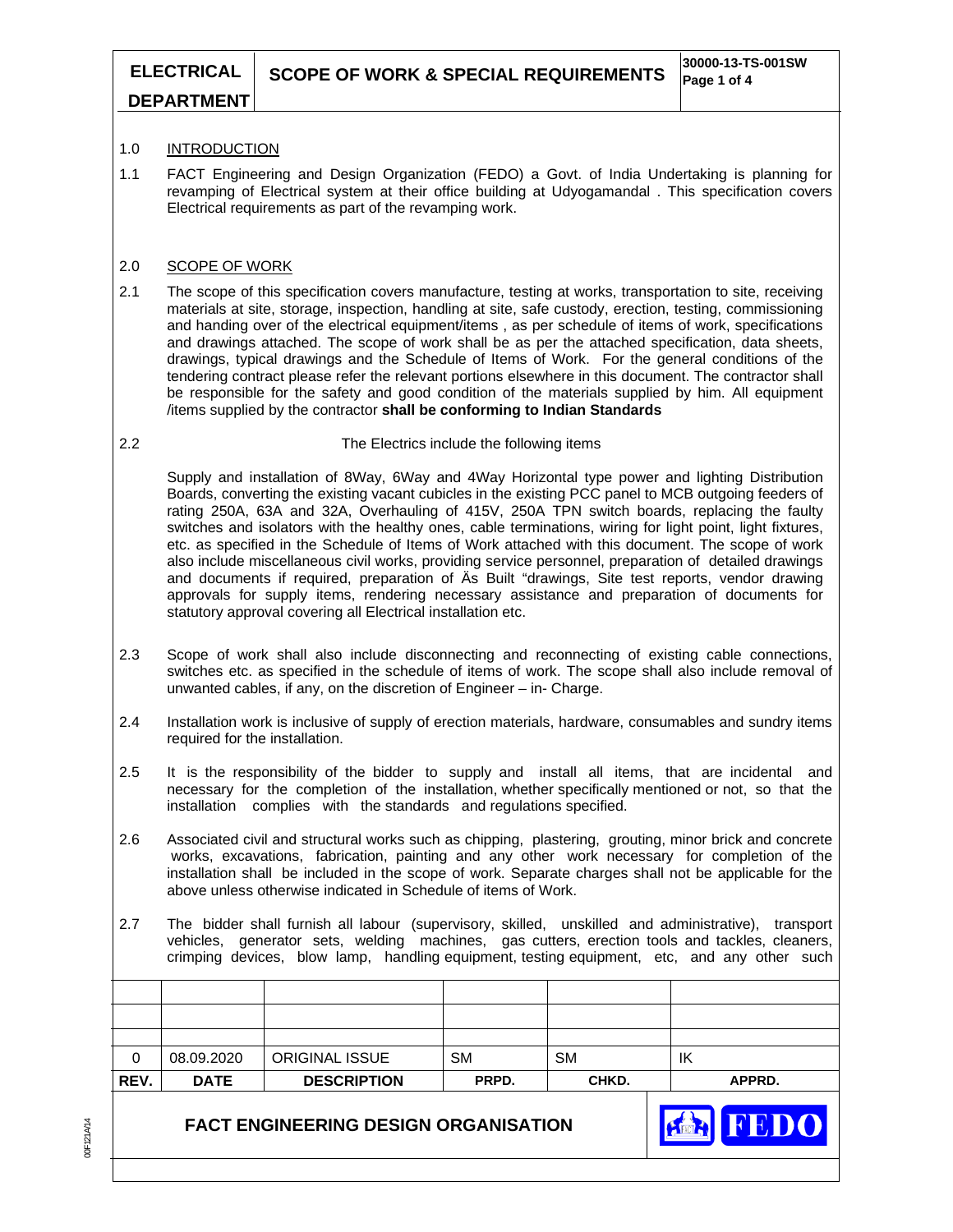#### **Page 2 of 4**

equipment necessary for installation, testing and commissioning, at no extra cost to the purchaser.

- 2.8 It is the responsibility of the bidder to pay wages and salaries to the persons employed and ensure that all labour rules and acts are complied with. Contributions, fees, etc. necessary in this regard shall be paid and the bidder shall maintain all necessary records.
- 2.9 All consumable materials such as insulation tape, cleaning and paint brushes, welding electrodes, rust preventive materials, jute, cotton waste, hacksaw blades, bolts, nuts, corrosion inhibitive grease, fuel, lubricants, etc. and any other material required for carrying out the work shall be included in the scope of the bidder.
- 2.10 Work shall be started and carried out in accordance with the terms and conditions, approved drawings, specifications and requirements as set forth in this document and instructions of the purchaser or his authorized representative from time to time.
- 2.11 Where supply of materials is involved, the scope shall include design, manufacture, assembly, testing, and inspection at works, packing and delivery at site.
- 2.12 Testing and commissioning works include calibration, all pre-commissioning tests, checking of all wiring and connections for power, control, metering, protection, alarm, annunciation, lighting, and earthing. Testing and commissioning of all the equipment covered in this contract shall be carried out as per relevant standards or as directed by the purchaser.
- 2.13 Bidder shall carry out clearing of all construction waste materials and loose earth, which might have collected in and near the work site consequent to execution of the work under this contract. Also all temporary structures erected by the bidder shall be removed.

#### 3.0 DRAWINGS AND DETAILS ENCLOSED WITH THE TENDER

- 3.1 The drawings enclosed are only typical for the guidance of the bidder to formulate the bid and to furnish his rates and prices. Complete set of `Good for Construction Drawings' shall be issued to the successful bidder.
- 3.2 Preparation, completion and handing over the documents and updating the drawings to "AS BUILT" status as per requirement and direction of purchaser/Engineer-In-Charge shall be included in the scope of bidder
- 3.3 All the available data have been furnished in this requisition. If any other data is additionally required, the bidder shall obtain the same from purchaser.

#### 4.0 QUANTITIES

- 4.1 Quantities wherever indicated against individual items in the "Schedule of Items of Work" are only approximate and may vary at the time of order or during execution of the contract to suit final requirements. Payment shall be applicable only for actual quantities based on final certified quantities at site.
- 4.2 Optional items if any included in the "Schedule of Items of Work" is to enable the purchaser to avail the same, if required, during execution of order.
- 4.3 The bidder shall verify the actual requirement of items included in supply scope as per site condition before procurement. Discrepancy if any found shall be brought to the attention of the Site in Charge to avoid surplus / shortage of materials.

# **FACT ENGINEERING AND DESIGN ORGANISATION**

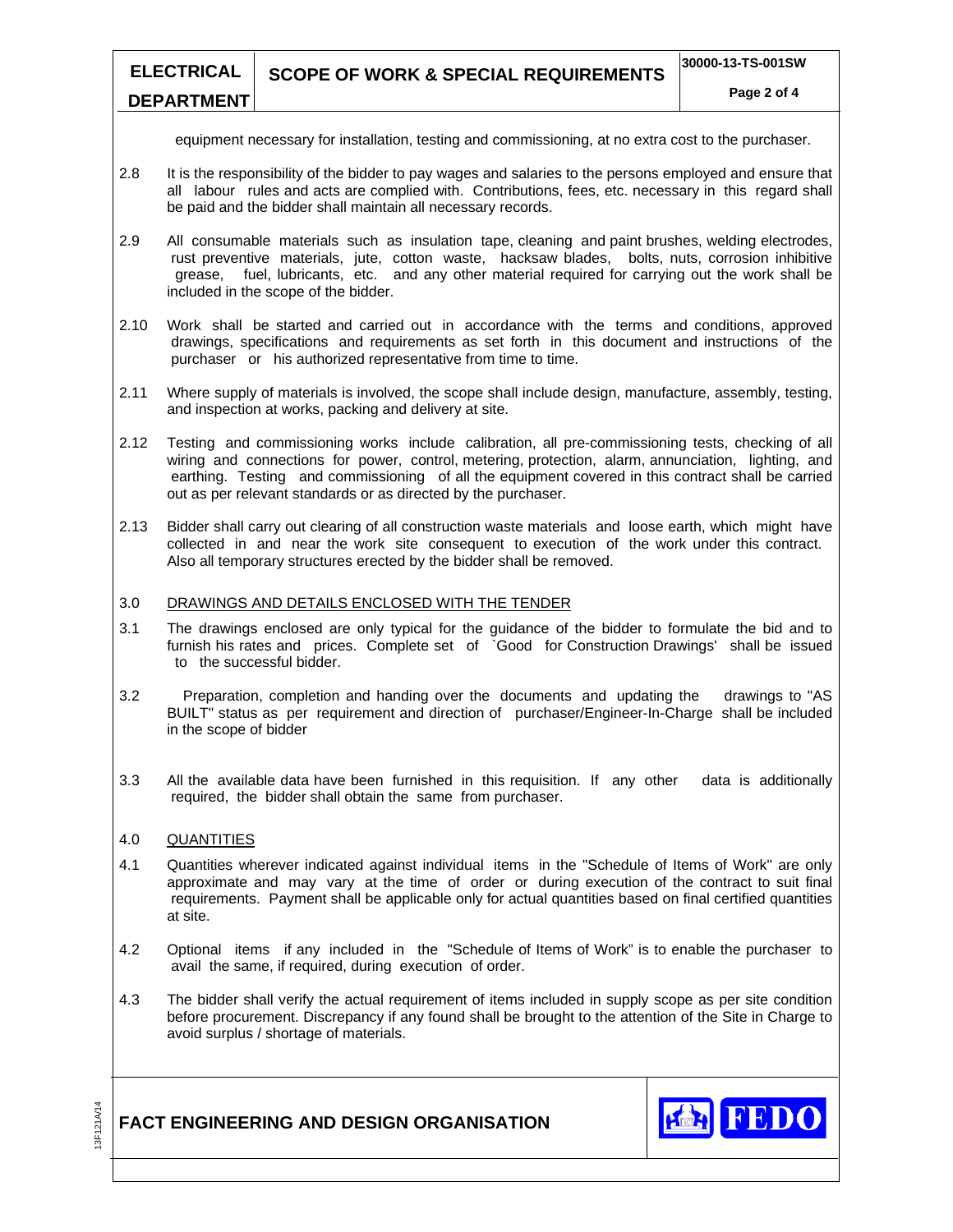# **SCOPE OF WORK & SPECIAL REQUIREMENTS 30000-13-TS-001SW**

# **DEPARTMENT**

**ELECTRICAL** 

#### 5.0 PRICES

- 5.1 Prices/rates shall be quoted as per the "Schedule of Items of Work" giving the complete break up details asked for.
- 5.2 The rates offered shall be for the finished work and shall cover that for supply of labour, supervisory staff, consumables, erection materials, inspection, testing, delivery charges, taxes, duties, maintenance till handing over, meeting statutory requirements, documentation, all incidental charges, etc as applicable.
- 5.3 The unit rates quoted shall be applicable for any variation in the quantities.
- 5.4 The rates indicated for erection in the Schedule of Items of Work enclosed shall include charges for fabrication, installation, testing, commissioning as per enclosed specifications/data sheets/drawings,
- 5.5 The erection charges indicated in Schedule of Items of work shall be valid both for items supplied by the bidder and that supplied by purchaser
- 5.6 In case of unit rate being different in figures and words, the unit rates in words shall be taken as final.

#### 6.0 CONSTRUCTION POWER

6.1 The bidder shall make their own arrangement for construction power, unless otherwise stated elsewhere.

#### 7.0 CONTRACTOR'S LICENSE

- 7.1 The bidder shall possess a valid and competent Electrical Contractor License (class B or above) issued by the State Electricity Licensing Board for carrying out electrical installation works in the State where project site is situated.
- 7.2 True copies of the relevant pages of the Electrical Contractor License possessed by the Bidder shall be furnished along with the technical offer for substantiating the validity and scope of the license.
- 7.3 The license shall be produced for verification on request by the purchaser.
- 7.4 All wiremen, electricians, and supervisors engaged by the bidder for the above work shall possess necessary valid license issued by State Electricity Licensing Board. These shall be made available for scrutiny of the Purchaser.

#### 8.0 SPECIAL NOTES

- 8.1 All exposed MS parts included in the supply scope of the bidder shall be painted with two coats of epoxy based paint over suitable primer at no extra cost to the purchaser
- 8.2 The scope of work shall include painting feeder names, equipment numbers, circuit numbers, etc., with suitable sized characters as directed by the Site-In-Charge on equipment, devices associated with this work at no extra cost. All materials required for the above shall be supplied free of cost by the bidder
- 8.3 All mounting hardware and external hardware of electrical item shall be of stainless steel considering installation in corrosive/saline atmosphere.



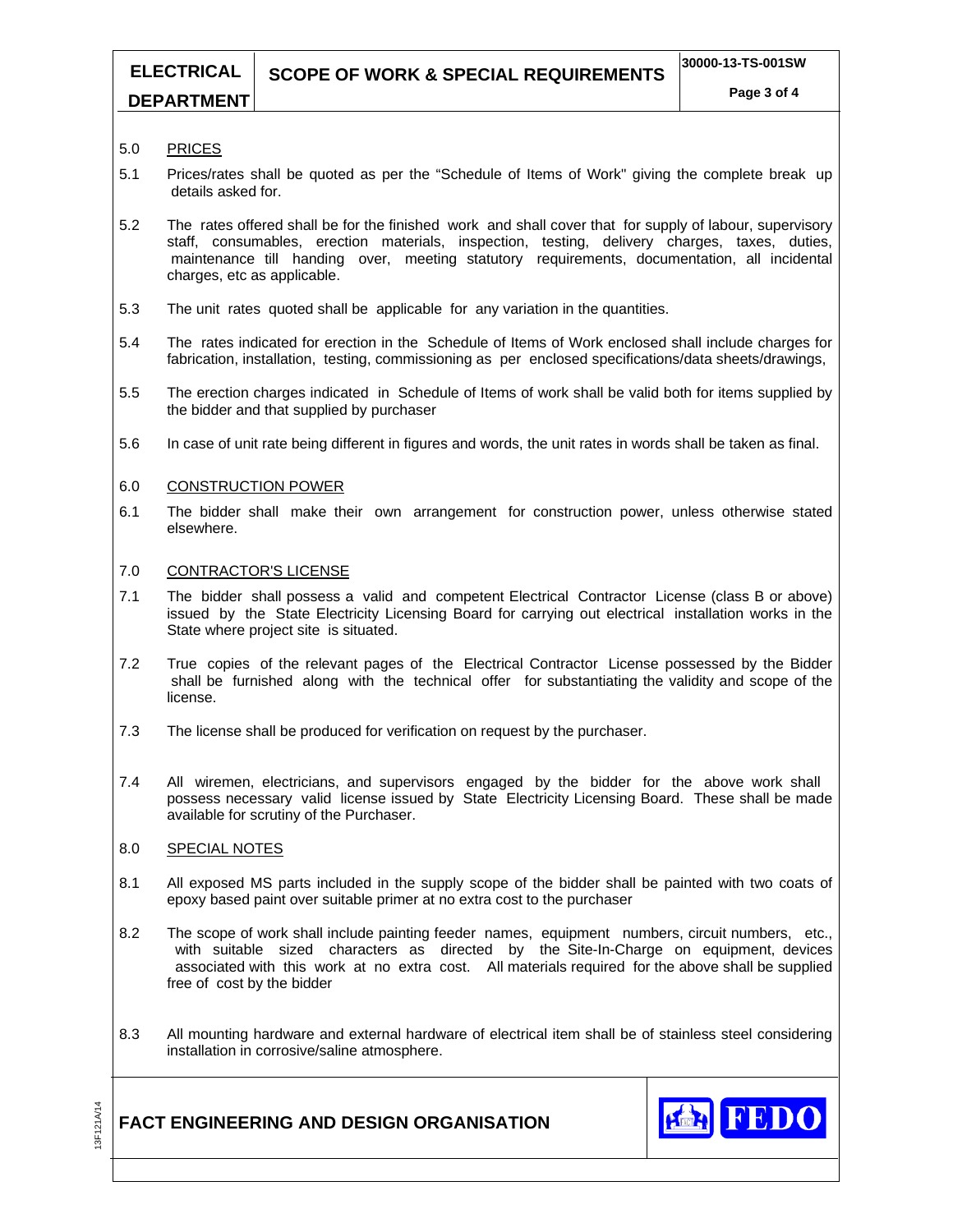- 9.0 PREPARATION OF THE QUOTATION<br>9.1 Quotation shall essentially include the
- Quotation shall essentially include the following: "Schedule of items of work" duly filled in with rates called for.
- 9.2 Item wise deviations, if any, on the clauses of specifications/ data sheets for individual equipment. In the absence of any clearly indicated deviations, it shall be deemed that the offer is in full conformity with the specifications.
- 9.3 The intending bidder shall visit the site and familiarise themselves thoroughly with the site conditions, before submitting their offer. Non familiarity with the job and site conditions will not be considered as reason for extra claim.



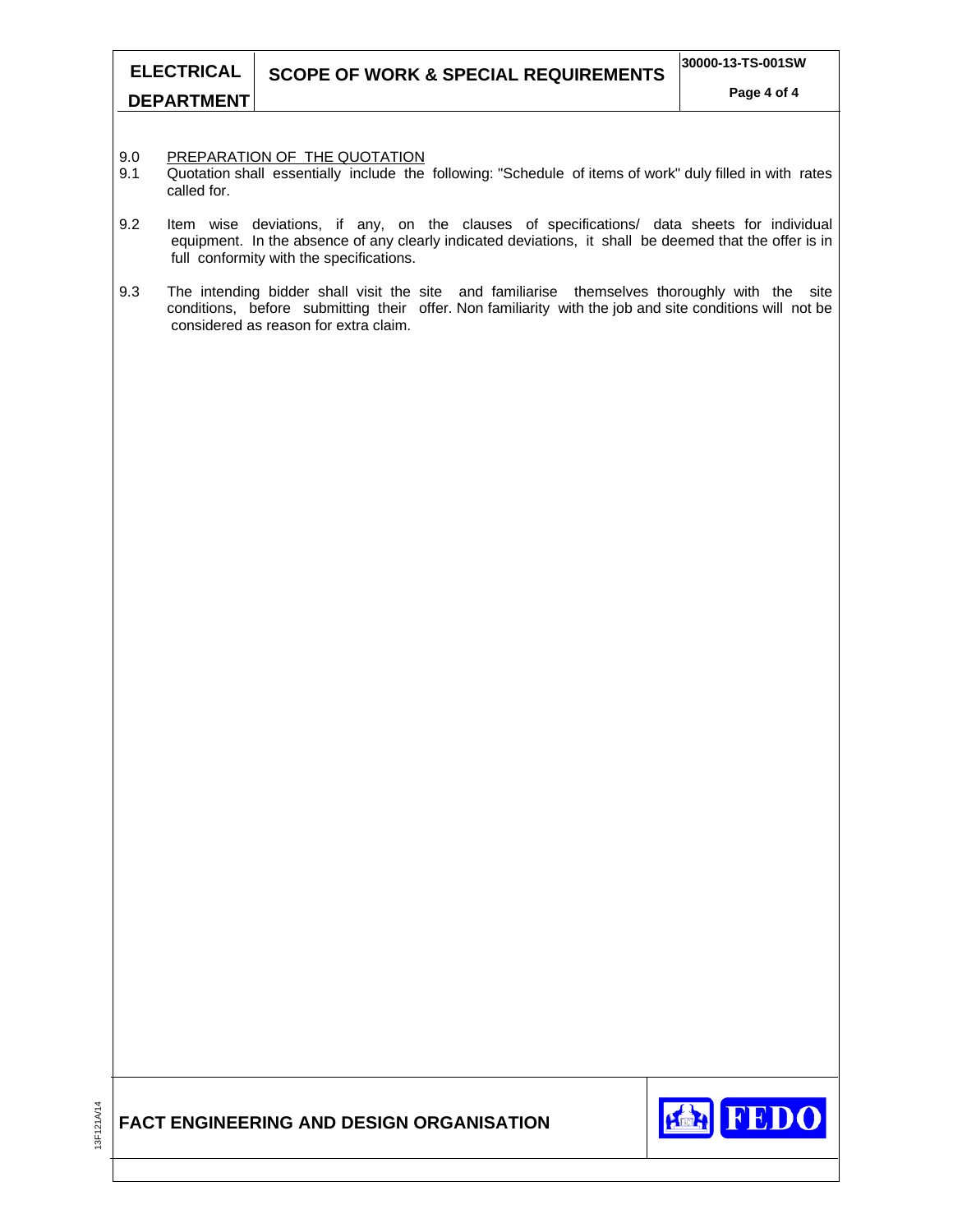**TECHNICAL PROCUREMENT SPECIFICATION** 

# **SUB VENDOR LIST (ELECTRICAL)**

**30000-13-TS-001 SV** 

**Page 1 of 2 R0** 

| <b>SL NO</b>   |             | <b>ITEM</b>                                     |                                  | <b>VENDORS</b>                       |                 |  |
|----------------|-------------|-------------------------------------------------|----------------------------------|--------------------------------------|-----------------|--|
|                |             |                                                 | <b>INDO ASIAN FUSEGEAR</b>       |                                      |                 |  |
|                |             |                                                 | <b>LEGRAND</b>                   |                                      |                 |  |
| 1              |             | <b>TPNSFU</b>                                   | <b>HAVELLS</b>                   |                                      |                 |  |
|                |             |                                                 | L&T                              |                                      |                 |  |
|                |             |                                                 | <b>SIEMENS</b>                   |                                      |                 |  |
|                |             |                                                 | ABB                              |                                      |                 |  |
|                |             |                                                 | L&T                              |                                      |                 |  |
|                |             |                                                 | <b>ALSTOM</b>                    |                                      |                 |  |
| $\overline{2}$ |             | <b>MCCB</b>                                     | <b>SIEMENS</b>                   |                                      |                 |  |
|                |             |                                                 | LEGRAND                          |                                      |                 |  |
|                |             |                                                 | <b>SCHNEIDER</b>                 |                                      |                 |  |
|                |             |                                                 | <b>INDO ASIAN FUSEGEAR</b>       |                                      |                 |  |
|                |             |                                                 | LEGRAND                          |                                      |                 |  |
| 3              |             | <b>MCB</b>                                      | <b>HAVELLS</b>                   |                                      |                 |  |
|                |             |                                                 | L&T                              |                                      |                 |  |
|                |             |                                                 | <b>SIEMENS</b>                   |                                      |                 |  |
|                |             |                                                 | ABB LTD., BANGALORE              |                                      |                 |  |
|                |             |                                                 | L & T LTD., CHENNAI              |                                      |                 |  |
|                |             |                                                 | SIEMENS LTD., COIMBATORE         |                                      |                 |  |
| $\overline{4}$ |             | <b>MULTI-FUNCTION METERS</b>                    |                                  | SCHNEIDER ELEC. INDIA LTD., VADODARA |                 |  |
|                |             |                                                 | <b>BHEL</b>                      |                                      |                 |  |
|                |             |                                                 | <b>CONTROL &amp;SWITCH GEARS</b> |                                      |                 |  |
|                |             |                                                 | <b>AUTOMATIC ELECTRIC</b>        |                                      |                 |  |
|                |             |                                                 | <b>PRAGATHI</b>                  |                                      |                 |  |
|                |             |                                                 |                                  | <b>SILKANS</b>                       |                 |  |
|                |             |                                                 | <b>SIEMENS</b>                   |                                      |                 |  |
| 5              |             | INSTRUMENT TRANSFORMER(CT)                      | <b>ALSTOM</b>                    |                                      |                 |  |
|                |             |                                                 | ABB                              |                                      |                 |  |
|                |             |                                                 | <b>ECS</b>                       |                                      |                 |  |
|                |             |                                                 | <b>INTRANS</b>                   |                                      |                 |  |
|                |             |                                                 | <b>KAPPA</b>                     |                                      |                 |  |
|                |             |                                                 | <b>JYOTI</b>                     |                                      |                 |  |
|                |             |                                                 | <b>KHAITHAN</b>                  |                                      |                 |  |
|                |             |                                                 |                                  | L&T                                  |                 |  |
|                |             |                                                 | <b>SIEMENS</b>                   |                                      |                 |  |
| 6              |             | <b>CONTROL SWITCHES/</b>                        |                                  | <b>ALSTOM</b>                        |                 |  |
|                |             | SELECTOR SWITCHES                               | <b>EASUN REYROLLE</b>            |                                      |                 |  |
|                |             |                                                 | <b>KAYCEE</b>                    |                                      |                 |  |
|                |             |                                                 | ABB                              |                                      |                 |  |
|                |             |                                                 | <b>SALZER</b>                    |                                      |                 |  |
|                |             |                                                 | ABB                              |                                      |                 |  |
|                |             |                                                 | <b>ALSTOM</b>                    |                                      |                 |  |
| $\overline{7}$ |             | <b>NUMERICAL RELAYS</b>                         | AREVAT&D                         |                                      |                 |  |
|                |             |                                                 | <b>SIEMENS LIMITED</b>           |                                      |                 |  |
|                |             |                                                 |                                  |                                      |                 |  |
|                |             |                                                 |                                  |                                      |                 |  |
|                |             |                                                 |                                  |                                      |                 |  |
|                |             |                                                 |                                  |                                      |                 |  |
| 0              | 08.09.2020  | Original issue                                  | LN                               | <b>SM</b>                            | IK              |  |
| REV.           | <b>DATE</b> | <b>DESCRIPTION</b>                              | <b>PREPARED</b>                  | <b>CHECKED</b>                       | <b>APPROVED</b> |  |
|                |             |                                                 |                                  |                                      |                 |  |
|                |             | <b>FACT ENGINEERING AND DESIGN ORGANISATION</b> |                                  |                                      | <b>FEDO</b>     |  |

00ft024/94 00ft024/94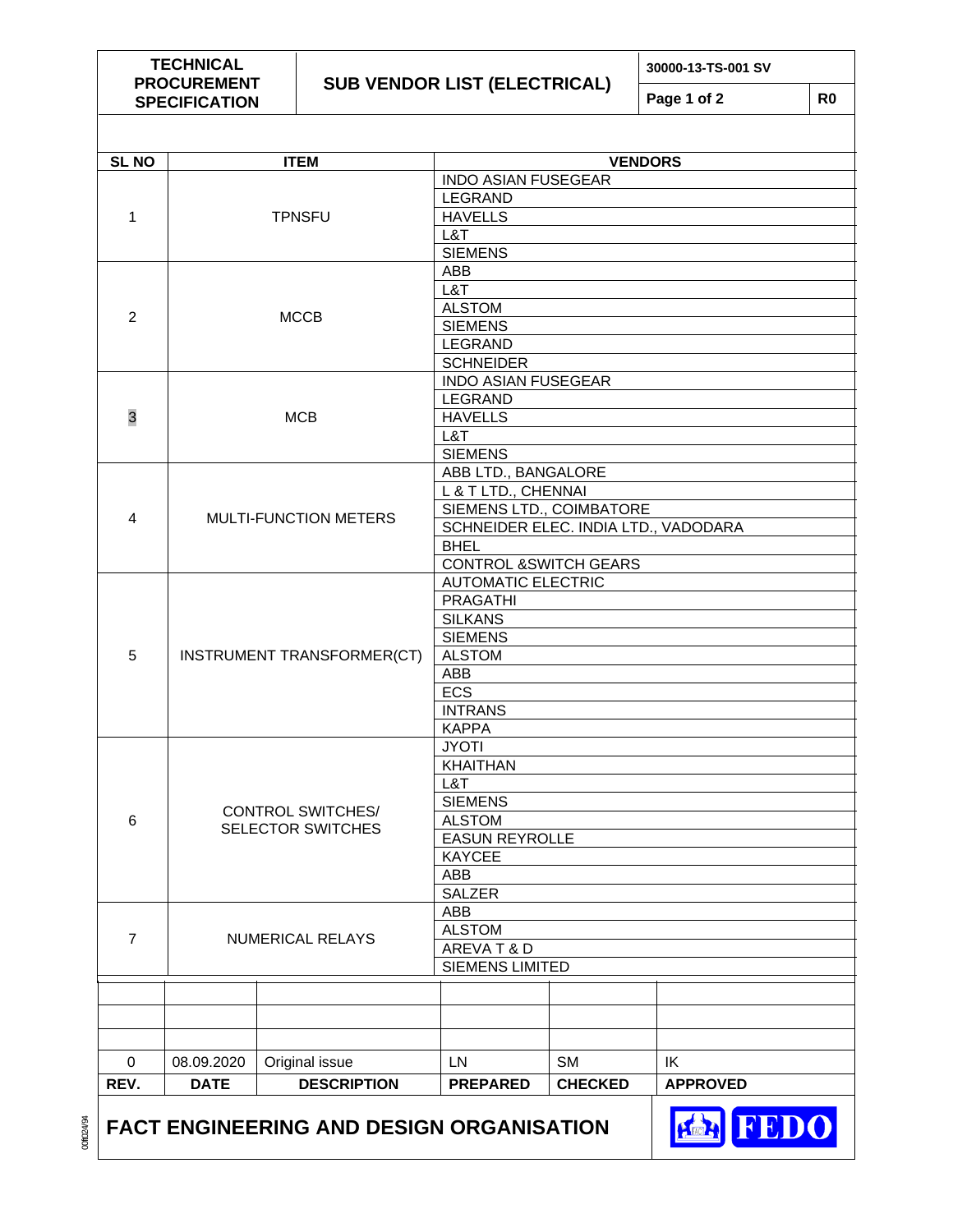**TECHNICAL PROCUREMENT SPECIFICATION** 

# **SUB VENDOR LIST (ELECTRICAL)**

**30000-13-TS-001-SV** 

**Page 2 of 2 R0** 

|             |                             | <b>GE</b>                                                                         |  |  |
|-------------|-----------------------------|-----------------------------------------------------------------------------------|--|--|
|             |                             | <b>ANCHOR</b>                                                                     |  |  |
|             |                             | <b>M.K ELECTRICS</b>                                                              |  |  |
| 8           | 5A & 15A SWITCHES AND       | <b>LEGRAND</b>                                                                    |  |  |
|             | <b>SOCKETS</b>              | <b>CRABTREE</b><br>ABB                                                            |  |  |
|             |                             | L&T                                                                               |  |  |
|             |                             | <b>FLEXPRO ELECTRICALS</b>                                                        |  |  |
|             | <b>PUSH BUTTON STATIONS</b> | ELECTRICAL EQUIPMENT CORPORATION                                                  |  |  |
| 9           |                             | <b>BHARTIA INDUSTRIES LIMITED</b><br>BALIGA LIGHTING EQUIPMENTS(P) LTD            |  |  |
|             |                             |                                                                                   |  |  |
|             |                             | FORT GLOSTER INDUSTRIES LTD                                                       |  |  |
|             |                             | <b>TORRENT CABLES LTD</b>                                                         |  |  |
|             |                             | <b>TCL SPECIAL CABLES</b>                                                         |  |  |
|             |                             | <b>INCAB INDUSTRIES LTD</b>                                                       |  |  |
|             |                             | <b>HAVELL'S INDIA LTD</b>                                                         |  |  |
|             |                             | PRESTIGE CABLE INDUSTRIES                                                         |  |  |
|             |                             | <b>GOVIND CABLE INDUSTRIES</b>                                                    |  |  |
|             |                             | UNIVERSAL CABLES LTD                                                              |  |  |
|             |                             | CABLE CORPORATION OF INDIA LTD                                                    |  |  |
| 10          | <b>CABLES</b>               | <b>FINOLEX CABLES LTD</b>                                                         |  |  |
|             |                             | <b>KEI INDUSTRIES LIMITED</b>                                                     |  |  |
|             |                             | KEC INTERNATIONAL LIMITED (RPG CABLES)                                            |  |  |
|             |                             | TRACO CABLE CO LTD                                                                |  |  |
|             |                             | NICCO CORPORATION LIMITED                                                         |  |  |
|             |                             | APAR INDUSTRIES LTD (UNIT: UNIFLEX CABLES)                                        |  |  |
|             |                             | SKYTONE ELECTRICALS (I) LTD                                                       |  |  |
|             |                             | POLYCAB WIRE PVT LTD                                                              |  |  |
|             |                             | <b>GEM CABLES &amp; CONDUCTORS LTD</b>                                            |  |  |
|             |                             | RADIANT-RSCC SPECIALITY CABLE PRIVATE LIMITED                                     |  |  |
|             |                             | <b>PHILIPS</b>                                                                    |  |  |
|             |                             | <b>CROMPTON GREAVES</b>                                                           |  |  |
|             |                             | <b>GE LIGHTING LTD</b>                                                            |  |  |
| 11          | <b>LIGHT FITTINGS</b>       | <b>WIPRO</b>                                                                      |  |  |
|             |                             | <b>HAVELLS</b>                                                                    |  |  |
|             |                             | <b>OSRAM</b>                                                                      |  |  |
|             |                             | <b>BAJAJ</b>                                                                      |  |  |
|             |                             | NOTE: ITEMS NOT INCLUDED IN THE ABOVE LIST SHALL BE GOT APPROVED FROM FACT BEFORE |  |  |
| FINALIZING. |                             |                                                                                   |  |  |

# **FACT ENGINEERING AND DESIGN ORGANISATION**



00ft024/94 00ft024/94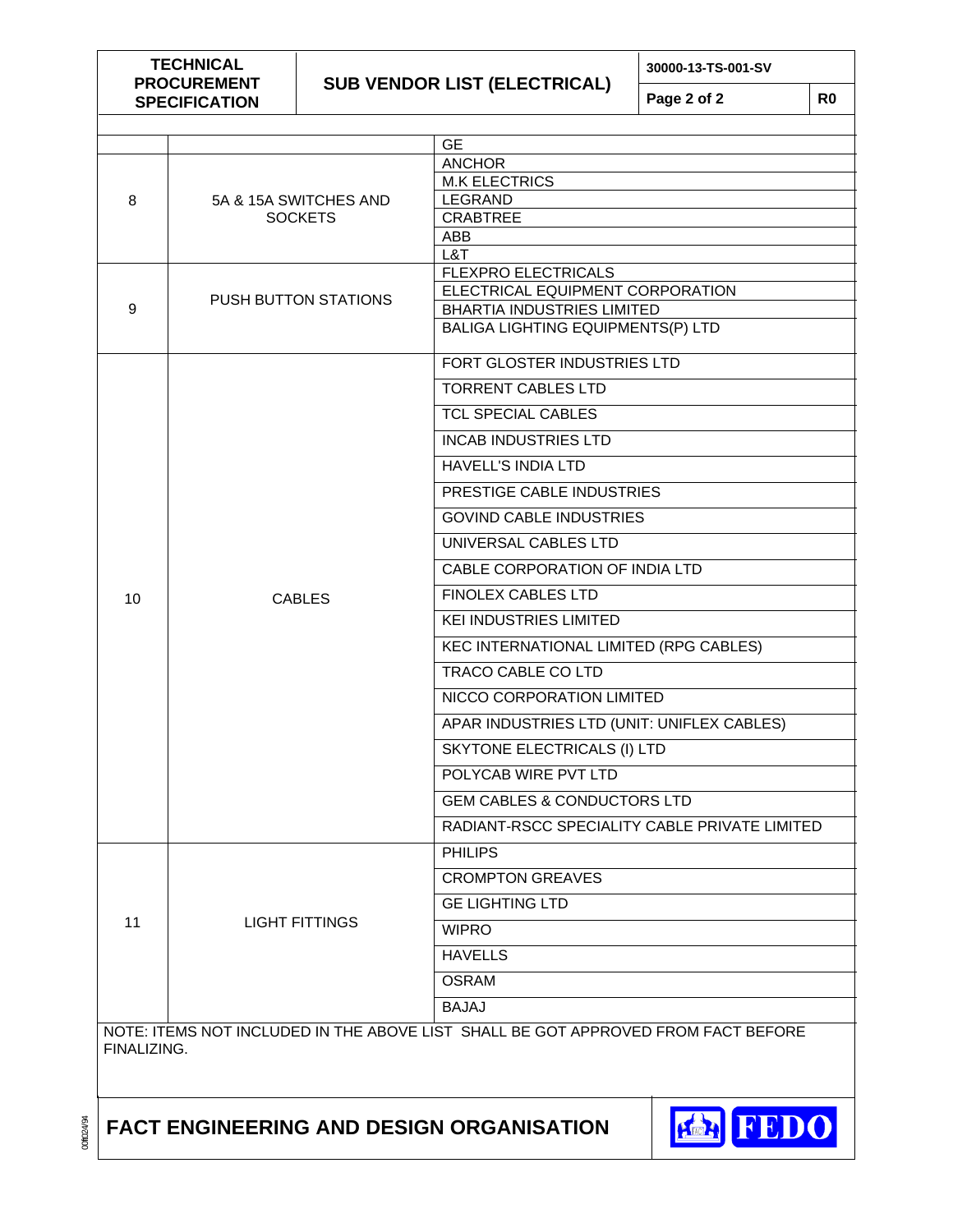00FT014/14

00FT014/14

# **COMPLIANCE STATEMENT**

**30000-13-TS-001CS** 

**PAGE 1 OF 1 R** 

#### **TPS No. 30000-13-TS-001**

# **LIST OF DEVIATIONS**

| S. No.                      | <b>Description</b>                                             |                  | <b>Reasons for Deviation</b> |  |
|-----------------------------|----------------------------------------------------------------|------------------|------------------------------|--|
|                             |                                                                |                  |                              |  |
|                             |                                                                |                  |                              |  |
|                             |                                                                |                  |                              |  |
|                             |                                                                |                  |                              |  |
|                             |                                                                |                  |                              |  |
|                             |                                                                |                  |                              |  |
|                             |                                                                |                  |                              |  |
|                             |                                                                |                  |                              |  |
|                             |                                                                |                  |                              |  |
|                             |                                                                |                  |                              |  |
|                             |                                                                |                  |                              |  |
|                             |                                                                |                  |                              |  |
|                             |                                                                |                  |                              |  |
|                             |                                                                |                  |                              |  |
|                             |                                                                |                  |                              |  |
|                             |                                                                |                  |                              |  |
|                             |                                                                |                  |                              |  |
|                             |                                                                |                  |                              |  |
|                             |                                                                |                  |                              |  |
| Name of Vendor:             |                                                                |                  |                              |  |
| Name & Designation<br>Date: |                                                                | Seal & Signature |                              |  |
|                             |                                                                |                  |                              |  |
|                             | FEDO<br>KRI<br><b>FACT ENGINEERING AND DESIGN ORGANISATION</b> |                  |                              |  |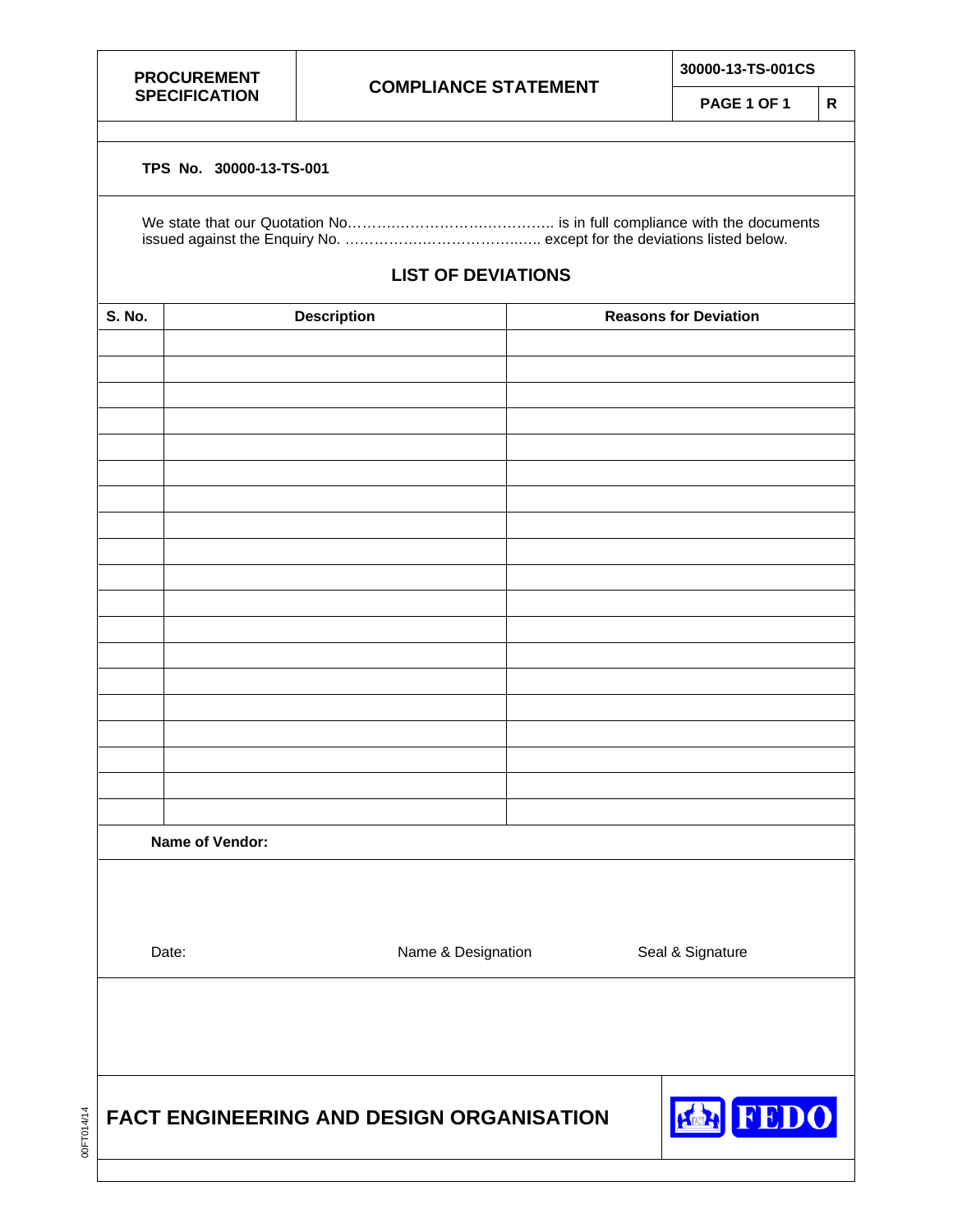FEDO

This document shall be read in conjunction with Schedule of items of work (30000-13-PS-001 SW).

#### 1. GENERAL

The entire work shall be carried out as detailed in various specifications, special requirements, data sheets, drawings, documents, etc. attached. The work shall also conform to Indian standards, rules, regulations, acts, code of practices, requirements of various statutory bodies, manufacturer's instruction manuals of individual equipment as applicable and directions issued by FEDO. The scope shall also include preparation of detailed working drawings and bill of materials required for completion of the work.

The quantities shown in this schedule for various items are preliminary and likely to be revised. Contractor shall take necessary measurements at site to ensure that actual requirement is supplied. Payment shall be for the actual quantity supplied and used at site. The unit rate quoted for various items shall be applicable without escalation for increase/decrease of quantities found necessary during the execution of the project. All concealed /flush mounting works shall be done in co-ordination with civil work. No separate charges shall be applicable for chipping walls and other surfaces for concealing or flush mounting electrical items and restoring the surface to original finish.

#### (a) SUPPLY

The supply scope shall include design, manufacture, shop testing, inspection, packaging, forwarding, delivering at site, submission of documents like drawings, catalogues, manuals, manufacturer's test certificates, guaranteeing performance, etc. as applicable. Refer sub vendor list for make of supply items.

#### (b) ERECTION and COMMISSIONING

The erection scope shall include transportation from site stores, handling at site, storage, inspection, safe custody, unpacking, checking of components of supply equipment/items, listing of short supplied items, assembly of sections and loose parts supplied along with the equipment, fixing and grouting of foundation channels supplied by the equipment manufacturer, epoxy painting of associated MS structural members, checking of wiring as per manufacturer's drawing, rewiring and interlock wiring if any required, minor civil works like chipping walls/floors/ceilings/columns, restoring the disturbed surfaces to original finish, touch up painting, painting feeder details, making bolt holes for supporting/fixing, thread cutting of pipes, etc. The erection rate indicated below shall be applicable also for equipment if any issued by FEDO.

The scope shall also include supply of erection materials such as bolts, nuts, washers, paint, cement, sand, welding electrodes, insulation tapes, brush, paint, primer, structural support items, etc. wherever required. The erection charges indicated below shall include Testing, Commissioning and Handing over including submission of site test certificates.

The scope shall also include removal of unwanted cables and closing unused cable entries.

All electrical connections and terminations shall be thoroughly inspected and checked for correctness. Presence of foreign materials, left out tools, tightness, etc. shall be checked for all equipment. All tests shall be carried out at site in the presence of Owner's representative and test results shall be recorded on the approved proforma and duly certified.

| REV. | <b>DATE</b> | <b>DESCRIPTION</b> | PRPD. | CHKD.     | APPRD. |
|------|-------------|--------------------|-------|-----------|--------|
| 0    | 22.09.2020  | ORIGINAL ISSUE     | LN    | <b>SM</b> | ΙK     |
|      |             |                    |       |           |        |
|      |             |                    |       |           |        |
|      |             |                    |       |           |        |

# **FACT ENGINEERING DESIGN ORGANISATION**

00F121A/14 00F121A/14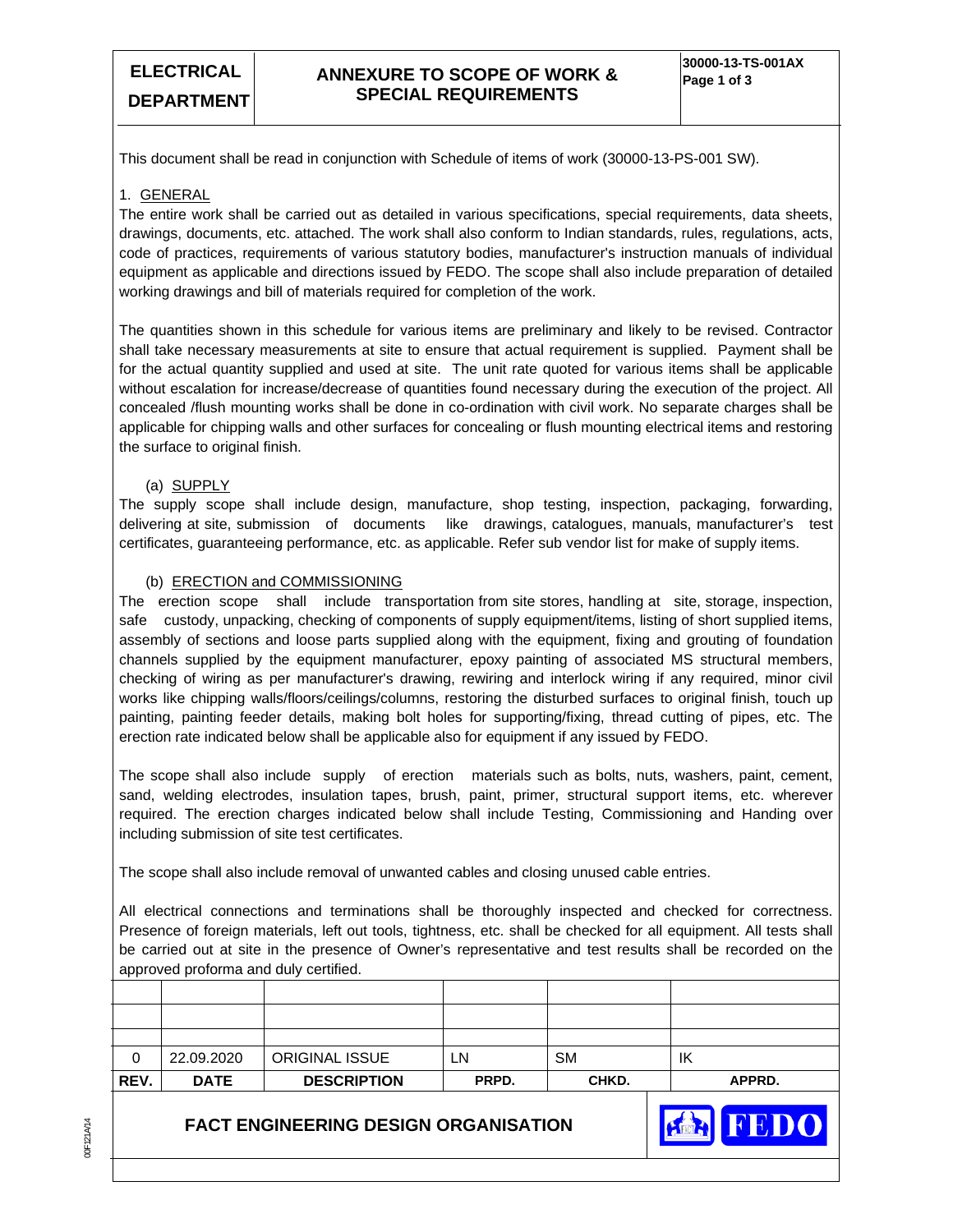# **SCOPE OF WORK & SPECIAL REQUIREMENTS**

The electrical installation work shall be carried out by a contractor possessing valid and competent Electrical Contractor's License issued by the Kerala State Electricity Licensing Board for carrying out such Medium Voltage electrical installation works in the state of Kerala.

All wiremen, electricians and supervisors engaged by the contractor for the above work shall possess necessary valid licence issued by Kerala State Electricity Licensing Board. These shall be made available for scrutiny of the purchaser.

The records of all the test results shall be submitted to the owner. Insulation tests shall be carried out on all electrical devices. If the insulation readings are not adequate, the contractor shall make arrangements for heating/drying of the equipment so that the insulation level gets improved to the desired value.

**The work shall be completed with minimum interruption for day to day activities of FEDO by arranging work after office hours and holidays. Any temporary power supply required for carrying out the maintenance activities shall be arranged by the contractor.** 

#### **CABLING**

**ELECTRICAL DEPARTMENT** 

Supply, Laying, Testing, Commissioning and Handing over of following sizes of cables. The scope of work shall be as noted below.

(a) See 1.0.0(a) above for general requirements.

While selecting drum length, care should be taken to avoid joints. Quantity of cables indicated below is approximate only. Contractor shall supply cables as per actual requirement.

(b) The erection scope shall also include laying, dressing, fixing on cable trays /racks /risers /cable ducts/walls /columns /cable trenches /pipes/concealed conduits, clamping, tagging, tying, drilling holes, minor civil work, testing, commissioning, etc. The rates quoted shall include supply of all accessories required such as, cable lugs cable clamps, bolts, nuts, washers, cable tags, nylon ropes, etc. For other requirements see 1.0.0 (c) above.

(c) The scope as per this item shall exclude supply of cable glands, cable termination, pipes, cable trays, structural items, straight through joints, termination kit, excavation, supply of sand etc. which are included elsewhere.

#### CABLE TERMINATIONS

Supply of weather proof single compression Nickel plated brass cable glands suitable for 650/1100V grade cables of following size and type for use in switch board/panels and ordinary type equipment.

Cable termination on panels, Junction boxes, PDB, LDB etc., testing, commissioning and handing over of 650/1100Vgrade, PVC A PVC(FRLS), Aluminium/copper conductor power cables/control cables, conforming to specifications, data sheets, drawings, relevant Indian Standards, code of practices etc. to the entire satisfaction of the owner and of the following sizes. The scope shall include making cable entries on gland plates on equipment, wherever required, fixing lugs, electrical connections, cable glanding (where applicable) and gland earthing. The scope shall also include supply and installation of all required accessories such as necessary crimping type tinned copper cable lugs, Nickel plated brass cable glands, bolts, nuts, washers, ferrules, gland earth clamps, strips etc.(The cable termination rate shall include gland earthing of cable termination also.)

#### SURFACE CONDUIT WIRING

Surface conduit wiring from the distribution board to the light, fan or plug point as detailed below.



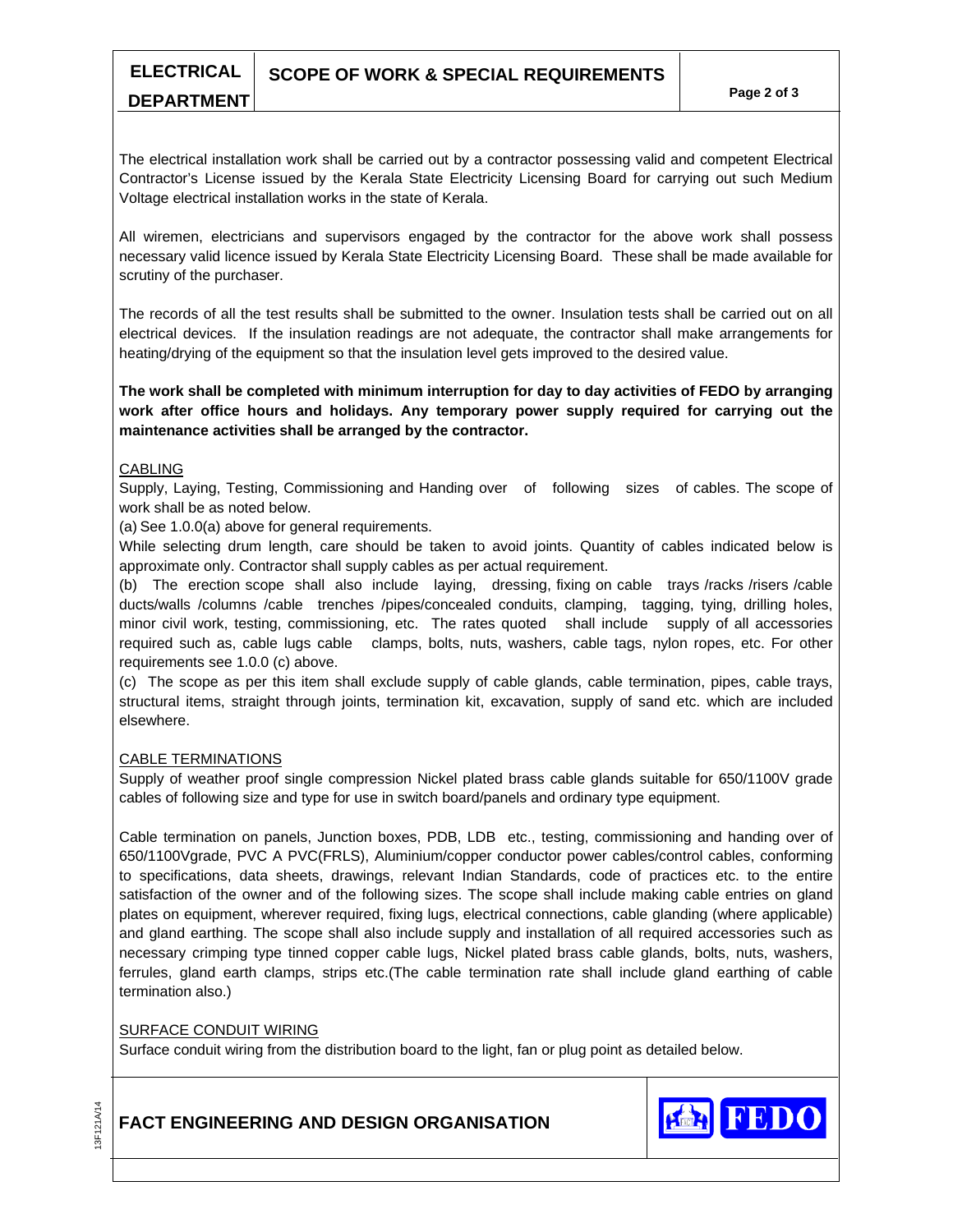#### **ELECTRICAL SCOPE OF WORK & SPECIAL REQUIREMENTS**

# **DEPARTMENT**

The supply scope shall include supply of plug socket outlet control switches; double pole switches etc. as specified below with all required accessories as required.

The erection scope shall include wiring adopting surface conduit system from distribution board up to the light, fan and plug point including switch/mounting boxes, junction boxes, etc. The rates quoted shall remain firm for changes if any made in the location of various wiring points due to site requirements.

The erection scope shall also include preparation of working drawings of conduit layouts if required, laying, clamping, concealing of conduits through roof slabs, walls, columns and drawing wires. The conduits, fan hooks, opening for exhaust fans etc. shall be installed/made in coordination with the civil contractor during construction so that disturbances to ceilings and walls for laying conduits can be avoided or minimized. The surfaces where disturbances are made due to unavoidable reasons shall be restored to the original finish without any extra cost to the purchaser.

Wiring for all points shall be carried out using 2.5Sq.mm insulated stranded copper wire from DB to first light point/switch box. Wiring from switch/first light point to light/fan point shall be done using 1.5Sq.mm stranded insulated copper wire. 3 core 1.5 sq.mm flexible copper flexible cable shall be used for connecting the lighting fixture to the nearby ceiling rose. The third core of the cable shall be used for earthing. All the earth points of the light fitting, fans, plug sockets shall be earthed using 1.5Sq.mm PVC insulated copper wire. Junction box having necessary internal accessories shall be supplied and used wherever required. Power and lighting circuits shall be wired through separate conduits.

The erection shall include fixing of all required accessories including junction/inspection/mounting boxes, ceiling rose, conduits and accessories, chipping, grouting, re-plastering, bolting, clamping, laying of conductors, etc.

The erection shall also include supply of control switches, conduits, conduit couplers, PVC insulated and bare copper wires, flexible cables, control switches, plug tops, junction boxes, inspection boxes, accessories such as clamps, bolts, nuts, screws, washers, ceiling rose, wooden blocks, round blocks, sealing compounds, wall/ceiling plugs, mounting boxes for control switches/plugs/fan regulators, cable glands, cable lugs, threaded adapters, pipe sleeves, down rods/conduits, wall/ceiling insert plates, fan hooks, etc. as required.

The control switches, plug sockets shall be modular type and mounting boxes shall also be modular type suitable for surface mounting on the walls. The inspection boxes used for the conduit system shall be of MS with hylam as front cover. (Rigid PVC conduits of 20mmdia with 1.5mm wall thickness shall be used for wiring from DB to each circuits etc.

#### LIGHT FITTINGS AND EQUIPMENT

The supply scope shall include supply of lighting fixtures, ceiling fans, exhaust fans, etc. as specified below with all required accessories such as lamps, drives etc. Wiring for the light fittings is covered elsewhere in this document.

The old and unused light fittings, if any, shall be dismantled, removed and safely disposed as directed by EIC.



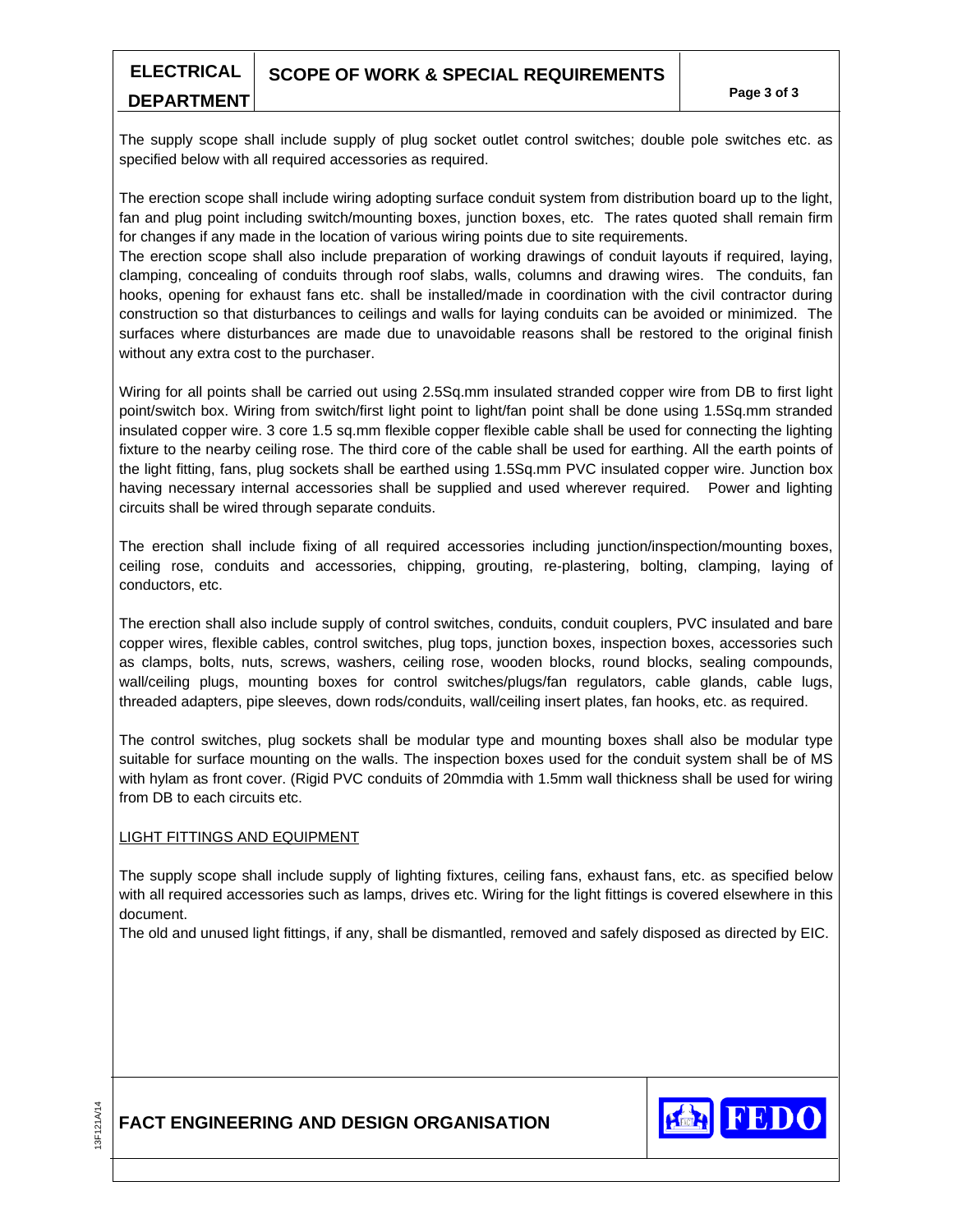

**CONTRACT/TENDER NO.** 

08001/2020-2021/E22424

# **SAFETY PRACTICES** Page 1 of 2

# **SAFETY PRACTICES**

- 1. The contractor shall observe all statutory and legal requirements by Central and State Governments applying to the work as well as any local regulations applying to the site issued by FACT or any other authority.
- 2. Particular attention is drawn to the following:
	- a) In case of accident, FACT Safety Engineer/Engineer –in –Charge shall be informed in writing within 24 hours of occurrence of the accident. The Contractor shall strictly follow regulations laid by Factory Inspector and Government Authorities in this regard.
	- b) Fencing all Contractors plant, platforms, excavations
	- c) Compliance with all electricity regulations.
	- d) Compliance with statutory requirements for inspection and test of all lifting appliances and auxiliary lifting gear.
	- f) Operation of concrete mixer machine, vibrator, poclain /JCB, Generator etc
- 3. Staircases, doors or gangways must not be obstructed in any way that will interfere with means of access or escape Work to be planned in such a way that there shall not be any Traffic obstruction and passage shall be suitably re-routed as per instructions from Engineer-in-charge.
- 4. The Contractor shall notify FACT of his intention to bring on site any equipment or container holding liquid or gaseous fuel or other substances which might create a hazard. The **FACT** will have the right to prohibit the use of such equipments or to prescribe the conditions under which such equipment may be used.
- 5. Where it is necessary to provide and/or store petroleum products or petroleum mixtures and explosives, the Contractor shall be responsible for carrying out such provisions and/or storage in accordance with the rules and regulations laid down in Petroleum and Carbide of Calcium Manual published by the Chief Inspector of Explosives of India. All such storage shall have the prior approval of **FACT .** In case approvals are required from Chief Inspector of Explosives or any statutory authorities; the Contractor shall be responsible for obtaining the same.
- 6. "Work Permit' in the prescribed proforma shall be obtained from **FACT** Safety Engineer/Engineer-in-Charge before carrying out any work within the project premises in the following situations:
	- a) Any work involving open flames and sparks etc.
	- b) Entry into hazardous and potentially hazardous areas
- 7. Good house-keeping must be practiced by Contractor's personnel at all times within the project area.
- 8. For the safe execution of certain works, personal protective Safety devices as stipulated by Safety Codes/Safety Engineer shall be provided and maintained by the Contractor.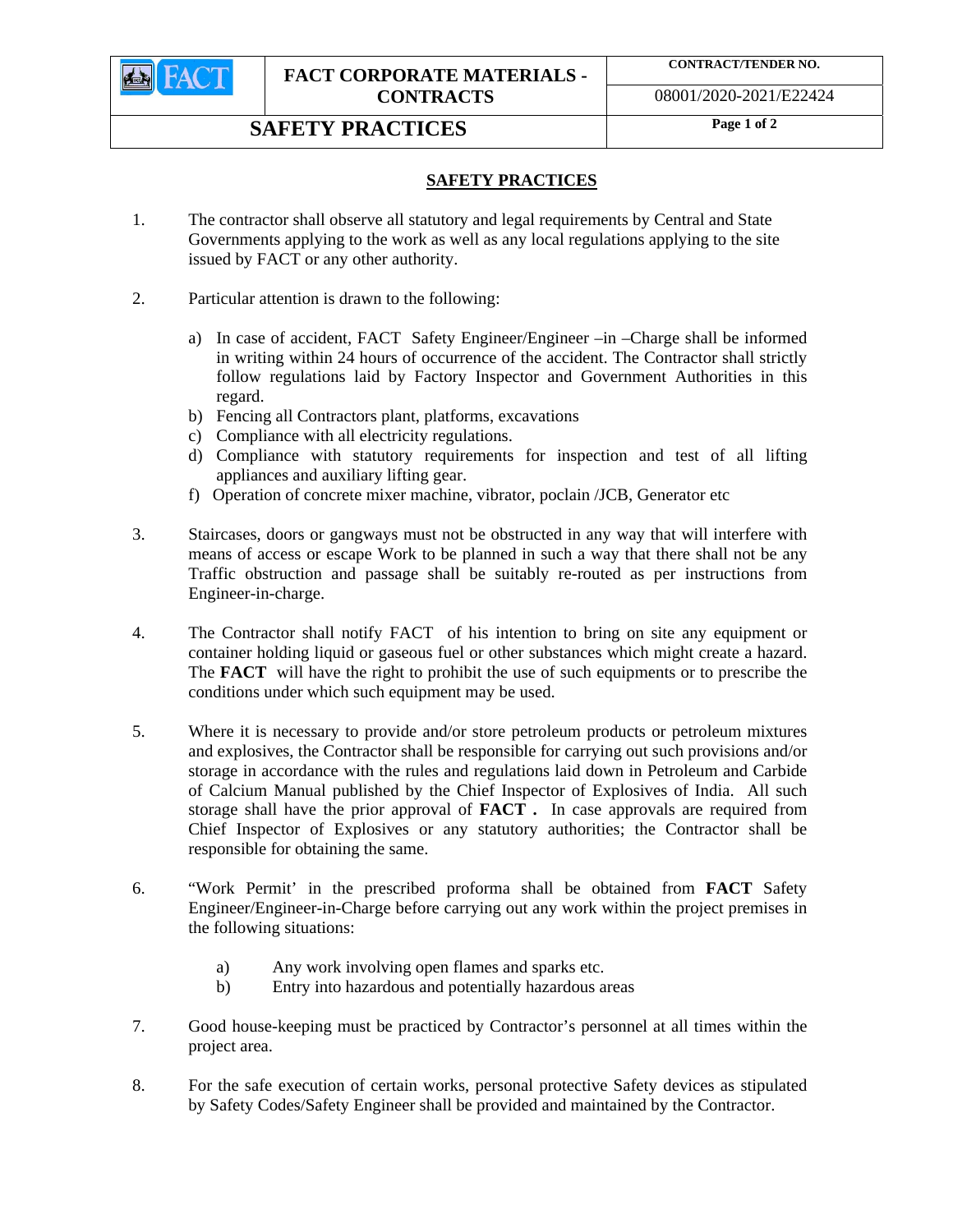

# **SAFETY PRACTICES** Page 2 of 2

- 9. Any unsafe work practice/working conditions during execution of work shall be corrected immediately on brining the same to the attention of Contractor **by FACT** safety Engineer.
- 10. Contractor shall strictly adhere to safe traffic practices within project area with respect to speed limit, parking of vehicles etc.
- 11. Electrical Safety Regulations
- 11.1 In no circumstances will the Contractor interfere with fuses and electrical equipment's belonging to the **FACT** or other Contractor.
- 11.2 Before the Contractor connects any electrical appliances to any plug or sockets belonging to the other Contractors or FACT he will
	- a) Satisfy FACT Engineer-in-Charge that the appliances in good working condition.
	- b) Inform the FACT Engineer-in-Charge of the maximum current rating, voltage and phase of the appliance.
	- c) Obtain permission from FACT Engineer-in-Charge for taking power connection from specified point.
- 11.3 Permission for power connection will not be granted until FACT/Engineer-in-Charge is satisfied that the appliance is in good working condition and proper earthling connection provided.
- 11.4 No electric cable in use by other Contractor/ **FACT** will be disturbed without prior permission. No weight of any description will be imposed on any such cable and no ladder or similar equipment will rest against or be attached to it.
- 11.5 No work must be carried out on any live equipment. The equipment must be made safe and a "WORK PERMIT" issued by Engineer-in-Charge before any work is carried out.
- 11.6 Contractor shall employ a full time Electrician to maintain the temporary electrical installation of the contractor.
- 11.7 Contractor shall follow detailed Safety Procedure issued by **FACT** at the time of commencement of work and updated from time to time.
- 12.0 Contractor shall have arrangements to transport his workmen in the event of an accident at work site.

# **NAME & SIGNATURE OF CONTRACTOR**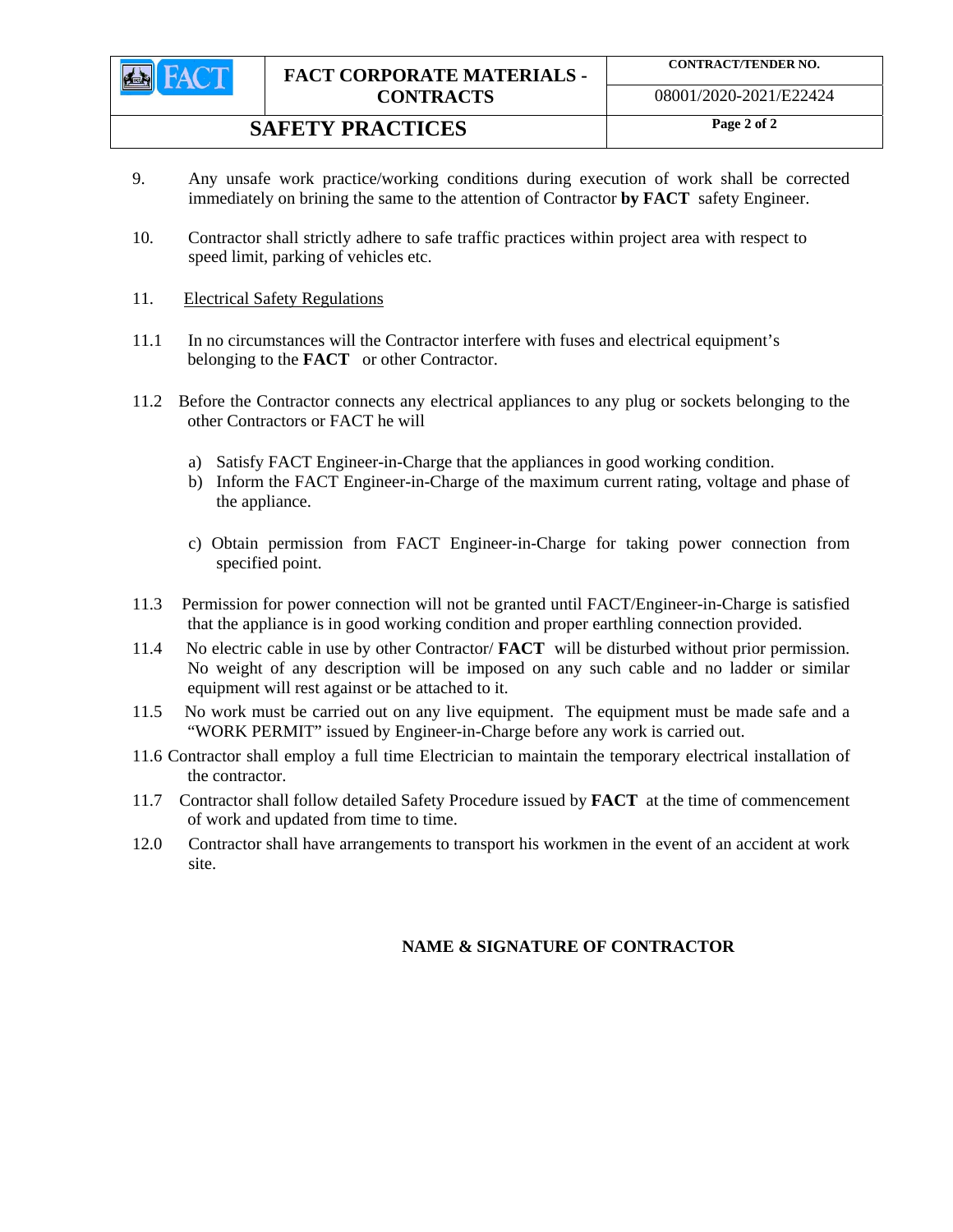

# **GST DECLARATION**

## **Name of Work: Revamp of Electrical System at FEDO**

**Tender No. 08001/2020-2021/E22424 dated 10-11.2020.** 

- 1. Goods and Service Tax (GST) @ applicable rate for the work, shall be paid extra on the quoted amount for bidders with valid GST registration
- 2. Bidders with valid GST registration number shall quote the number below. Inter-state suppliers shall mandatorily quote the registration number or else, the offer is liable to be rejected.

3. Bidders without GST registration shall sign the following declaration (this is not applicable for inter-state bidders).

> I/We, ………………………………………………………. hereby declare that I/We are exempt from GST registration on account of the annual turnover being

less than Rs. 20 Lakhs.

Signature of the bidder with name and address

Place: Date:

Strike off, if not Strike off, if not<br>applicable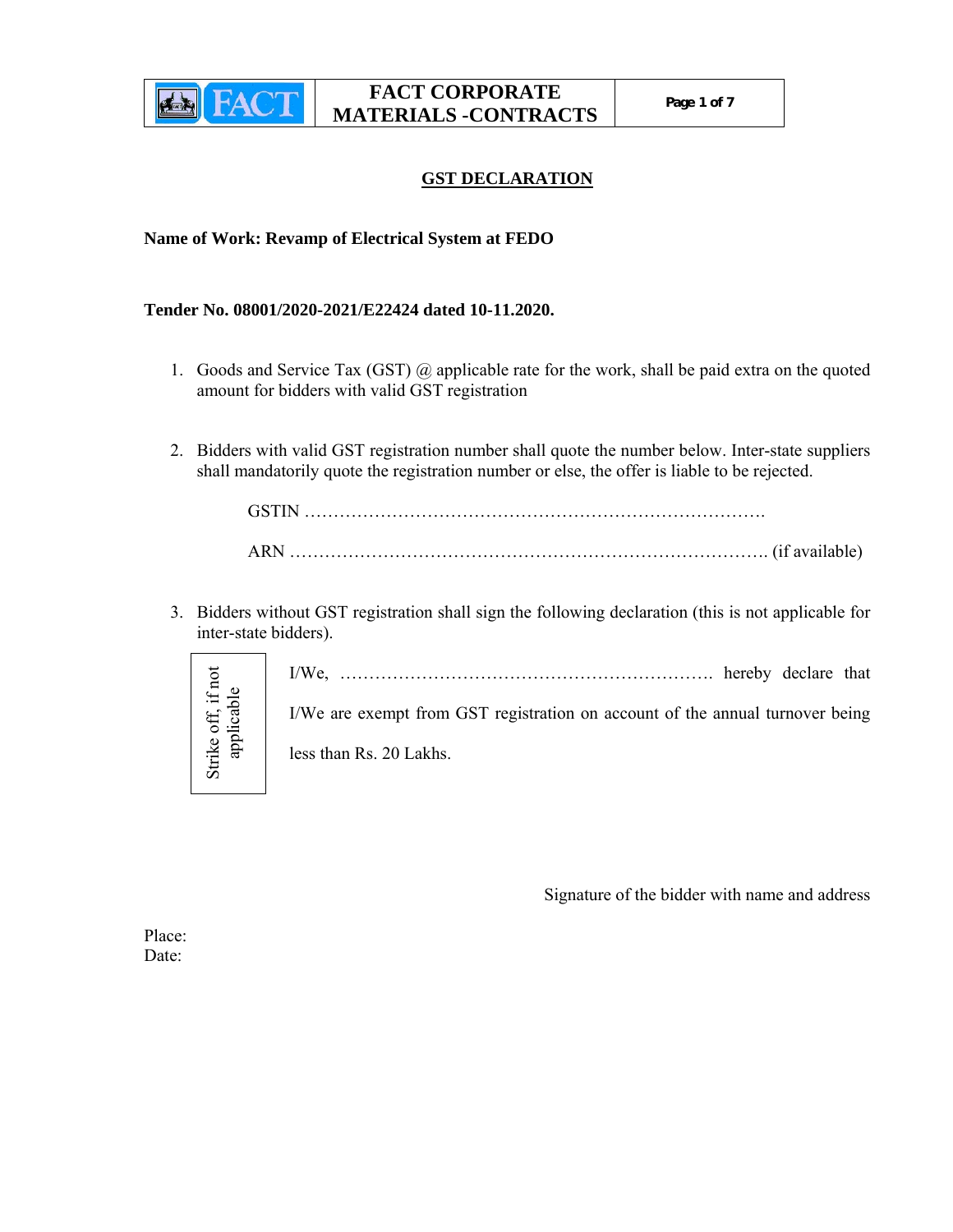

#### **PROFORMA CONTRACT**

# **( RUPEES TWO HUNDRED NON - JUDICIAL STAMP PAPER )**

#### **AGREEMENT**

 **W.O. No dt.** 

**BETWEEN** 

## **THE FERTILISERS AND CHEMICALS, TRAVANCORE LIMITED, UDYOGAMANDAL**

AND

**……………………………………………………………………………………… ……………………………………………………………………………………… ……………………………………………………………………………………… For ……………………………………………………………………………………… ………………………………………………………………………………………**

**THIS CONTRACT made and entered into this the day of …………. by and between** THE FERTILISERS AND CHEMICALS, TRAVANCORE LIMITED**, a Company registered in India with Registered Office at Eloor, Udyogamandal P.O., Kerala State, hereinafter referred to as 'OWNER' which expression shall unless repugnant to the context and meaning thereof include its legal successors and permitted assigns of the one part, and** 

**………………………………………………………………………………………** 

**………………………………………………………………………………………**

hereinafter referred to as 'CONTRACTOR' which expression shall unless repugnant to the context and meaning thereof include its legal successors and permitted assigns, of the other part. WHEREAS contractor submitted in response to invitation by Owner, tender for providing materials, labours, construction equipment and other related services and supervision thereof for the work first above mentioned in the title of this document and WHEREAS OWNER conveyed to CONTRACTOR vide **Work Order No....... dt........** OWNER's intention to entrust the WORK to CONTRACTOR under certain terms and conditions and CONTRACTOR accepted the same for a total amount of ` ..............-( ` ...... Only).

NOW THEREFORE, in consideration of the promises and mutual covenants contained herein, it is hereby agreed between the parties hereto as follows:

WHEREAS the contractor has agreed, subject to the conditions and specifications contained in the documents under **Work Order No............ dt...............** (hereinafter referred to as the said conditions) to execute the works shown upon descriptions in the said specifications and set forth in the schedule of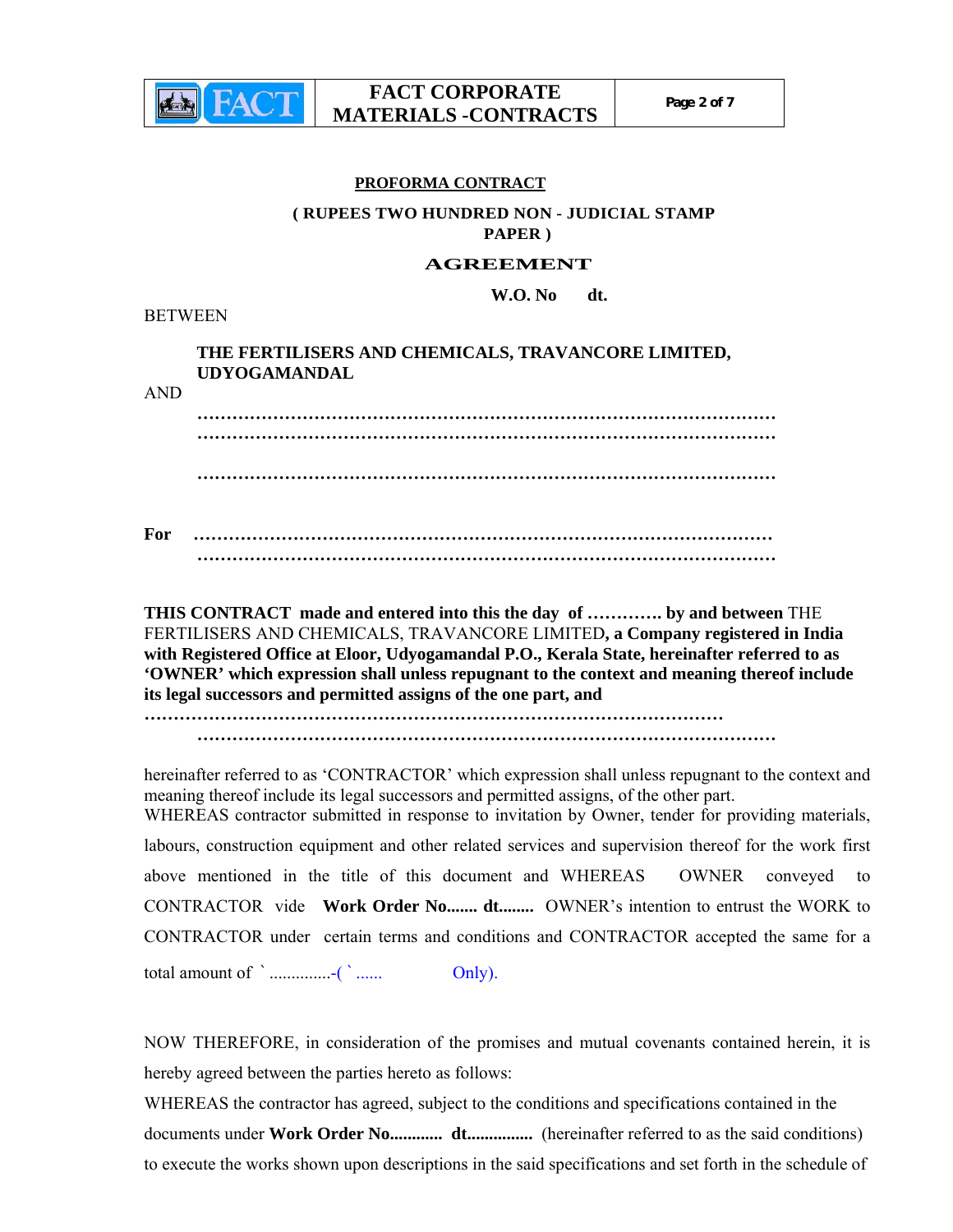**EAR FACT** 

items of works as the probable quantities and comply with the rate of progress as indicated in the statement **Work Order No. .......** dt...... for a sum of `....... ( ` .......Only).

or such other sum high or low as may be arrived at by final measurement at unit prices. Now these presents witness and it is hereby mutually agreed as follows:

1. In consideration of the payment of the said sum of **`**........ ( `......... Only).or such other sum high or low as may be arrived at by final measurement at unit prices, the contractor will upon and subject to the said conditions execute and complete the works as shown upon the said conditions and descriptions in the specifications and to the extent of the probable quantities shown in schedule of items of works with such variations by way of alterations or additions to, or deductions from the said works and method of payment therefore in the said conditions.

2. Time shall be considered as the essence of this agreement and the contractor hereby agreed to commence the work as specified in the said conditions and agrees to complete the work within .......**Months** from the date of Work to proceed notice.

3. It is hereby mutually agreed that the **Work Order No...............dt.........** the General and Special terms and conditions and the schedule, the scope of work and annexures thereto shall be read and construed as forming part of this agreement and the parties hereto will respectively abide by and submit themselves to the conditions and stipulations and perform the agreement on their parts respectively.

4. If the Contractor is not a Central Public Sector Enterprise/Central Government Department:

If any dispute arises out of or relating to or in connection with this CONTRACT, between the CONTRACTOR and the OWNER/FACT, the same shall be amicably settled through mutual discussions, failing which, the unresolved dispute(s) shall be referred to arbitration in accordance with the provisions of the Arbitration and Conciliation Act, 1996, as amended from time to time. The number of Arbitrator shall be one. The venue of the Arbitration shall be at Ernakulam and the proceedings shall be in ENGLISH.

If the CONTRACTOR is a Central Public Sector Enterprise or Central Government Department:

In the event of any dispute or difference relating to the interpretation and application of the provisions of this contract(s) between Central Public Enterprises (CPSEs)/Port Trusts interse and also between CPSEs and government departments / Organizations (excluding disputes concerning Railways, Income Tax, Customs & Excise Departments), such dispute/ difference shall be taken up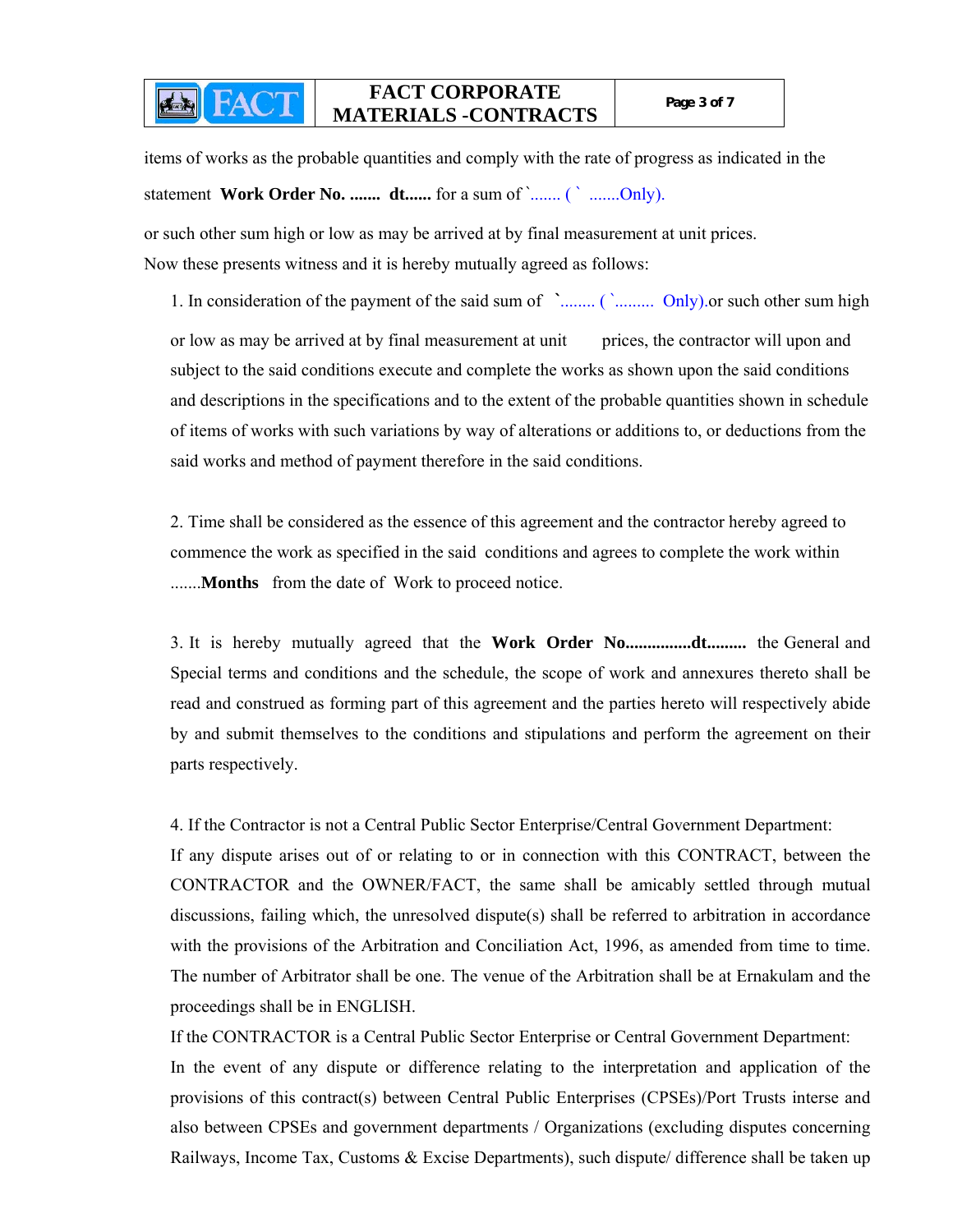by either Party for resolution through AMRCD as mentioned in DPE OM No. 4(1)2013- DPE(GM)/FTS-1835 dated 22.05.2018.

Any legal proceedings relating to or in connection with this CONTRACT shall be limited to the exclusive jurisdiction of the High Court of Kerala

5. Upon the terms and conditions of this agreement being fulfilled and performed to the satisfaction of the officers of the OWNER/empowered by the owner in this behalf.

IN WITNESS WHEREOF the parties thereto have executed this agreement by their duly authorised representatives on the day and year first above written.

Signed by the Contractor :

**Ex FACT** 

In the presence of the witnesses:

1)

2)

# **Senior Manager – (Materials) -C THE FERTILISERS AND CHEMICALS, TRAVANCORE LIMITED, UDYOGAMANDAL**

In the presence of witnesses:

1)

2)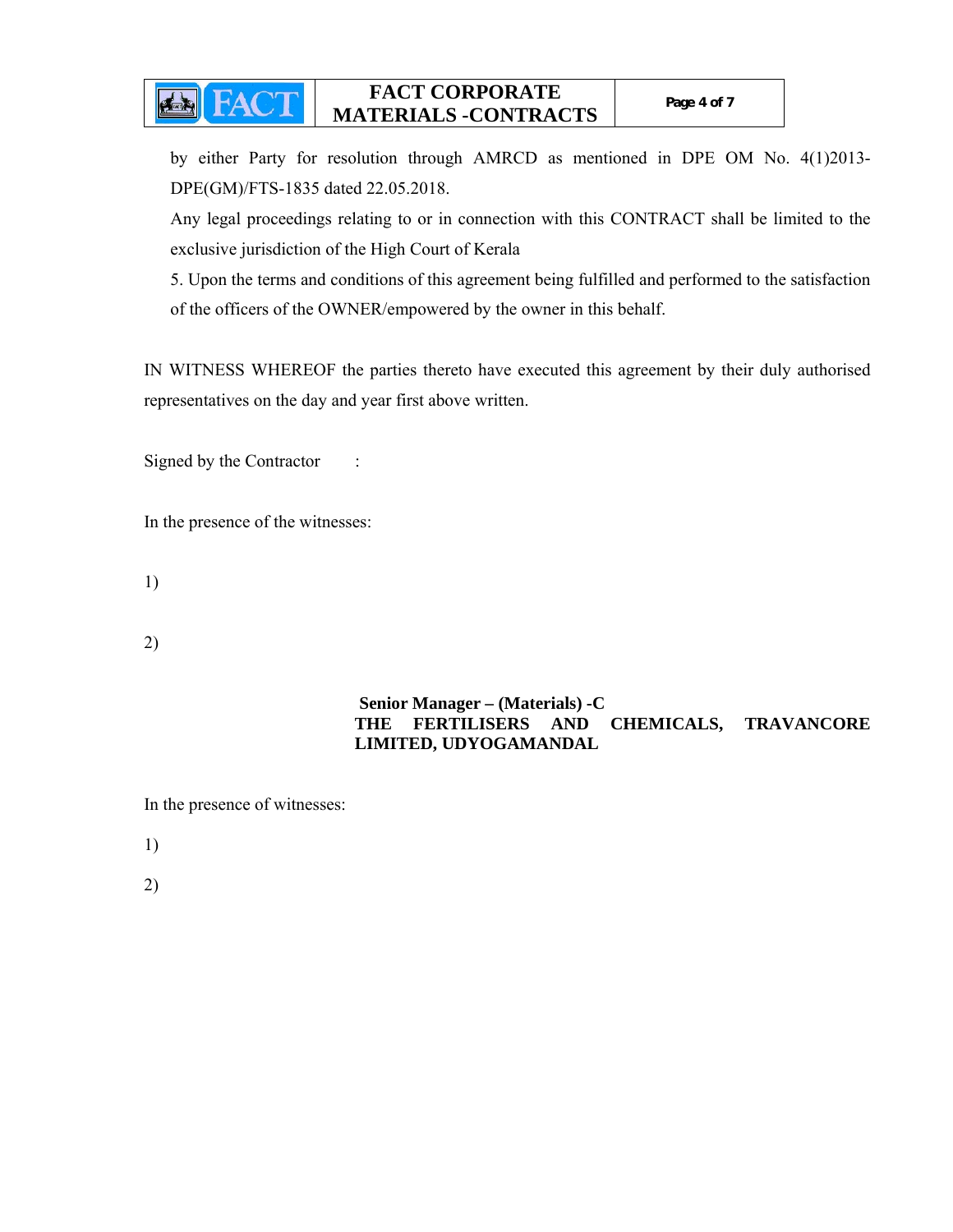### **PROFORMA BANK GUARANTEE FOR SECURITY DEPOSIT / PERFORMANCE BOND**

(Bank Guarantee in lieu of Security Deposit shall be obtained from a Nationalised/Scheduled Bank Registered in India, on Rs 500/- Stamp Paper in the following proforma).

The Fertilisers And Chemicals Travancore Limited, FACT Fertiliser Plant, Udyogamandal Complex, Udyogamandal - 683 501 **Kochi, Kerala (St), India**

det

WHEREAS The **Fertilisers And Chemicals Travancore Limited, FACT Fertiliser Plants, Udyogamandal Complex , Udyogamandal** - **683 501**, **Kochi, Kerala(St.), India** (hereinafter called/referred to as the Company) has placed a Work Order No. 2000 Monder with the state of the contract of the basic contract with the with the with the state of the view of the view of the view of the view of the view of the view of the view of the view of the view of the view M/s…………………………………………………………………………(hereinafter called the Contractor) for the work **Revamp of Electrical System at FEDO.** 

| and where as it is one of the conditions of the said Work Order that the Contractor shall either remit |  |  |  |  |  |
|--------------------------------------------------------------------------------------------------------|--|--|--|--|--|
|                                                                                                        |  |  |  |  |  |
|                                                                                                        |  |  |  |  |  |
|                                                                                                        |  |  |  |  |  |
| fulfillment of the said Work Order the said Contractor.                                                |  |  |  |  |  |

In Consideration of the Company having agreed to accept a Bank Guarantee from us towards such Security Deposit in lieu of the Cash Deposit in accordance with the Terms and Conditions of the above Work Order, we ………………………………………………………………………. the Bank (hereinafter referred to as the Bank) do hereby undertake to pay the Company merely on demand any sum or sums from time to time demanded by the Company upto a maximum of  $\sum_{n=1}^{\infty}$  (Rupees ………………………………………………………………...only) being the amount of the Security Deposit against any loss or damage caused to or suffered by or would be caused to or suffered by the Company by reason of any breach by the said Contractor of any of the terms and conditions contained in the said Work Order.

We, the said Bank, do hereby undertake to pay the amount so demanded by the Company without any demur merely on a demand from the Company stating that the amount claimed is due by way of loss or damage caused to or suffered or would be caused to or suffered by the Company by reason of breach by the said Contractor of any of the Terms and Conditions contained in the said Contract. Any such demand made on the Bank shall be conclusive as regards the amount due and payable by the Bank under this guarantee.

We undertake to pay to the Company any money so demanded notwithstanding any disputes raised by the said Contractor in any suit or proceeding pending before any Court or Tribunal relating thereto our liability under this present being absolute and unequivocal.

The payment so made by us under this guarantee shall be valid discharge of our liability for payment there under the said Contractor shall have no claim against us for making such payment.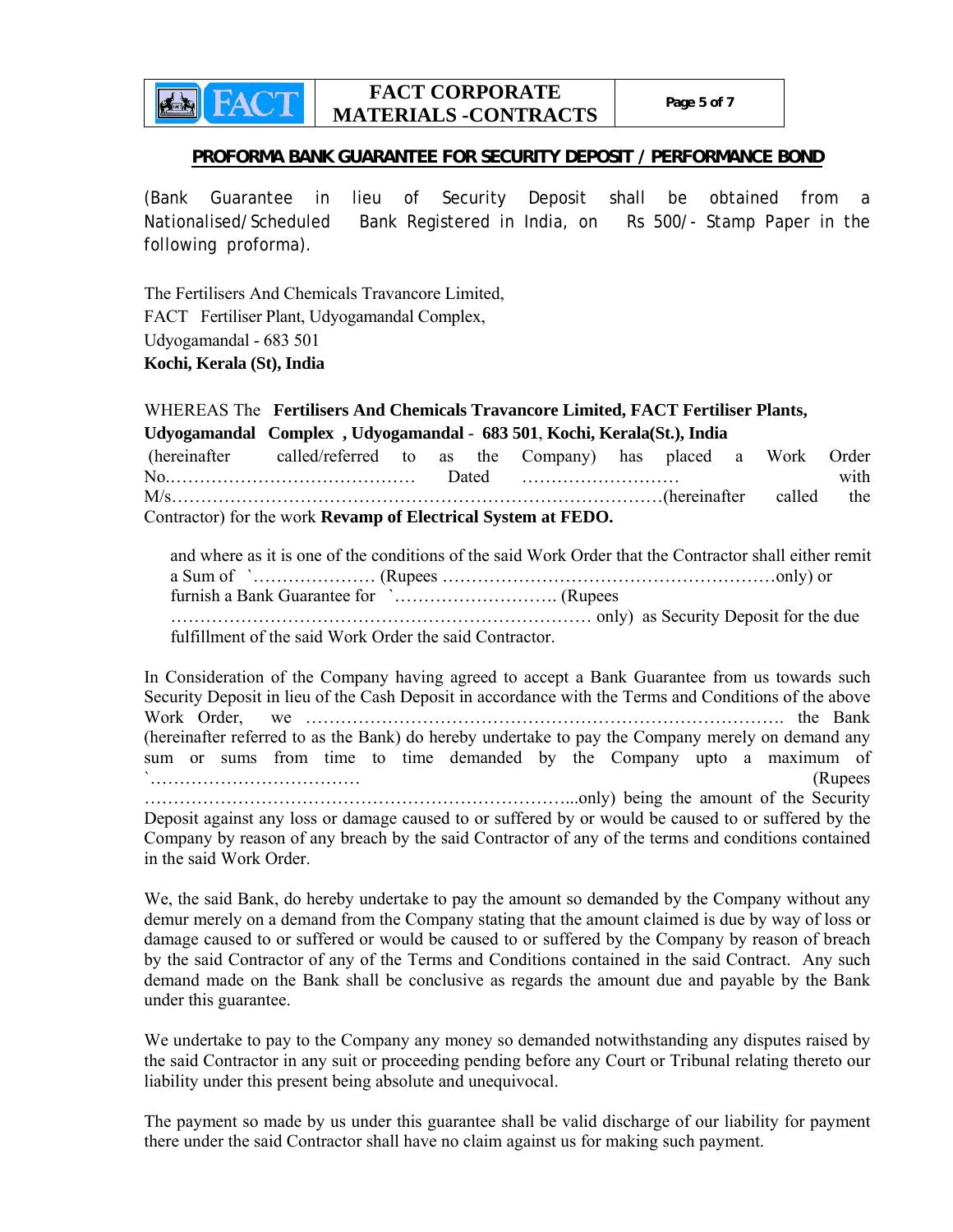**EACT** 

We, ………………………………………………………………………………….. further agree that the guarantee herein contained shall remain in full force and effect during the period that would be taken for the performance of the said contract and that it shall continue to be enforceable till at the dues of the Company under or by Virtue of the said Contract have been full paid and its claim satisfied or discharged or till the Company certifies that the Terms and Conditions of the said Contract have been fully and properly carried out by the said Contractor and accordingly discharges this guarantee.

We, ……………………………………………………………………………………. further agree with the said Company that they shall have the fullest liberty without our consent and without affecting in any manner our obligations hereunder to vary and of the terms and conditions of the said Contract or to extend time of performance by the said Contractor or to postpone for any time and from time to time any of the powers exercisable by it against the said Contractor and either to enforce or forebear from enforcing any of the terms and conditions governing the said Contract or Securities available to the Company and the said bank shall not be released from its liability under these presence by any exercise by the Company of the liberty with reference to the matters aforesaid or by reason of time being given to the said Contractor or any other forbearance, act or omission on the part of the Company or any indulgence by the company to the said Contractor or any other matter or thing whatsoever which under the law relating to sureties, but for this provision, have the effect of so relieving us.

This guarantee shall not be affected by any change in the constitution of the Bank or the Company or the said Contractor nor shall this guarantee be affected by any change in the constitution of the Company or the said Contractor by absorption with any other body or corporation, and this guarantee shall be available to or enforceable by such body or corporation.

Our guarantee shall remain in force until ………………………………………………………….. unless a claim or demand is made within six months after the expiry of the above date, all the Company's rights under the guarantee shall be deemed as waived/forfeited and we shall be relieved and discharged from all liabilities there under. Notwithstanding anything contained hereinbefore, our liability under this guarantee shall be limited to an amount not exceeding ………………………………(Rupees………………………………………………………………… …………. only).

Any notice, by way of request, demand or otherwise hereunder may be sent by registered post to the BANK addressed as aforesaid any if sent by registered post, it shall be deemed to have been given at the time when it would be delivered in due course of post and in proving such notice when given by registered post, it shall be sufficient to prove that the envelope containing the notice was sent by registered post and the certificates signed by an officer of the Company that the envelope was so posted, shall be conclusive.

Disputes/differences, if any, relating to or arising out of this Bank Guarantee, shall be settled by courts having jurisdiction over Udyogamandal, in Kerala State, where the registered office of this company is situated and no other court shall have jurisdiction in the matter.

We……………………………………………………………………………….. Bank lastly undertake not to revoke this guarantee during its currency except with the previous consent of the Company in writing.

Dated this……………………. day of ……………………………………. Two thousand Twenty